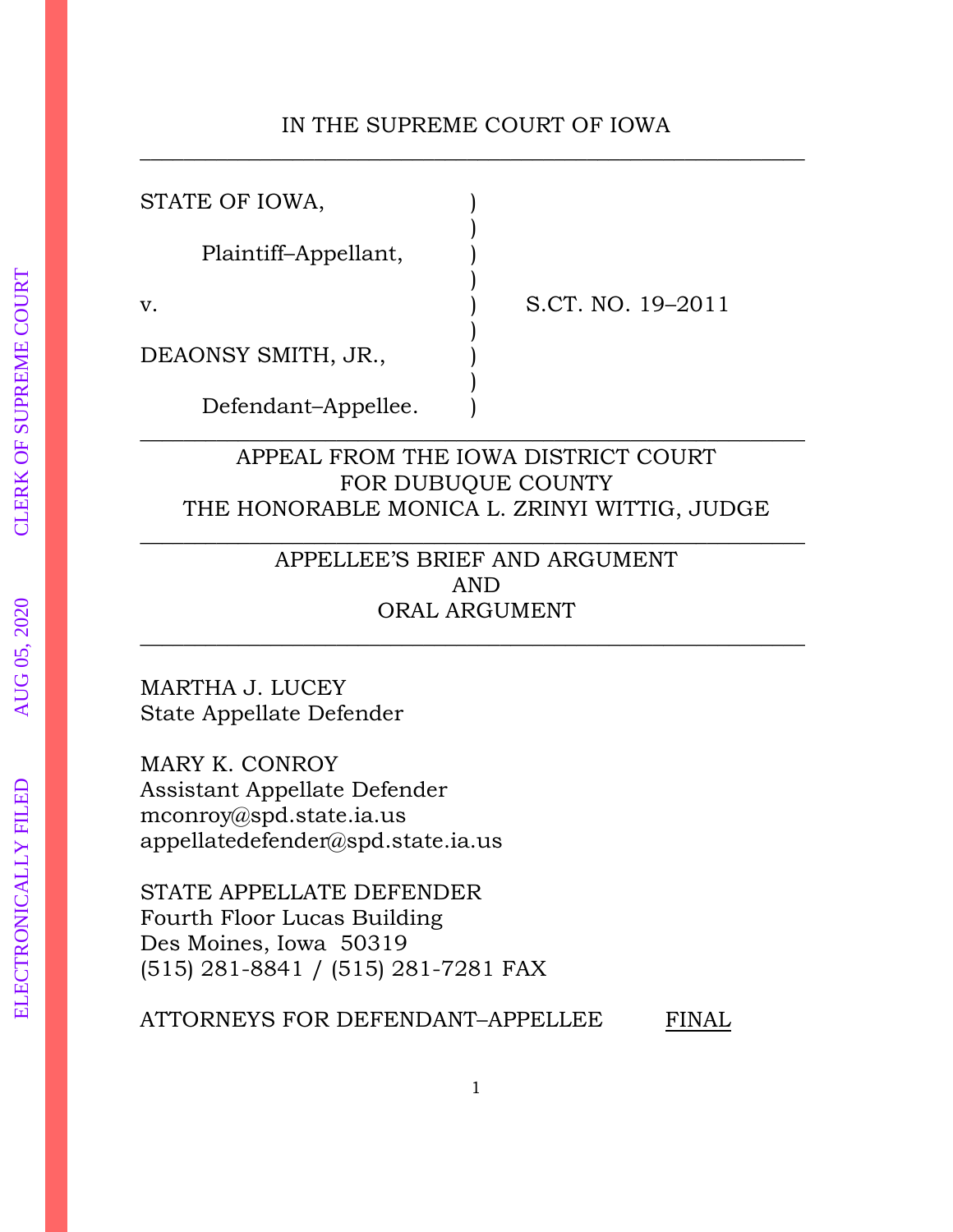### **CERTIFICATE OF SERVICE**

On the 5th day of August, 2020, the undersigned certifies that a true copy of the foregoing instrument was served upon Defendant–Appellee by placing one copy thereof in the United States mail, proper postage attached, addressed to Deaonsy Smith, Jr., 724 Lincoln Ave., Dubuque, IA 52001.

STATE APPELLATE DEFENDER

 $\frac{1}{2}$ 

**MARY K. CONROY** Assistant Appellate Defender Appellate Defender Office Lucas Bldg., 4th Floor 321 E. 12th Street Des Moines, IA 50319 (515) 281-8841 mconroy@spd.state.ia.us appellatedefender@spd.state.ia.us

MKC/lr/7/20 MKC/sm/8/20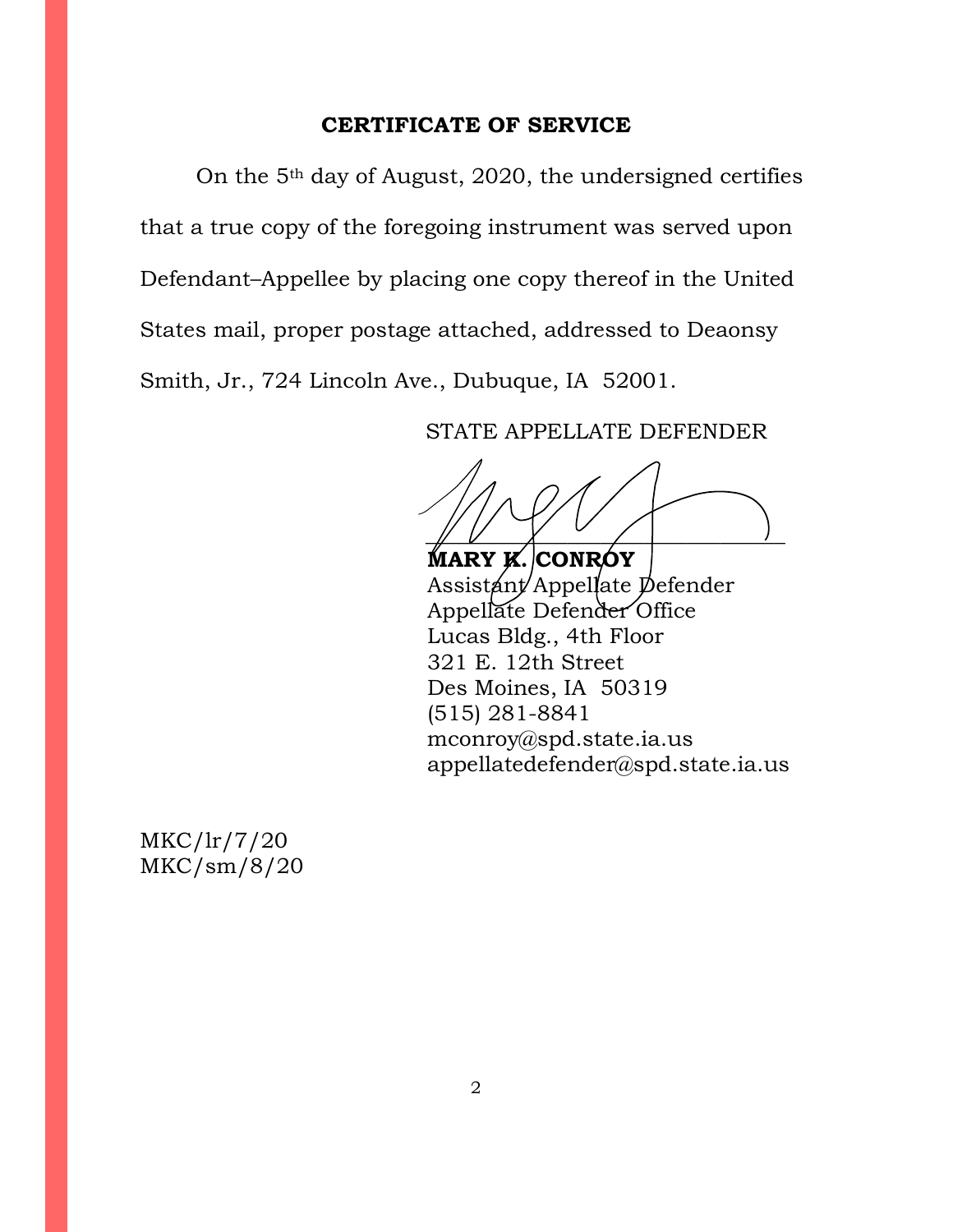# **TABLE OF CONTENTS**

| Argument                                      |  |
|-----------------------------------------------|--|
| This Court should affirm the district court's |  |
|                                               |  |
|                                               |  |
|                                               |  |
|                                               |  |

# Page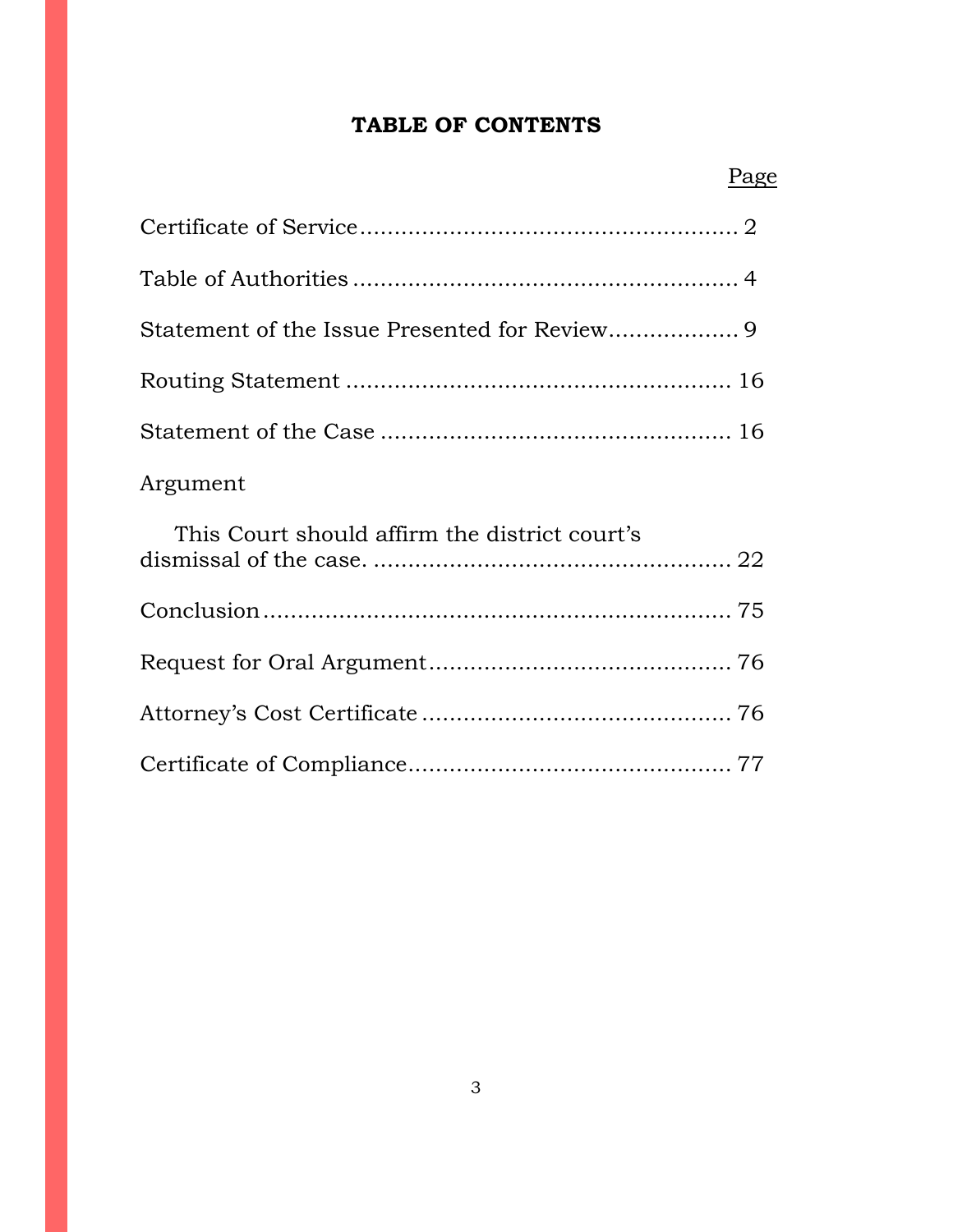# **TABLE OF AUTHORITIES**

| Cases:                                                     | Page: |
|------------------------------------------------------------|-------|
| Alcala v. Marriott Int'l. Inc., 880 N.W.2d 699             |       |
| Allison v. State, 914 N.W.2d 866 (Iowa 2018)  60           |       |
| Atwood v. Vilsack, 725 N.W.2d 641 (Iowa 2006)  42          |       |
| Barker v. Wingo, 407 U.S. 514                              |       |
| Commonwealth v. Butler, 985 N.E.2d 377                     |       |
| Daughterty v. Solicitor for Highland Cnty.,                |       |
|                                                            |       |
| Doggett v. United States, 505 U.S. 647 (1992)40, 44, 56-57 |       |
| Ennenga v. State, 812 N.W.2d 696 (Iowa 2012) 64-65         |       |
| Feld v. Borkowski, 790 N.W.2d 72 (Iowa 2010)25-26          |       |
| Godfrey v. State, 898 N.W.2d 844 (Iowa 2017)38-39, 41      |       |
| Hottle v. Dist. Ct. for Clinton Cnty., 11 N.W.2d 30        |       |
| Jacobson v. Winter, 415 P.2d 297 (Idaho 1966)60-62         |       |
|                                                            |       |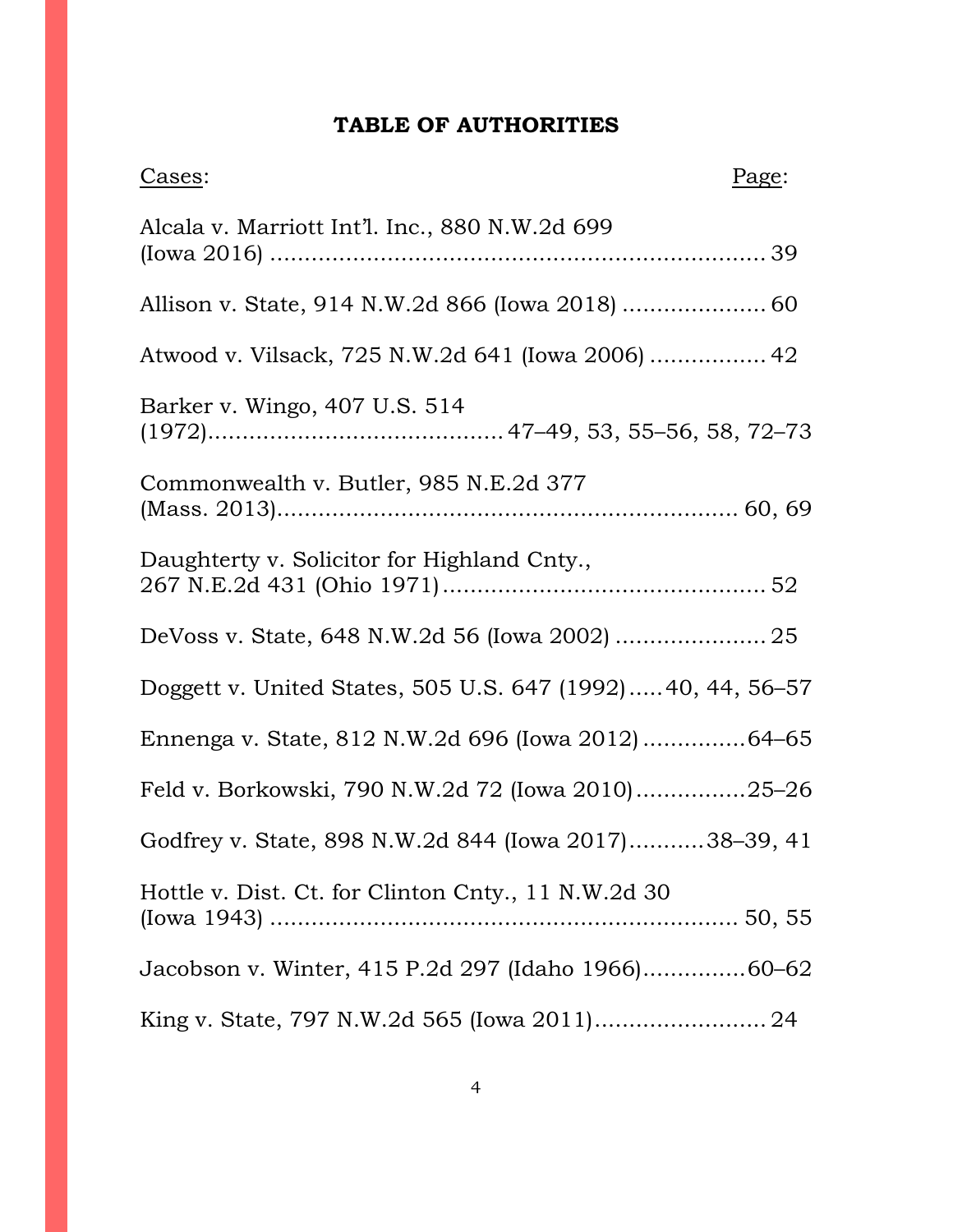| Klopfer v. North Carolina, 386 U.S. 213 (1967) 46        |
|----------------------------------------------------------|
| Krogmann v. State, 914 N.W.2d 293 (Iowa 2018)35-36       |
| Misek v. State, 450 P.2d 856 (Okla. Crim. App. 1969)  43 |
| Morrissey v. Brewer, 408 U.S. 471 (1972) 39              |
| Nguyen v. State, 878 N.W.2d 744 (Iowa 2016)  37          |
| Presbytery of Se. Iowa v. Harris, 226 N.W.2d 232         |
| Schmidt v. State, 909 N.W.2d 778 (Iowa 2018)37-38        |
|                                                          |
| State v. Anderson, No. 11-1991, 2012 WL 5356105          |
| State v. Bass, 320 N.W.2d 824 (Iowa 1982)  33, 58        |
| State v. Becker, 818 N.W.2d 135 (Iowa 2012)  39          |
| State v. Booth-Harris, 942 N.W.2d 562 (Iowa 2020) 39, 42 |
| State v. Brumage, 435 N.W.2d 337 (Iowa 1989) 28, 71, 73  |
|                                                          |
| State v. Gaskins, 866 N.W.2d 1 (Iowa 2015) 26            |
| State v. Gorham, 206 N.W.2d 908 (Iowa 1973)  43, 63, 72  |
| State v. Green, 896 N.W.2d 770 (Iowa 2017) 46, 59-60, 73 |
| State v. Harrington, 805 N.W.2d 391 (Iowa 2011) 24       |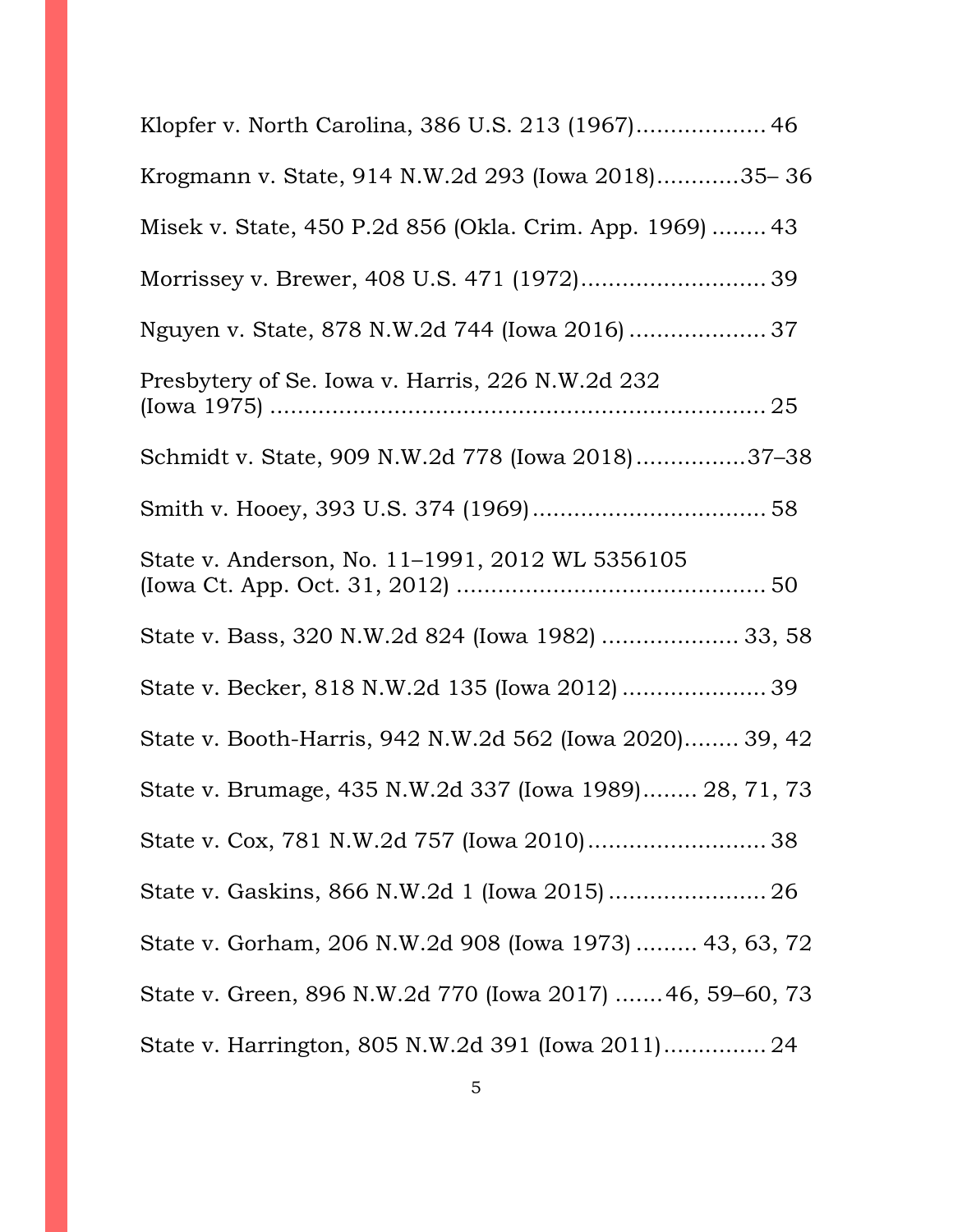| State v. Johnson, 217 N.W.2d 609 (Iowa 1974)  47          |
|-----------------------------------------------------------|
| State v. Lundeen, 297 N.W.2d 232 (Iowa 1980)  71, 75      |
| State v. McNeal, 897 N.W.2d 697 (Iowa 2017) 67-68         |
| State v. Miller, 637 N.W.2d 201 (Iowa 2001)65-66, 70      |
| State v. Musser, 721 N.W.2d 734 (Iowa 2006)  43           |
|                                                           |
| State v. Newsom, 414 N.W.2d 354 (Iowa 1987) 45, 59, 63    |
| State v. Olson, 528 N.W.2d 651                            |
|                                                           |
|                                                           |
| State v. Spurgin, 2016 WL 6902822                         |
| State v. Swartz, 541 N.W.2d 533 (Iowa Ct. App. 1995)71-72 |
| State v. Taeger, 781 N.W.2d 560 (Iowa 2010) 28, 75        |
|                                                           |
| State v. Trompeter, 555 N.W.2d 468                        |
|                                                           |
| State v. Wells, 738 N.W.2d 214 (Iowa 2007) 27             |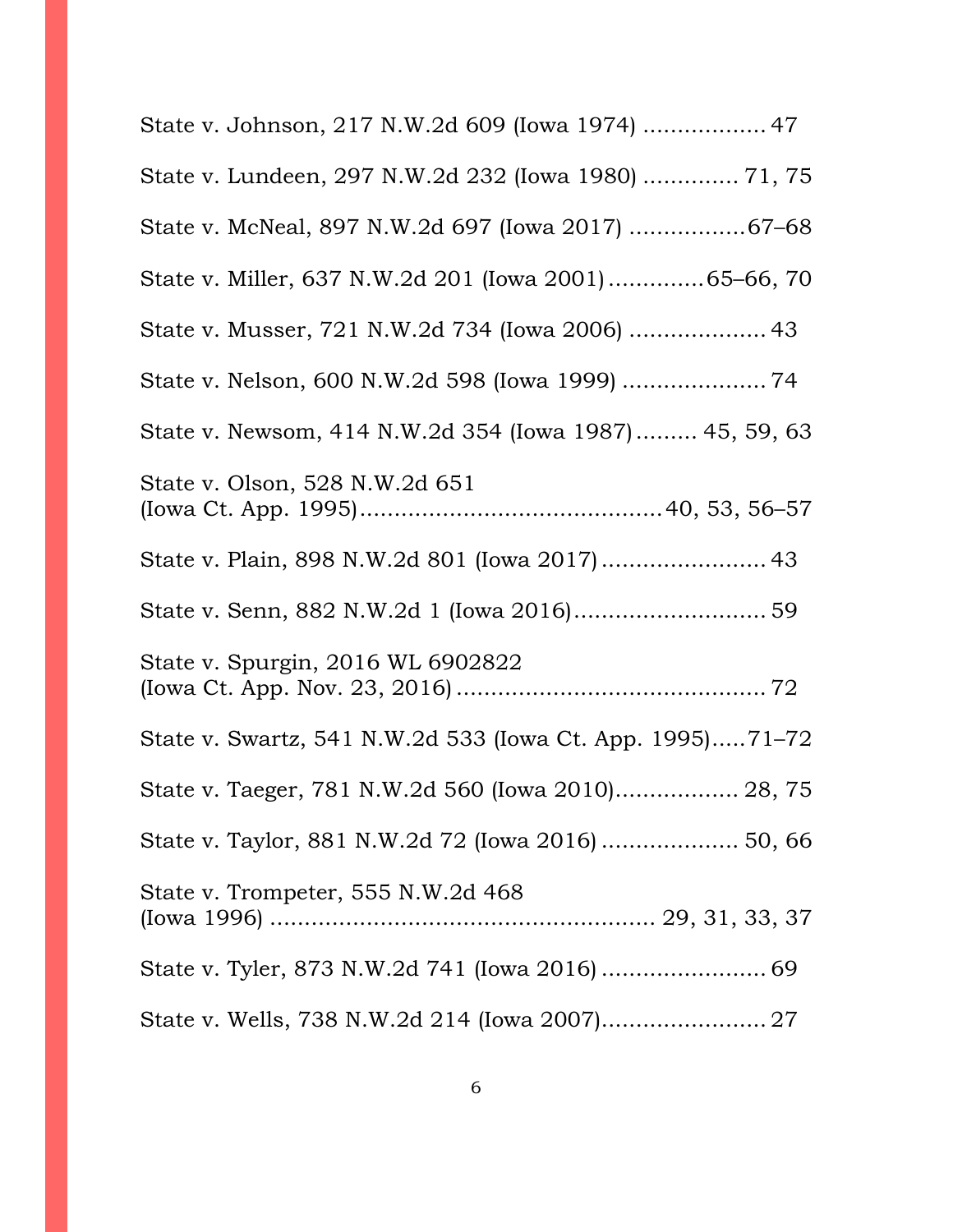| State v. Widmer-Baum, 653 N.W.2d 351 (Iowa 2002)34-36       |
|-------------------------------------------------------------|
| State v. Williams, 895 N.W.2d 856 (Iowa 2017)  27, 67       |
|                                                             |
| State v. Young, 863 N.W.2d 249 (Iowa 2015) 39, 42, 68       |
| Turner v. United States, 885 F.3d 949 (6th Cir. 2018) 60    |
| United States v. Butler, 426 F.2d 1275 (1970) 49            |
| United States v. Huntley, 976 F.2d 1287 (9th Cir. 1992)  40 |
| United States v. MacDonald, 456 U.S. 1 (1982)  29, 47       |
| United States v. Mays, 549 F.2d 670 (9th Cir. 1977)  40     |
| Zimmerman v. Super. Ct., 56 Cal. Rptr. 226                  |
| <b>Constitutional Provisions:</b>                           |
|                                                             |
|                                                             |
|                                                             |
|                                                             |
| <b>Statutes and Court Rules:</b>                            |
|                                                             |
|                                                             |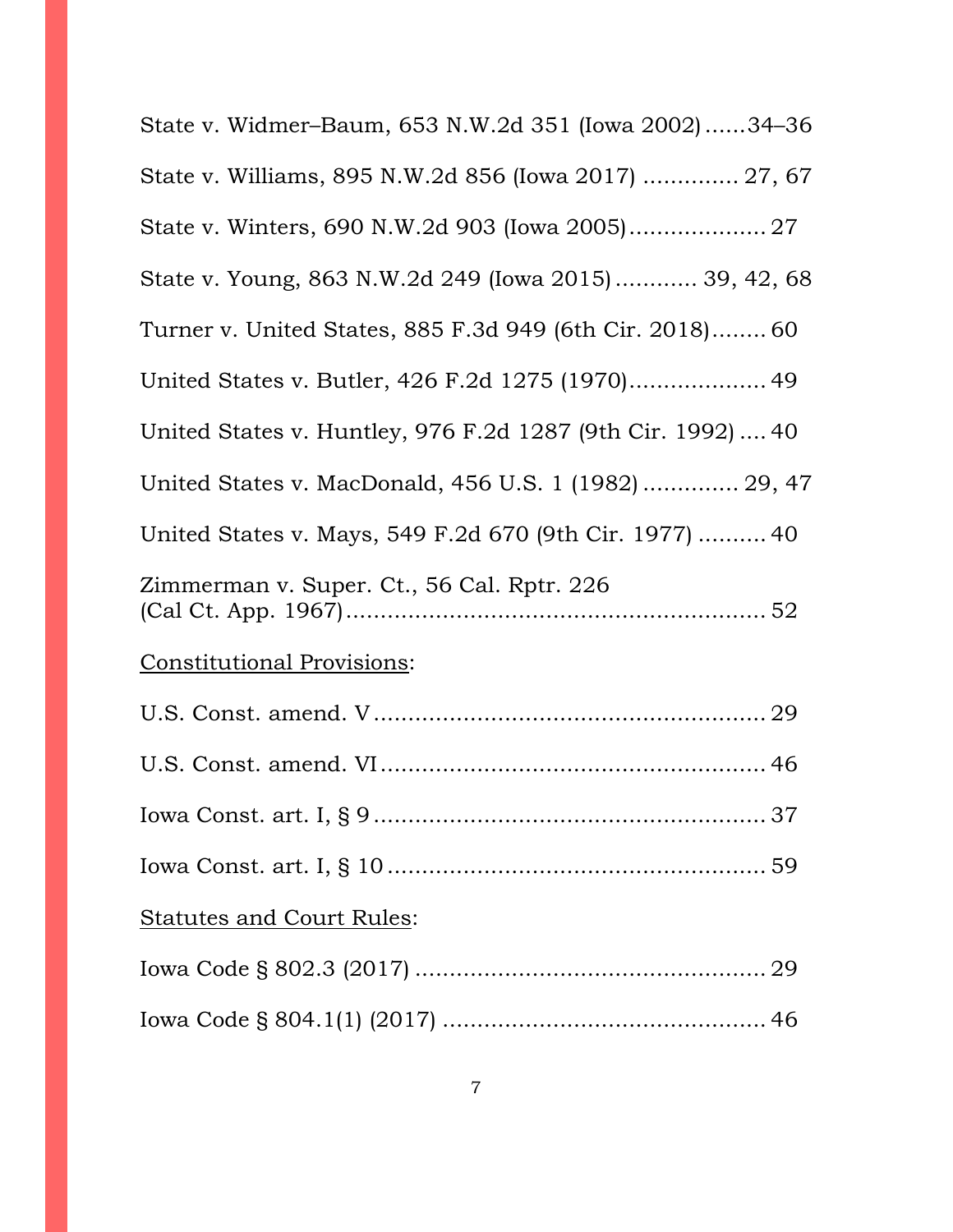| Other Authorities:                                                                                                                                                    |
|-----------------------------------------------------------------------------------------------------------------------------------------------------------------------|
| B. John Burns, Due Process, 4 Iowa Practice Series                                                                                                                    |
| Mark S. Cady, A Pioneer's Constitution: How Iowa's<br>Constitutional History Uniquely Shapes Our Pioneering<br>Tradition in Recognizing Civil Rights and Liberties,   |
| Offender Information, Iowa Department of Corrections,<br>https://doc.iowa.gov/offender/view/6261836                                                                   |
| Peter Wagner & Alexi Jones, State of Phone Justice: Local<br>jails, state prisons and private phone providers,<br>https://www.prisonpolicy.org/phones/state_of_phone_ |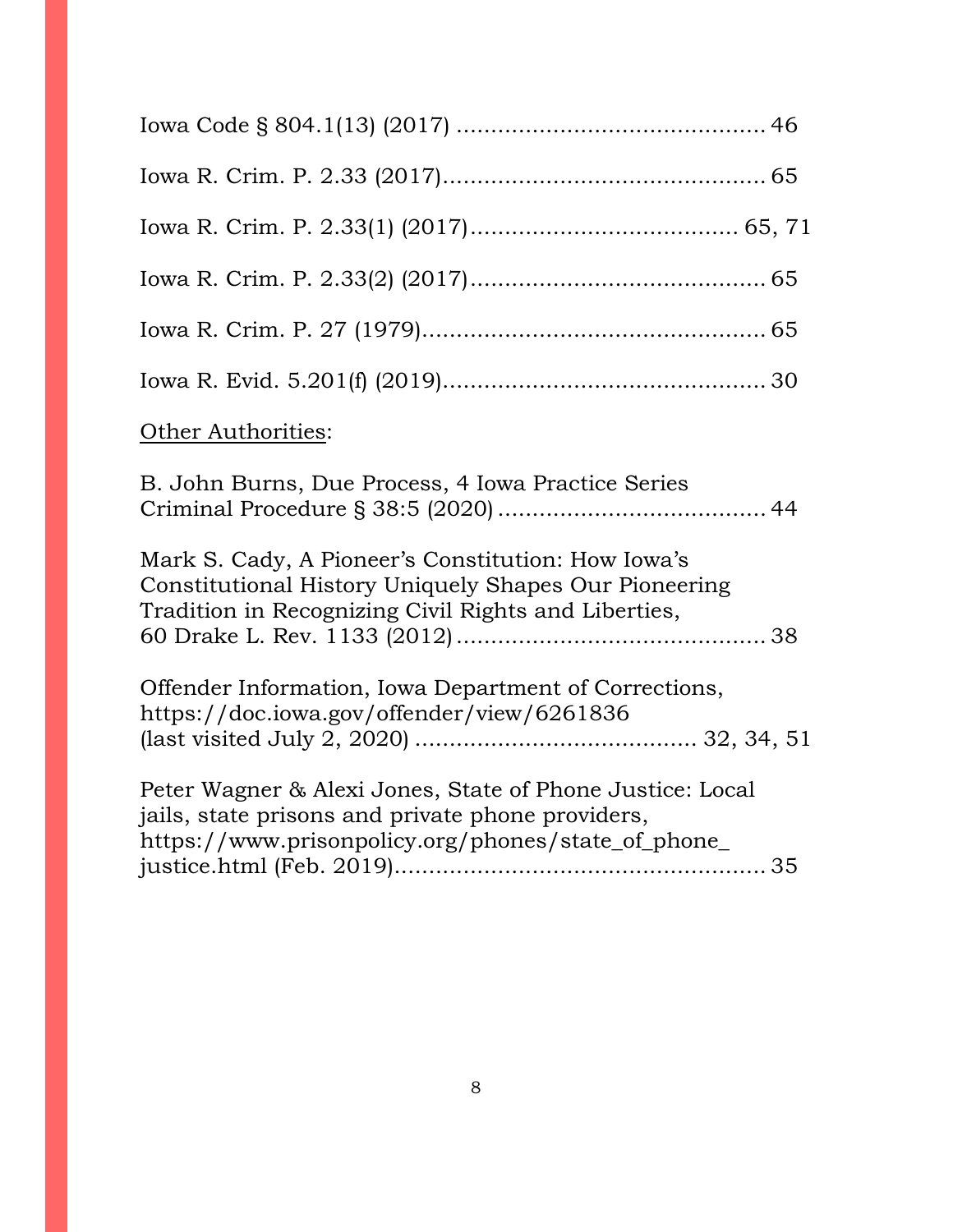#### **STATEMENT OF THE ISSUE PRESENTED FOR REVIEW**

## **THIS COURT SHOULD AFFIRM THE DISTRICT COURT'S DISMISSAL OF THE CASE.**

#### **Authorities**

State v. Harrington, 805 N.W.2d 391, 393 n.3 (Iowa 2011)

King v. State, 797 N.W.2d 565, 571 (Iowa 2011)

Feld v. Borkowski, 790 N.W.2d 72, 84 (Iowa 2010)

DeVoss v. State, 648 N.W.2d 56, 60–63 (Iowa 2002)

Presbytery of Se. Iowa v. Harris, 226 N.W.2d 232, 234 (Iowa 1975)

State v. Gaskins, 866 N.W.2d 1, 43 n.20 (Iowa 2015)

State v. Wells, 738 N.W.2d 214 (Iowa 2007)

State v. Winters, 690 N.W.2d 903, 907 (Iowa 2005)

State v. Williams, 895 N.W.2d 856, 860 (Iowa 2017)

State v. Taeger, 781 N.W.2d 560, 564 (Iowa 2010)

State v. Brumage, 435 N.W.2d 337, 441 (Iowa 1989)

#### *1. Smith's due process rights were violated.*

#### *a. Fifth Amendment to the U.S. Constitution*

U.S. Const. amend. V

United States v. MacDonald, 456 U.S. 1, 8 (1982)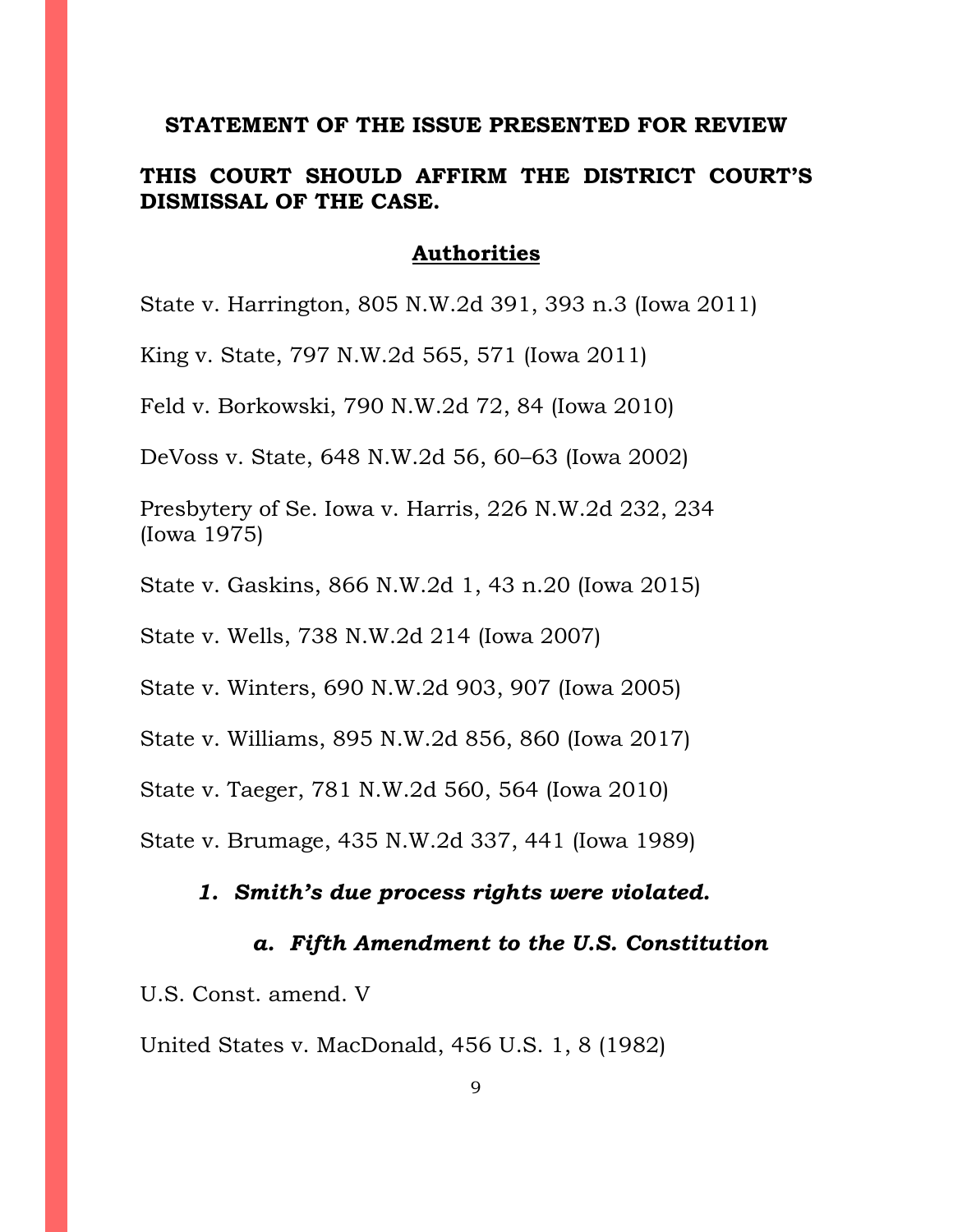Iowa Code § 802.3 (2017)

State v. Trompeter, 555 N.W.2d 468, 470 (Iowa 1996)

Iowa R. Evid. 5.201(f) (2019)

Offender Information, Iowa Department of Corrections, https://doc.iowa.gov/offender/view/6261836 (last visited July 2, 2020)

State v. Bass, 320 N.W.2d 824, 831 (Iowa 1982)

State v. Widmer–Baum, 653 N.W.2d 351, 355 n.3 (Iowa 2002)

Krogmann v. State, 914 N.W.2d 293, 309 (Iowa 2018)

Peter Wagner & Alexi Jones, State of Phone Justice: Local jails, state prisons and private phone providers, https://www.prisonpolicy.org/phones/state\_of\_phone\_justice. html (Feb. 2019)

## *b. Article I, section 9 of the Iowa Constitution*

Iowa Const. art. I, § 9

Schmidt v. State, 909 N.W.2d 778, 793 (Iowa 2018)

Nguyen v. State, 878 N.W.2d 744, 755 (Iowa 2016)

Mark S. Cady, A Pioneer's Constitution: How Iowa's Constitutional History Uniquely Shapes Our Pioneering Tradition in Recognizing Civil Rights and Liberties, 60 Drake L. Rev. 1133, 1145 (2012)

Godfrey v. State, 898 N.W.2d 844, 879 (Iowa 2017)

State v. Cox, 781 N.W.2d 757, 769 (Iowa 2010)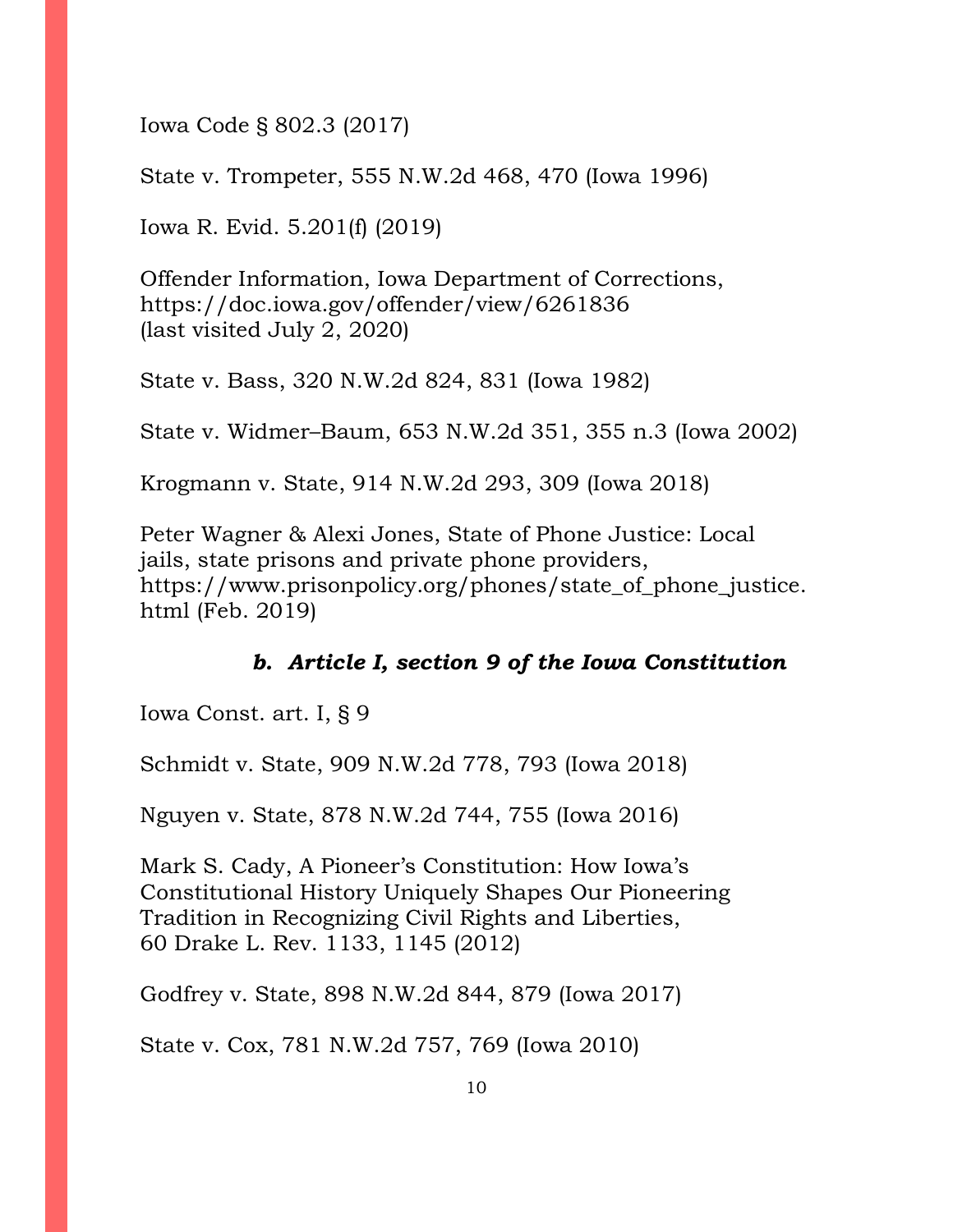State v. Young, 863 N.W.2d 249, 256 (Iowa 2015)

State v. Becker, 818 N.W.2d 135, 149 overruled on other grounds by Alcala v. Marriott Int'l. Inc., 880 N.W.2d 699 (Iowa 2016)

Morrissey v. Brewer, 408 U.S. 471, 481 (1972)

State v. Booth-Harris, 942 N.W.2d 562, 600 (Iowa 2020)

State v. Olson, 528 N.W.2d 651, 654 (Iowa Ct. App. 1995)

Doggett v. United States, 505 U.S. 647, 655 (1992)

United States v. Huntley, 976 F.2d 1287, 1290 (9th Cir. 1992)

United States v. Mays, 549 F.2d 670, 682 (9th Cir. 1977)

Atwood v. Vilsack, 725 N.W.2d 641, 647 (Iowa 2006)

State v. Plain, 898 N.W.2d 801, 818 (Iowa 2017)

State v. Gorham, 206 N.W.2d 908, 911 (Iowa 1973)

Misek v. State, 450 P.2d 856, 857 (Okla. Crim. App. 1969)

State v. Musser, 721 N.W.2d 734 (Iowa 2006)

B. John Burns, Due Process, 4 Iowa Practice Series Criminal Procedure § 38:5 (2020)

State v. Newsom, 414 N.W.2d 354 (Iowa 1987)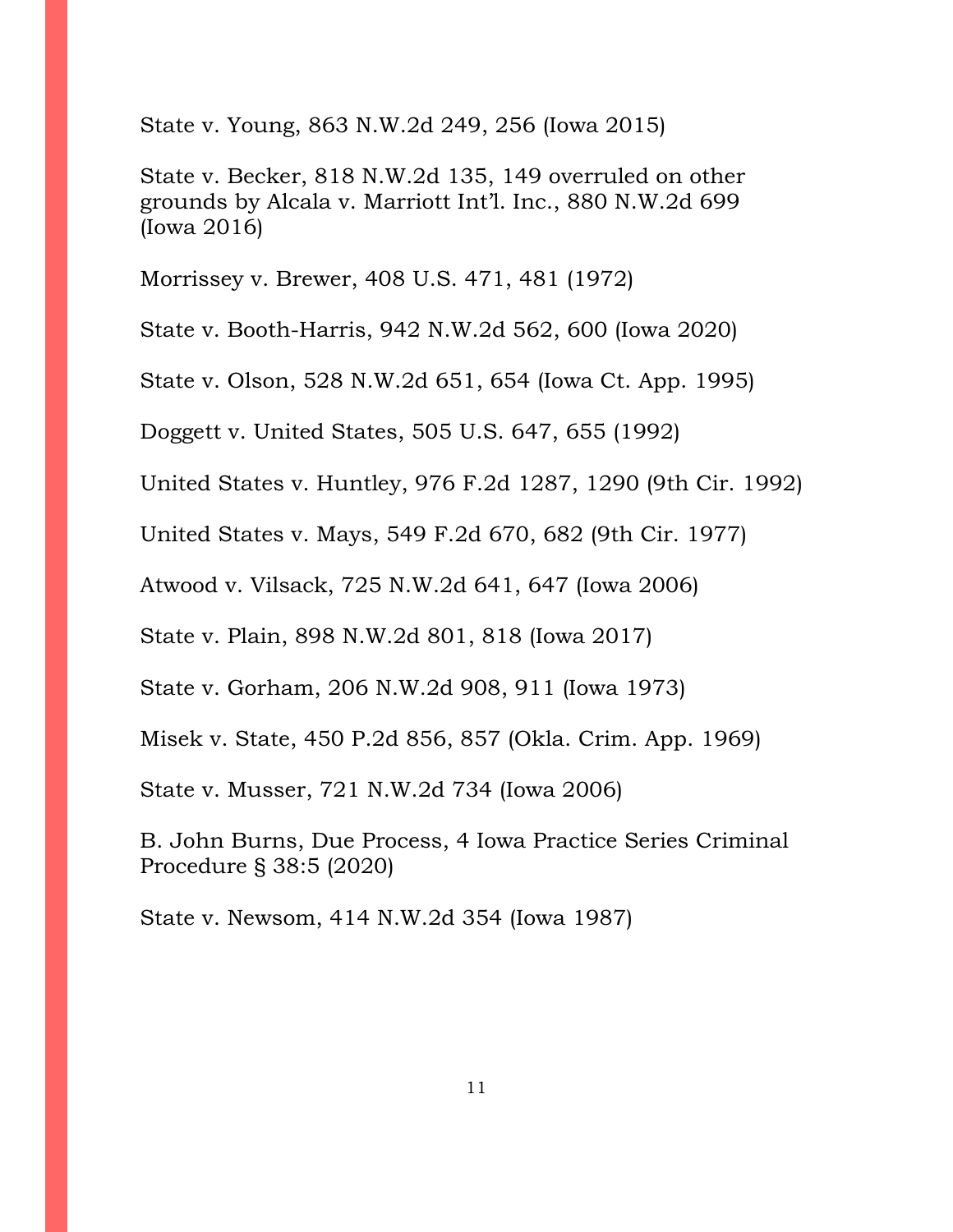### *2. Smith's speedy trial rights were violated.*

### *a. Sixth Amendment to the U.S. Constitution*

U.S. Const. amend. VI

Klopfer v. North Carolina, 386 U.S. 213, 221–26 (1967)

Iowa Code § 804.1(1) (2017)

Iowa Code § 804.1(13) (2017)

State v. Green, 896 N.W.2d 770, 776–77 (Iowa 2017)

Barker v. Wingo, 407 U.S. 514, 529–30 (1972)

United States v. MacDonald, 456 U.S. 1, 8 (1982)

State v. Johnson, 217 N.W.2d 609, 612 (Iowa 1974)

United States v. Butler, 426 F.2d 1275, 1277 (1970)

State v. Anderson, No. 11–1991, 2012 WL 5356105, at \*5 (Iowa Ct. App. Oct. 31, 2012) (unpublished table decision)

State v. Taylor, 881 N.W.2d 72, 78 (Iowa 2016)

Hottle v. Dist. Ct. for Clinton Cnty., 11 N.W.2d 30, 32 (Iowa 1943)

Offender Information, Iowa Department of Corrections, https://doc.iowa.gov/offender/view/6261836 (last visited July 2, 2020)

Zimmerman v. Super. Ct., 56 Cal. Rptr. 226, 231 (Cal Ct. App. 1967)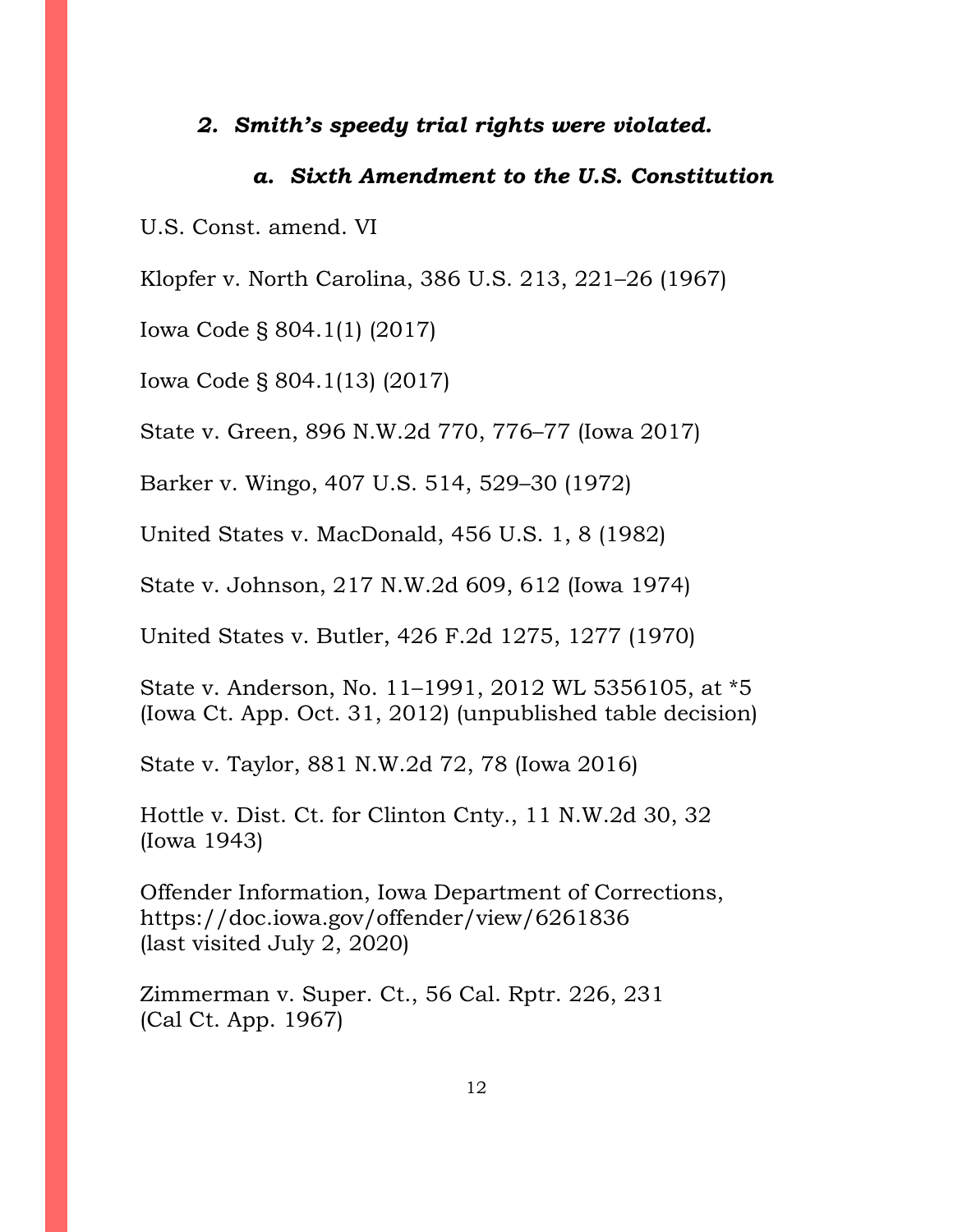Daughterty v. Solicitor for Highland Cnty., 267 N.E.2d 431 (Ohio 1971)

State v. Olson, 528 N.W.2d 651, 654 (Iowa Ct. App. 1995)

Doggett v. United States, 505 U.S. 647, 655 (1992)

State v. Bass, 320 N.W.2d 824, 831 (Iowa 1982)

Smith v. Hooey, 393 U.S. 374, 378 (1969)

## *b. Article I, section 10 of the Iowa Constitution*

Iowa Const. art. I, § 10

State v. Newsom, 414 N.W.2d 354, 359 (Iowa 1987)

State v. Senn, 882 N.W.2d 1, 10–11 (Iowa 2016)

State v. Green, 896 N.W.2d 770, 776–77 (Iowa 2017)

Allison v. State, 914 N.W.2d 866, 884 (Iowa 2018)

Jacobson v. Winter, 415 P.2d 297 (Idaho 1966)

Commonwealth v. Butler, 985 N.E.2d 377, 712 (Mass. 2013)

Turner v. United States, 885 F.3d 949, 958–59 (6th Cir. 2018)

State v. Gorham, 206 N.W.2d 908, 911 (Iowa 1973)

## *c. Iowa Rule of Criminal Procedure 2.33(2)*

Ennenga v. State, 812 N.W.2d 696, 698 (Iowa 2012) Iowa R. Crim. P. 2.33(1) (2017)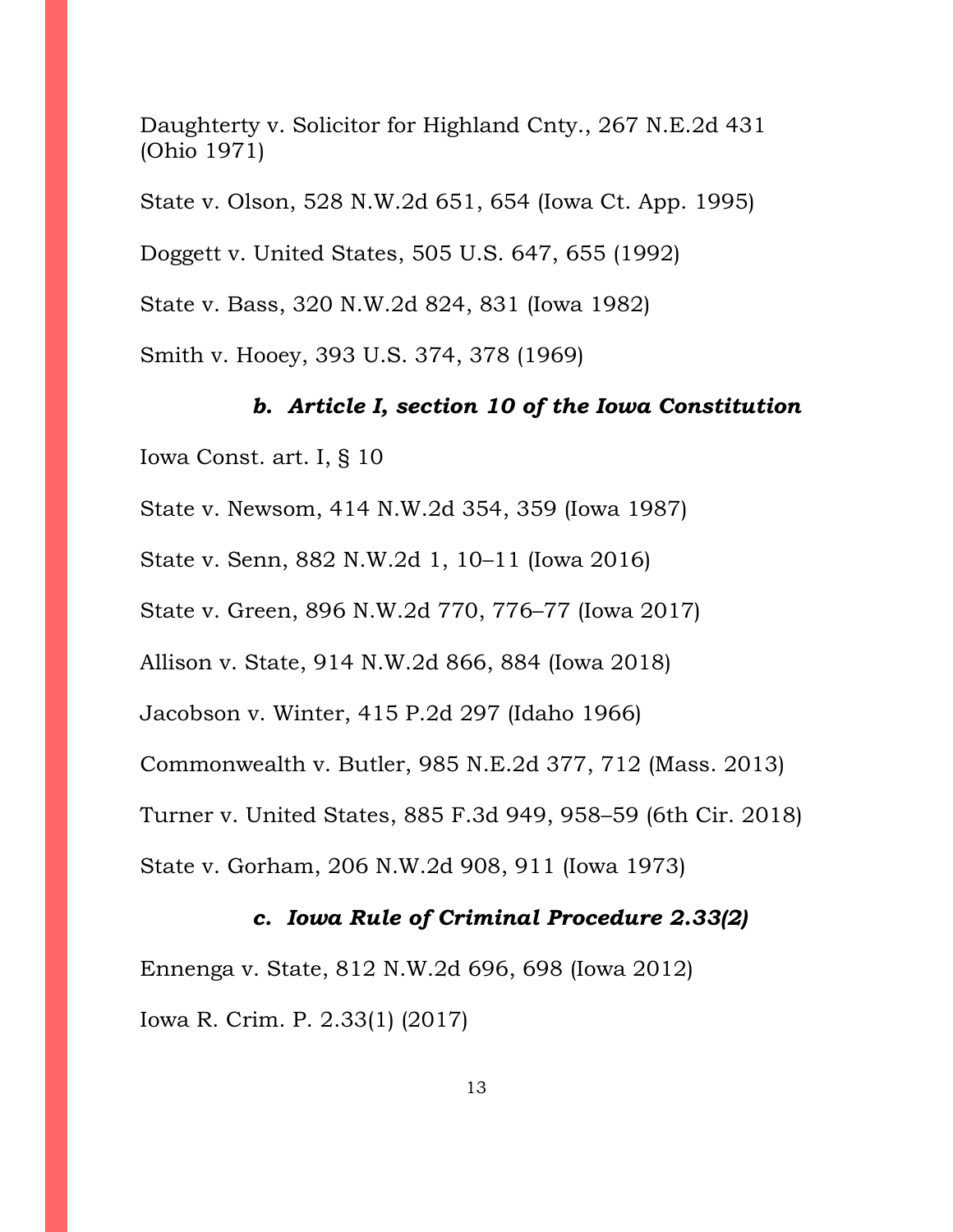- Iowa R. Crim. P. 2.33(2) (2017)
- Iowa R. Crim. P. 2.33 (2017)
- Iowa R. Crim. P. 27 (1979)

State v. Miller, 637 N.W.2d 201, 204 (Iowa 2001)

State v. Taylor, 881 N.W.2d 72, 78 (Iowa 2016)

State v. Williams, 895 N.W.2d 856, 860 (Iowa 2017)

State v. McNeal, 897 N.W.2d 697, 703 (Iowa 2017)

State v. Young, 863 N.W.2d 249, 256 (Iowa 2015)

State v. Tyler, 873 N.W.2d 741 (Iowa 2016)

Commonwealth v. Butler, 985 N.E.2d 377, 712 (Mass. 2013)

# *3. The district court dismissed the case within its discretion pursuant to Iowa Rule of Criminal Procedure 2.33(1).*

Iowa R. Crim. P. 2.33(1) (2017)

State v. Lundeen, 297 N.W.2d 232, 235 (Iowa 1980)

State v. Brumage, 435 N.W.2d 337, 441 (Iowa 1989)

State v. Swartz, 541 N.W.2d 533, 540 (Iowa Ct. App. 1995)

State v. Spurgin, 2016 WL 6902822, at \*1–3 (Iowa Ct. App. Nov. 23, 2016) (unpublished table decision)

State v. Gorham, 206 N.W.2d 908, 911 (Iowa 1973)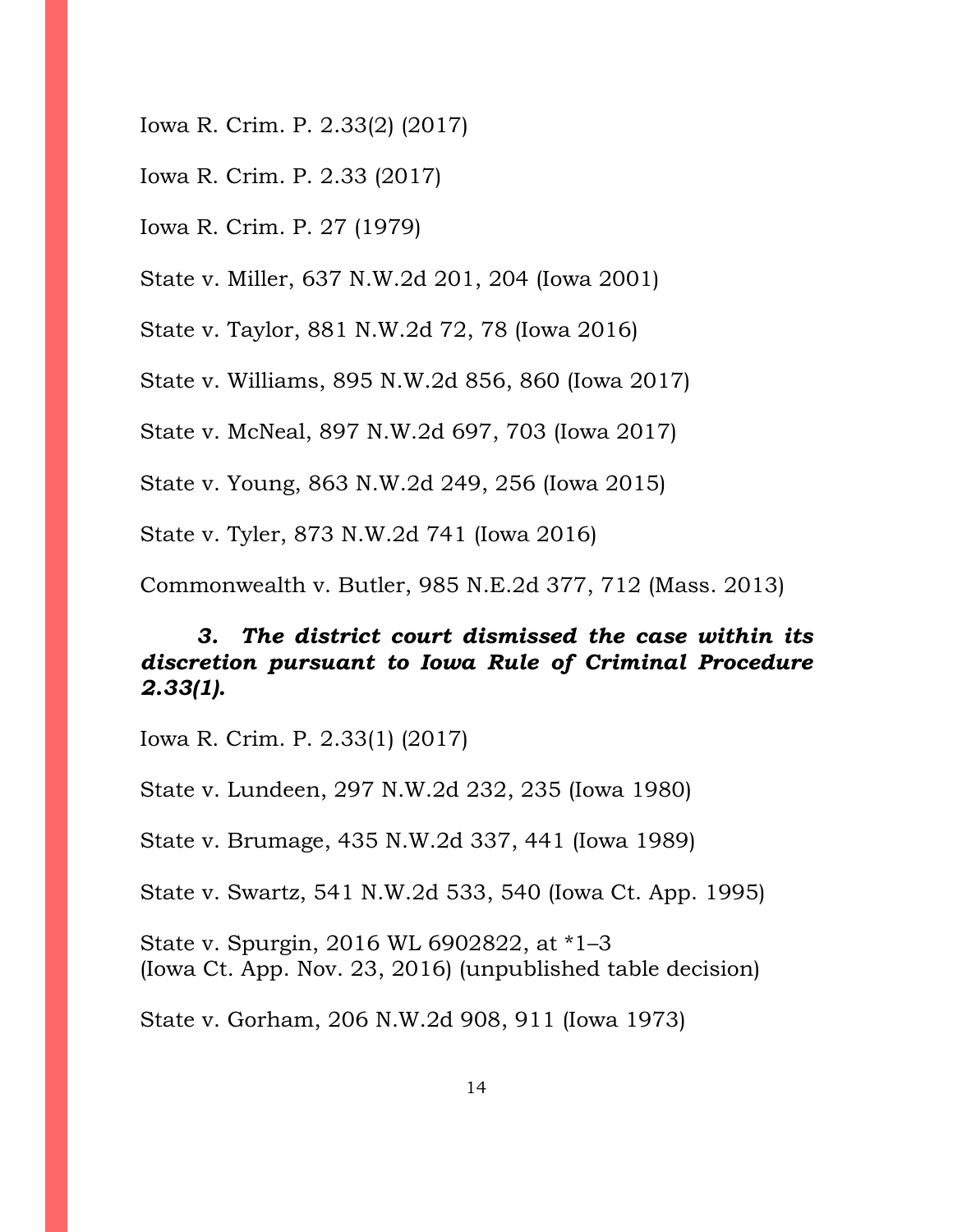Barker v. Wingo, 407 U.S. 514, 529–30 (1972) State v. Green, 896 N.W.2d 770, 776–77 (Iowa 2017)

State v. Nelson, 600 N.W.2d 598, 601–02 (Iowa 1999)

State v. Taeger, 781 N.W.2d 560, 564 (Iowa 2010)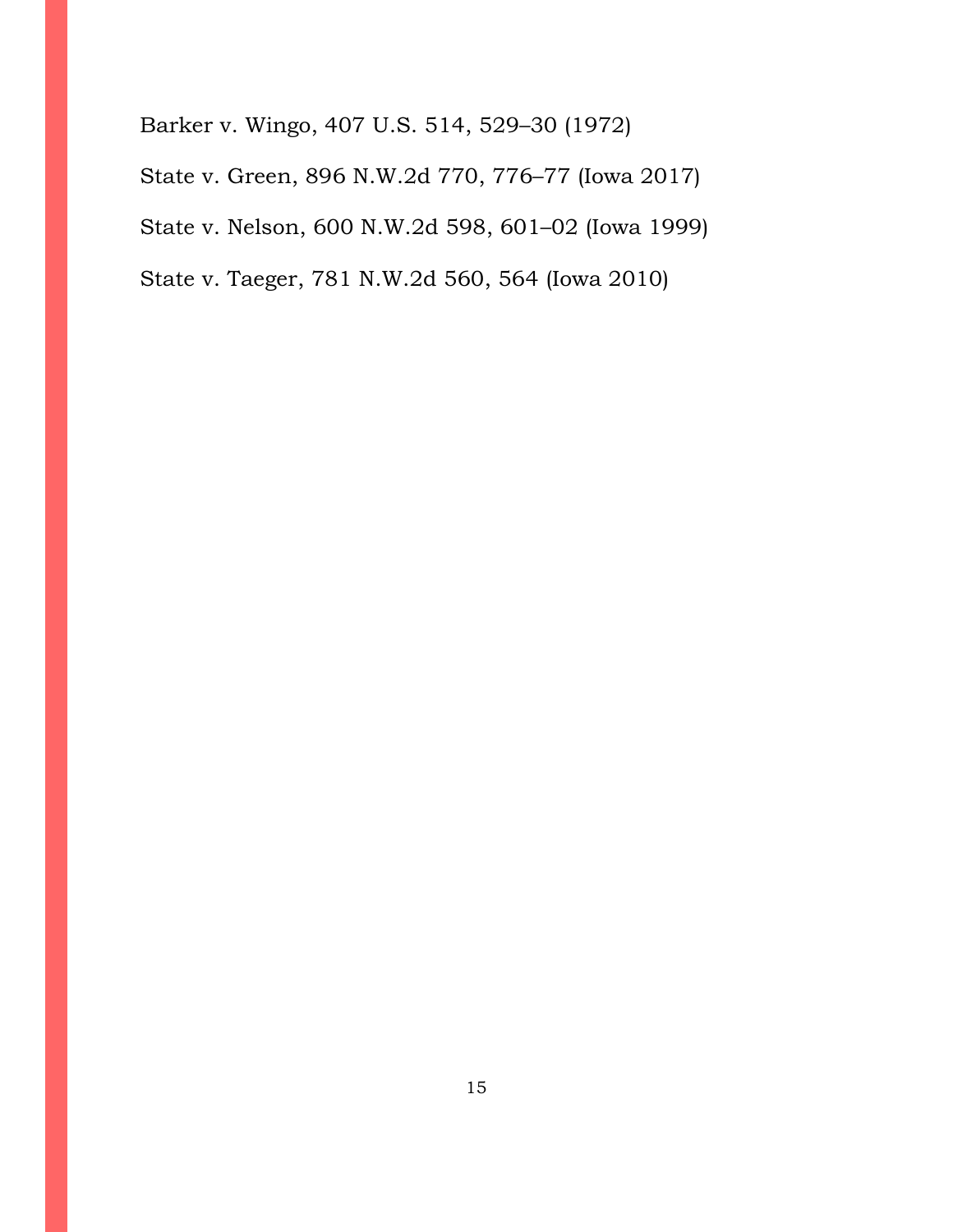#### **ROUTING STATEMENT**

The Iowa Supreme Court should retain this case because the issues raised involve a substantial issue of first impression in Iowa. Iowa R. App. P. 6.903(2)(d) & 6.1101(2)(c).

#### **STATEMENT OF THE CASE**

**Nature of the Case:** The State appeals the district court's grant of the Defendant–Appellee's motion to dismiss in Dubuque County District Court Case No. FECR129964.

**Course of Proceedings:** The State filed a criminal complaint against Defendant–Appellee Deaonsy Smith, Jr. on August 7, 2018. (Criminal Complaint) (Conf. App. pp. 5–7). On that same date, the district court issued an arrest warrant. (Order Arrest Warrant; Arrest Warrant) (App. pp. 6–8).

On February 8, 2019, Smith filed a written arraignment and plea of not guilty. (Written Arraignment) (App. pp. 9–10). In the filing, Smith listed his current mailing address as the Fort Dodge Correctional Facility. (Written Arraignment) (App. p. 9). Smith also checked a box indicating he demanded a speedy trial pursuant to Iowa Rule of Criminal Procedure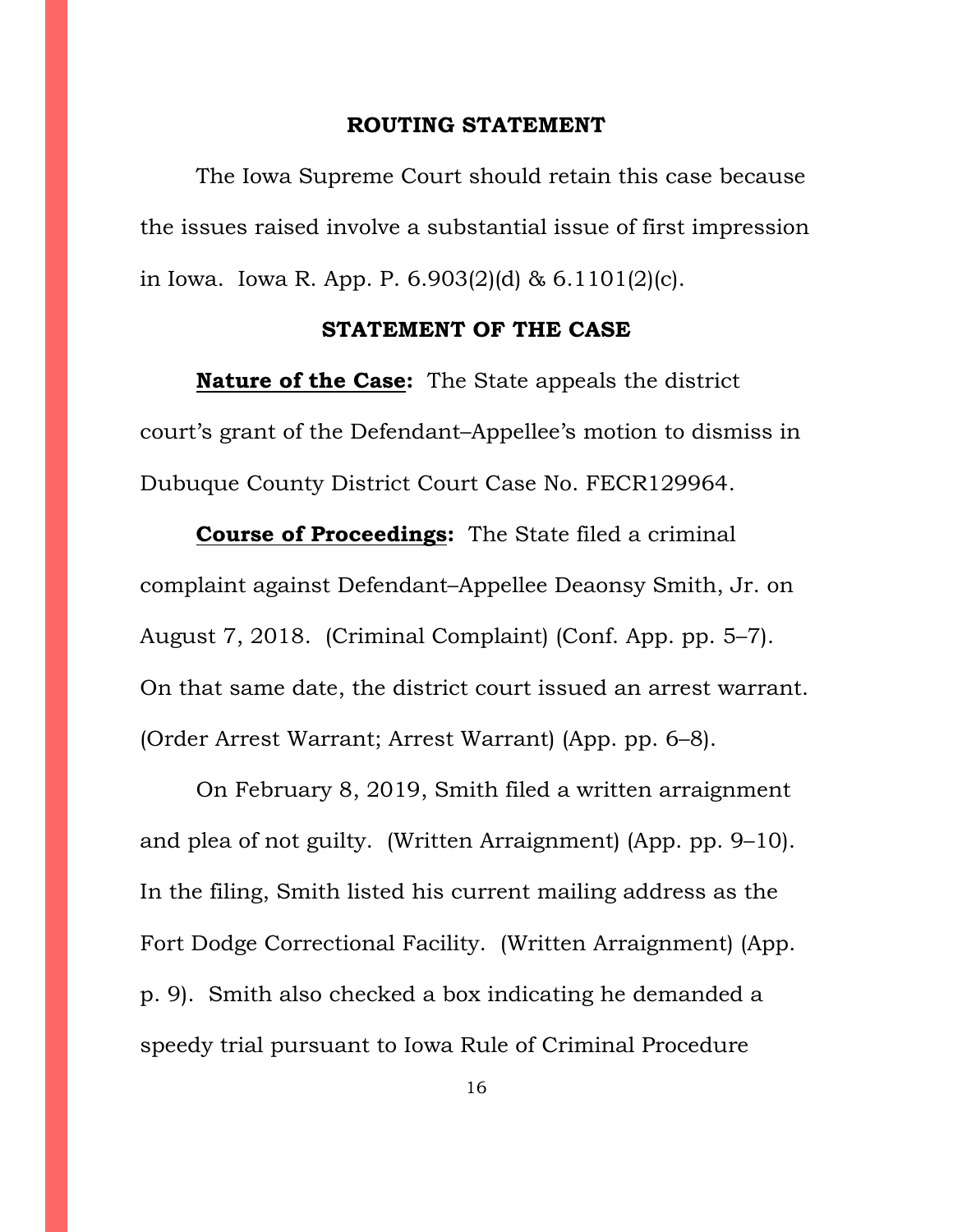2.33(2)(b). (Written Arraignment) (App. p. 9). On February 13, the district court entered an order finding the arraignment "premature" because "the State has not filed a Trial Information." (Order 02/13/2019) (App. pp. 11–12). The order further stated that the court would take "no action at this time" and would "address Defendant when he has appeared on the warrant." (Order  $02/13/2019$ ) (App. pp. 11– 12).

On February 21, 2019, Smith filed a document asking that counsel be appointed to represent him. (Application Appointment Counsel) (App. pp. 13–14). The application stated that Smith was incarcerated in the Fort Dodge Correctional Facility. (Application Appointment Counsel) (App. pp. 13–14). Smith stated his "knowledge of the law is very limited, the issues presented are very complex and the resources in the prison law library [are] limited". (Application Appointment Counsel) (App. p. 13). The district court entered an order on March 5, 2019, stating that the court would "address the application and appoint the Defendant counsel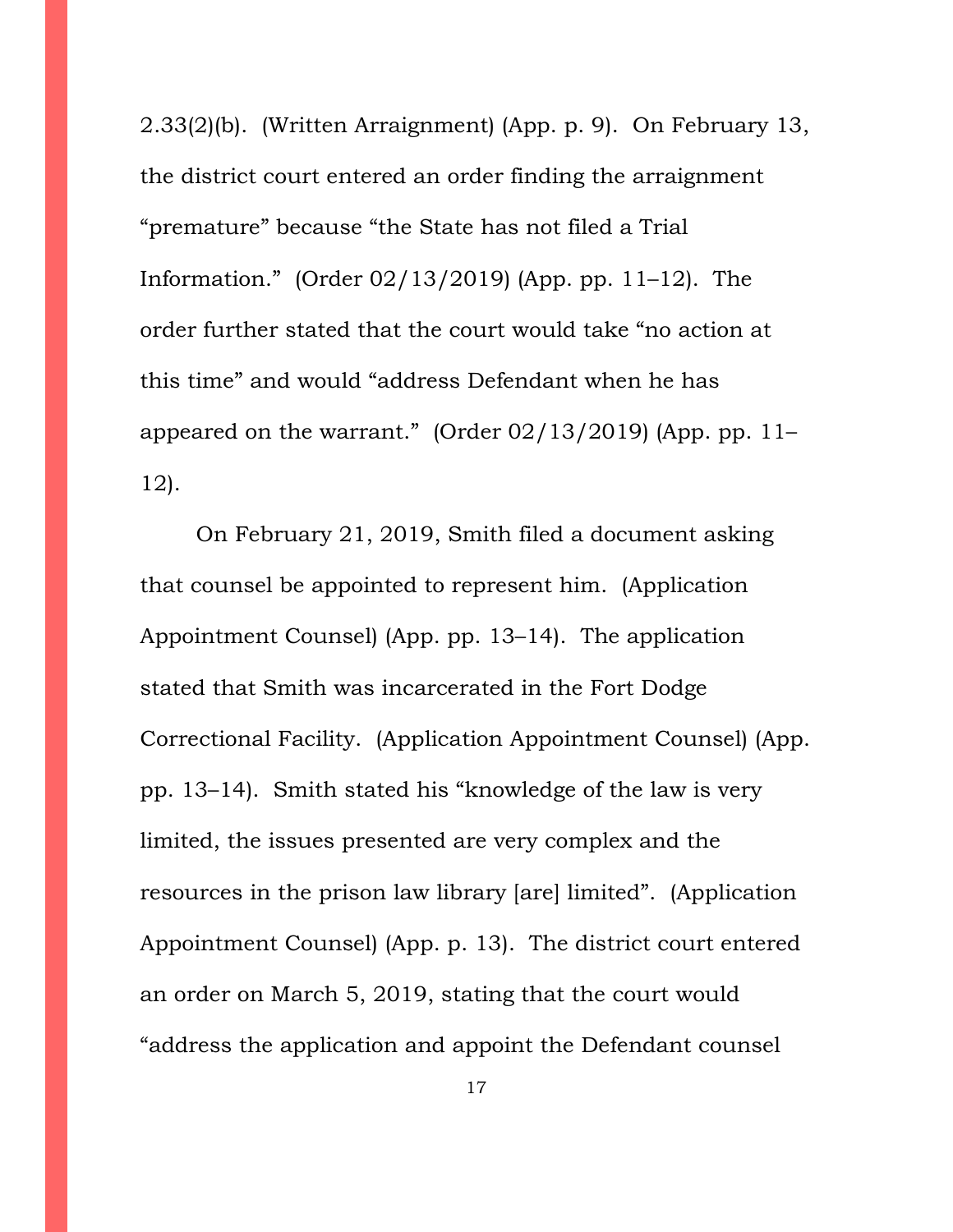when he appears on the warrant." (Order 03/05/2019) (App. pp. 15–16).

On March 27, 2019, Smith wrote a letter addressed to the court. In the letter, he stated that he had been told he would not receive counsel until he was present in court, but he wrote that "as of the date of this letter I have not been notified of when or if I'll be transported to court." (Letter) (App. p. 17). Smith demanded his right to a speedy trial, citing Iowa Rule of Criminal Procedure 2.33(2)(b) and the Fifth Amendment to the U.S. Constitution. (Letter) (App. p. 17). Smith ended the letter again asking for an attorney to be appointed to represent him "and that he'll be transported to the Dubuqe [sic] County Court as soon as possible so this matter may be cleared up." (Letter) (App. p. 17). That same day, the district court entered an order stating:

Defendant is again requesting counsel. As previously ordered, the Court will address the request when Defendant appears before the Court on the outstanding warrant.

From the filing, it appears Defendant is in custody in the Fort Dodge Correctional Facility. Accordingly,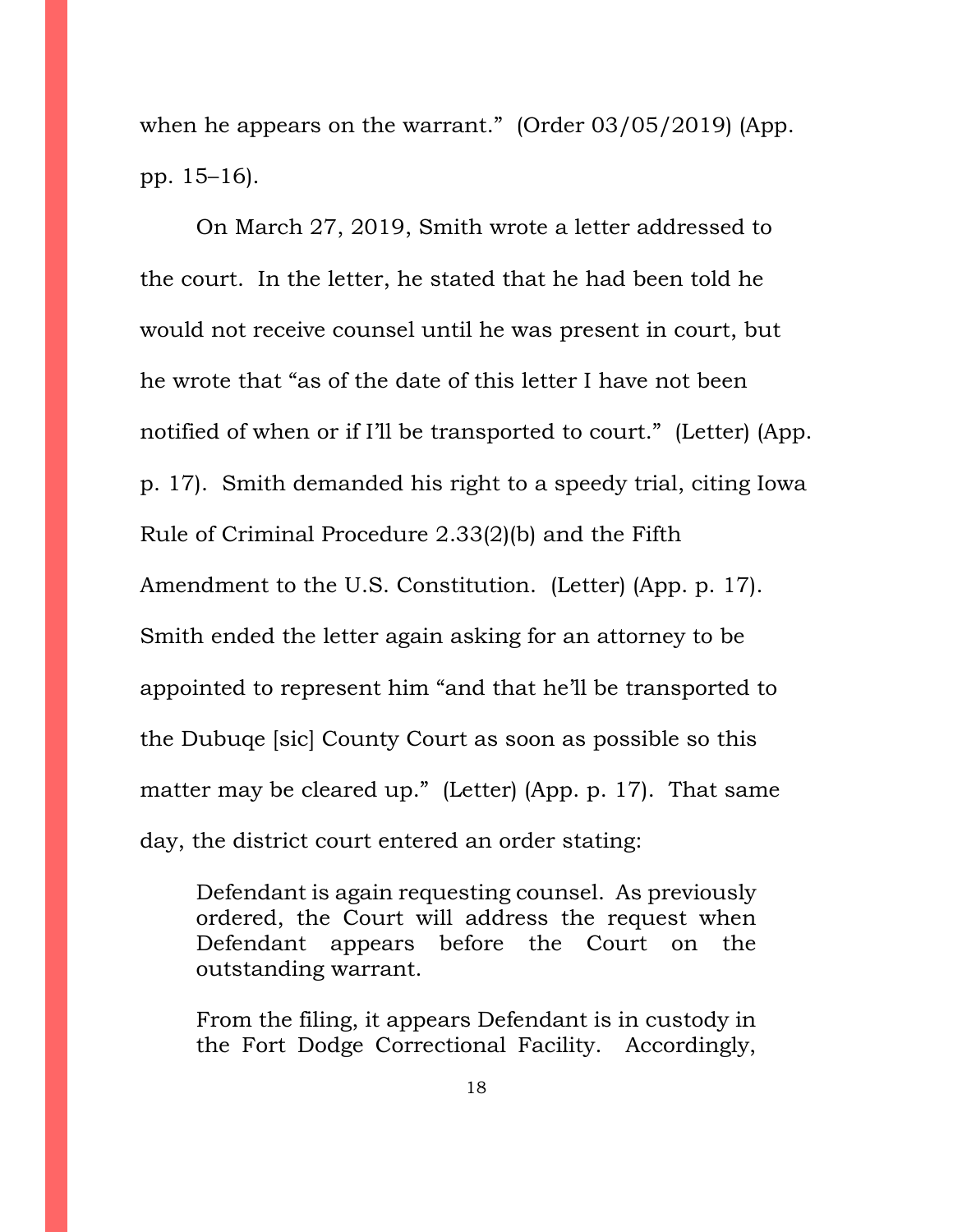the State is aware of his whereabouts and is free to seek an order for transport. The Court takes no other action at this time.

(Order 03/27/2019) (App. pp. 19–20).

On April 5, 2019, Smith filed a motion to dismiss for lack of due process. (Mot. Dismiss Lack Due Process) (App. p. 21). Smith again asked for a speedy trial and to be transported to Dubuque County immediately. (Mot. Dismiss Lack Due Process) (App. p. 21). On April 23, 2019, the district court denied the motion, stating there was an outstanding warrant. (Order 04/23/2019) (App. pp. 22–23). It also stated: "As the Court has previously noted, once the Defendant is brought before the Court to appear on the warrant, proper action will be taken." (Order 04/23/2019) (App. pp. 22–23).

On August 12, 2019, Smith filed a motion to dismiss the detainer and requested a hearing. (Mot. Dismiss Detainer) (App. pp. 24–26). The motion stated that the State had "[e]ffectively denied this Defendant his right to an immediate trial." (Mot. Dismiss Detainer) (App. p. 24). The motion had a copy of the detainer action letter attached to it, showing the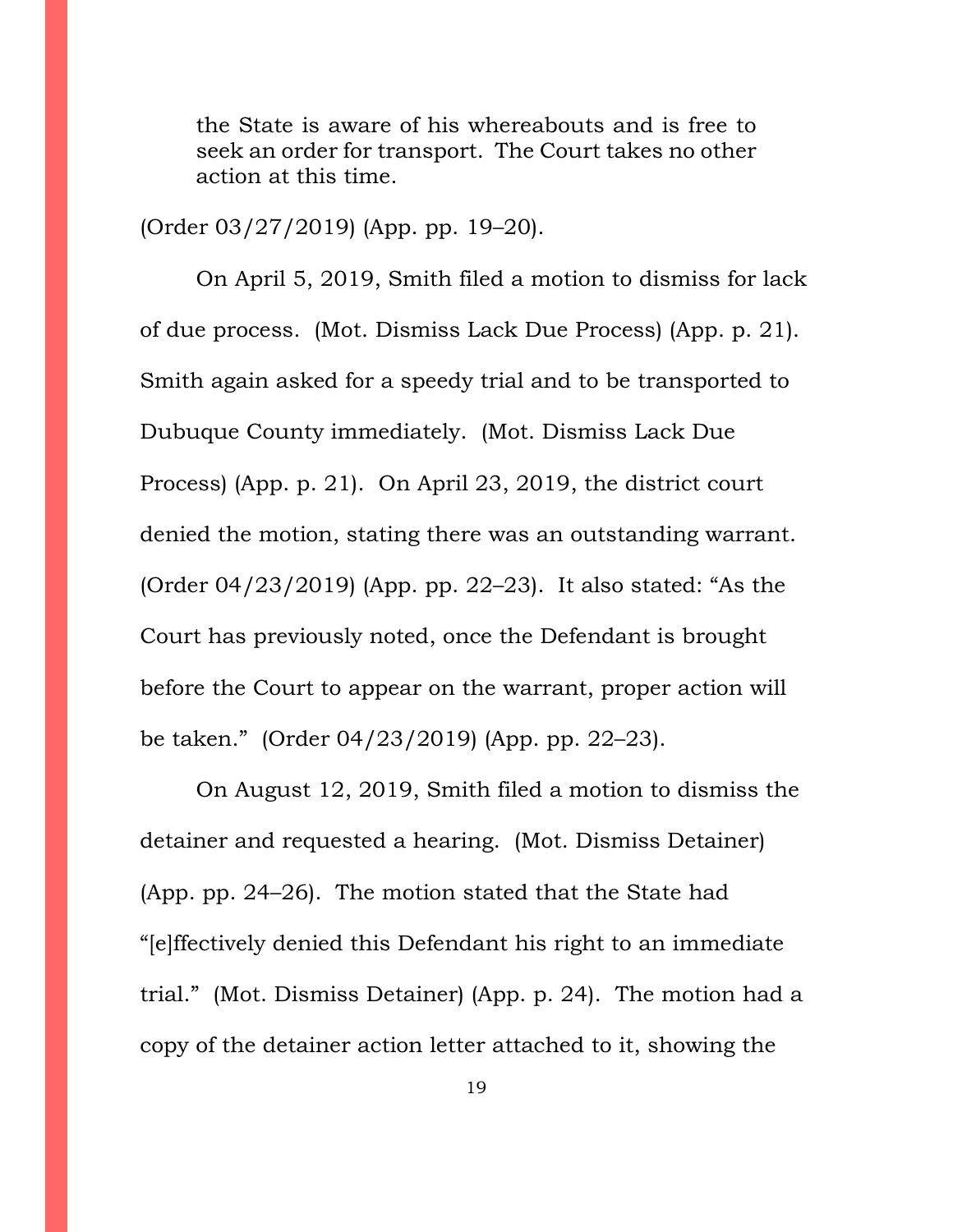Dubuque police department filed a detainer against Smith for Case No. FECR129964. (Mot. Dismiss Detainer) (App. p. 26). The letter was dated January 25, 2019. (Mot. Dismiss Detainer) (App. p. 26). The district court appointed counsel and set a hearing. (Order 08/22/2019) (App. pp. 27–28).

On August 28, 2019, Smith's appointed counsel filed a motion to dismiss for violations of speedy trial and speedy indictment, pursuant to Iowa Rule of Criminal Procedure 2.33(2). (Mot. Dismiss) (App. pp. 30–31). Counsel also asked and received an order from the district court ordering the Dubuque County sheriff to transport Smith from the Fort Dodge Correctional Facility to the hearing. (Mot. Transport.; Order Transport.) (App. pp. 32–35).

The State filed a response to Smith's request to dismiss the detainer, agreeing that the parole board could disregard the detainer. (Response) (App. pp. 36–37). In the response, the State recognized Smith was being transported, and it proposed "that the Defendant now be served the arrest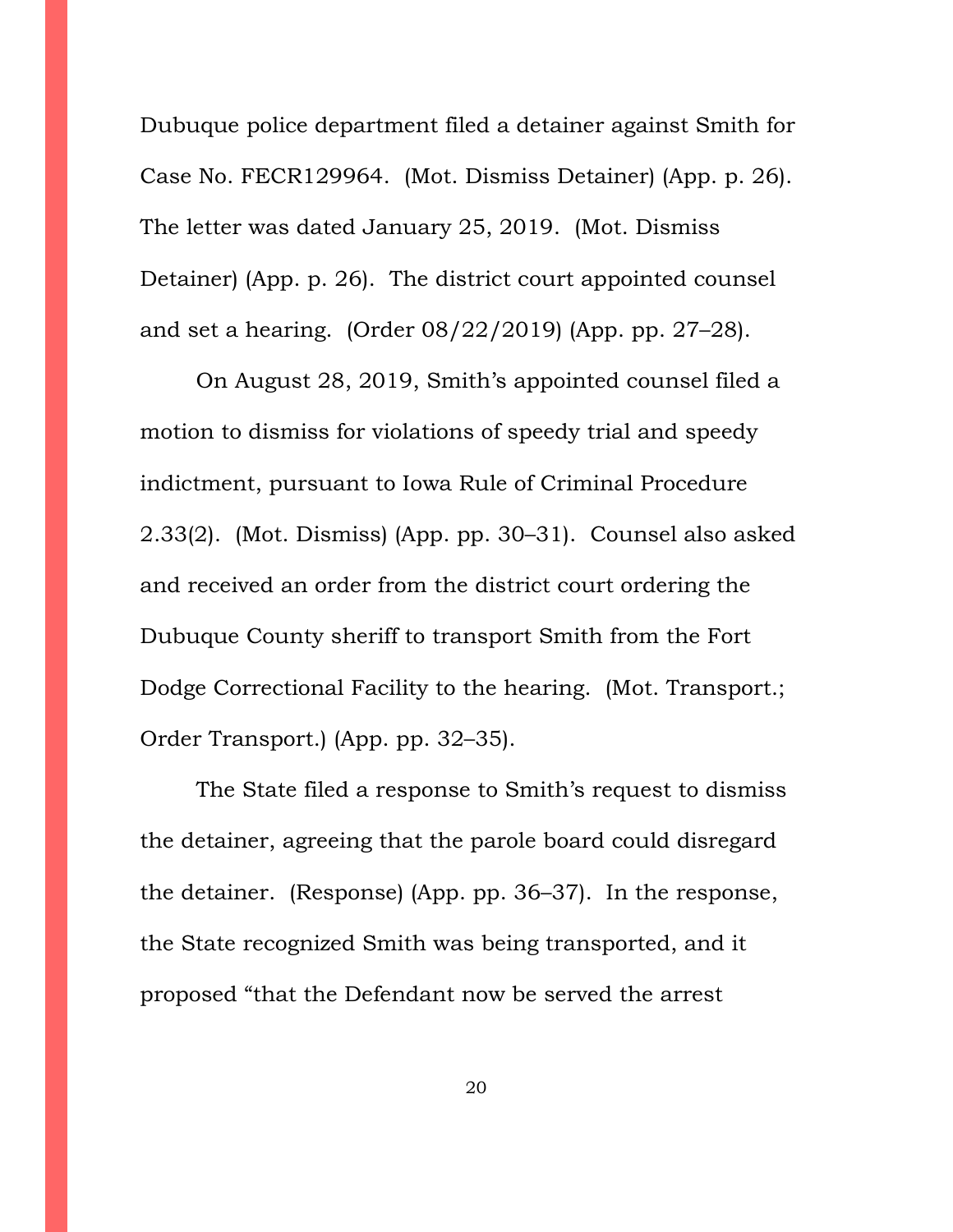warrant in this case, and stay in the Dubuque County Jail until his case is resolved." (Response) (App. p. 37).

On September 12, 2019, law enforcement served the arrest warrant. (Return Service) (App. p. 38). Later that same day, the district court heard the parties on the motions to dismiss the case and the motion to dismiss the detainer. (Mots. Tr. p.3 L.1–p.13 L.3). At the end of the hearing on the motions, the district court also conducted Smith's initial appearance. (Mots. Tr. p.12 L.1–p.13 L.3). The district court entered an order releasing the detainer issued against Smith on September 14, 2019. (Order 09/14/2019) (App. pp. 39– 40).

On September 17, 2019, the State filed a trial information charging Smith with robbery in the second degree, as a habitual offender. (Trial Information) (App. pp. 44–45). Smith was arraigned in open court on October 9, 2019 and again demanded a speedy trial. (Arraignment Tr. p.3 L.1–p.4 L.11).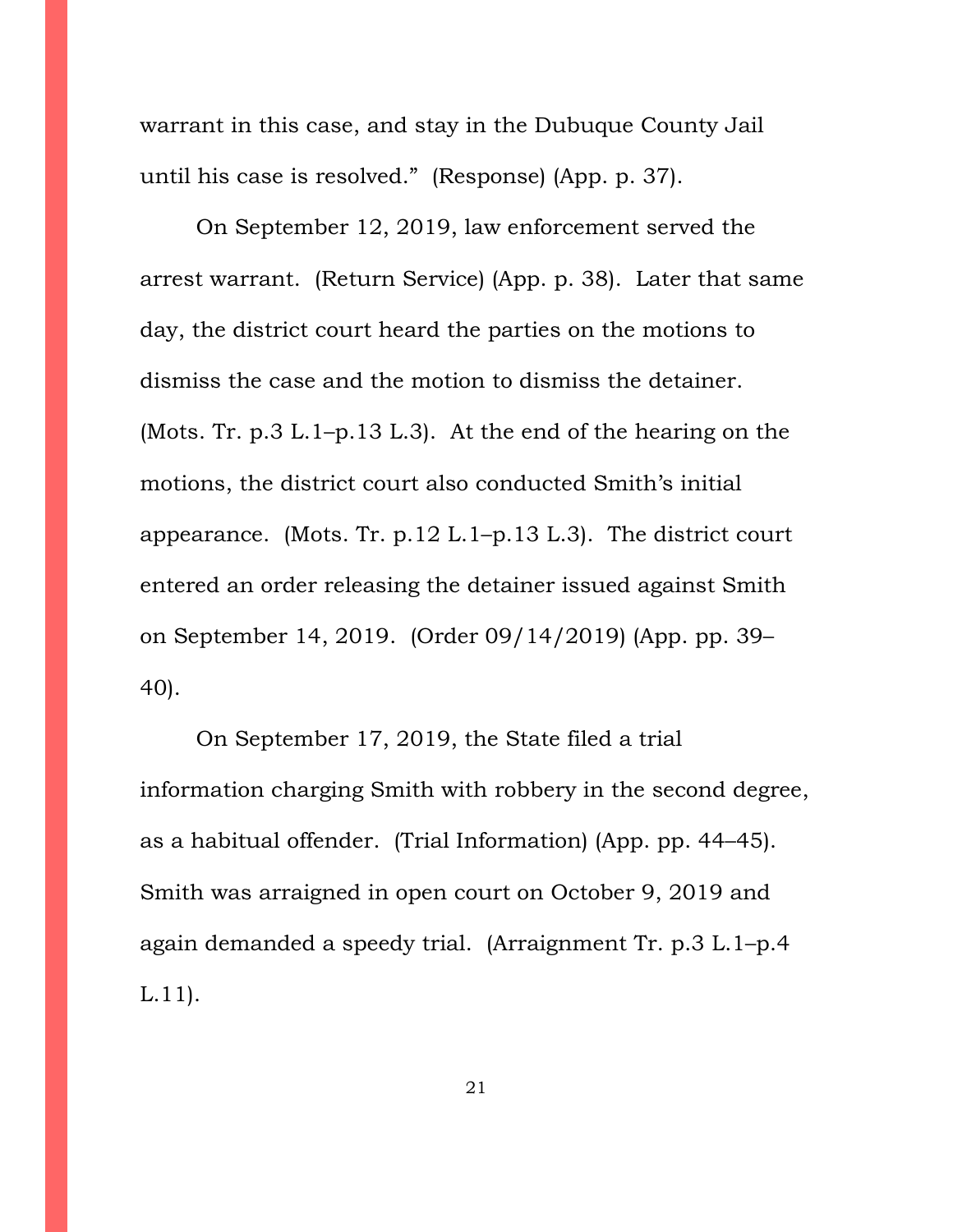On October 31, 2019, the district court entered a written order dismissing the case. (Order Dismissal) (App. pp. 46–49). The district court found that the State violated Smith's due process rights, Fifth Amendment rights, and his speedy trial rights by its delay in filing the criminal complaint and failing to serve the arrest warrant when Smith was in the custody of the Department of Corrections. (Order Dismissal) (App. p. 48). The State filed a notice of appeal of the district court's dismissal order on November 2, 2019. (Notice) (App. p. 50).

**Facts:** All relevant facts are discussed below.

#### **ARGUMENT**

## **THIS COURT SHOULD AFFIRM THE DISTRICT COURT'S DISMISSAL OF THE CASE.**

**A. Preservation of Error:** In its brief, the State argues that the district court erred in dismissing the case pursuant to the Fifth Amendment of the United States Constitution and Iowa Rule of Criminal Procedure 2.33(2). (State's Br. pp. 14– 25). Smith agrees error was preserved on those claims.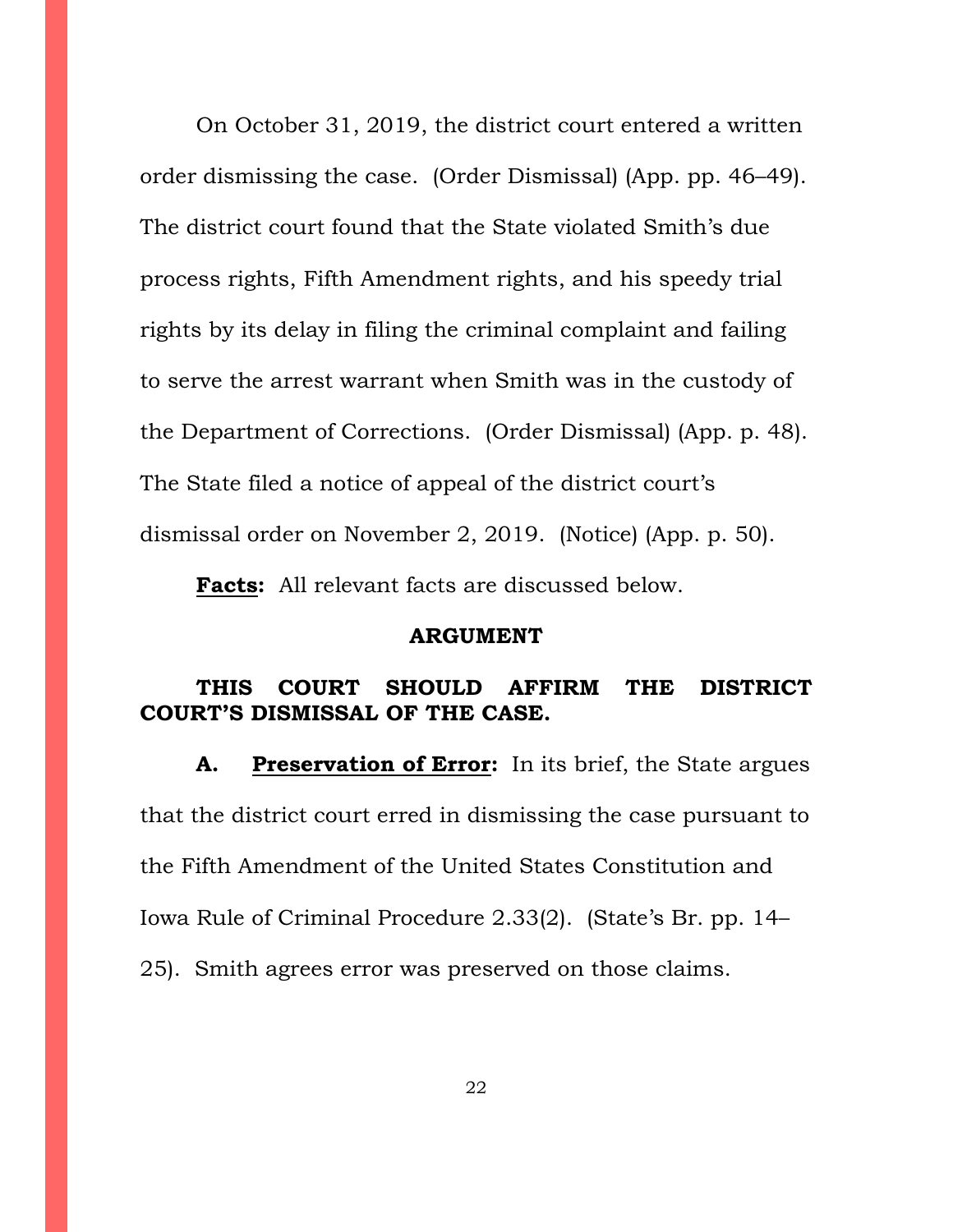However, the State's brief does not discuss the other bases for the district court's ruling, including the due process of the Iowa Constitution, both the federal and state speedy trial provisions, and Iowa Rule of Criminal Procedure 2.33(1).

The motion to dismiss for lack of due process establishes Smith was trying to protect his constitutional speedy trial rights and that he believed those rights were violated if he was not brought into court and tried; additionally, while Smith alleges his due process rights are being violated by the failure of the State to move forward with the case, he did not cite any constitutional provisions. (Mot. Dismiss Lack Due Process) (App. p. 21). Smith also noted the State's failure to pursue the case against him "effectively denied this Defendant his right to an immediate and/or speedy trial." (Mot. Dismiss Detainer) (App. p. 24). Again, Smith did not cite any constitutional provisions. (Mot. Dismiss Detainer) (App. p. 24). "Where there are parallel constitutional provisions in the federal and state constitutionals and a party does not indicate the specific constitutional basis, . . . both federal and state constitutional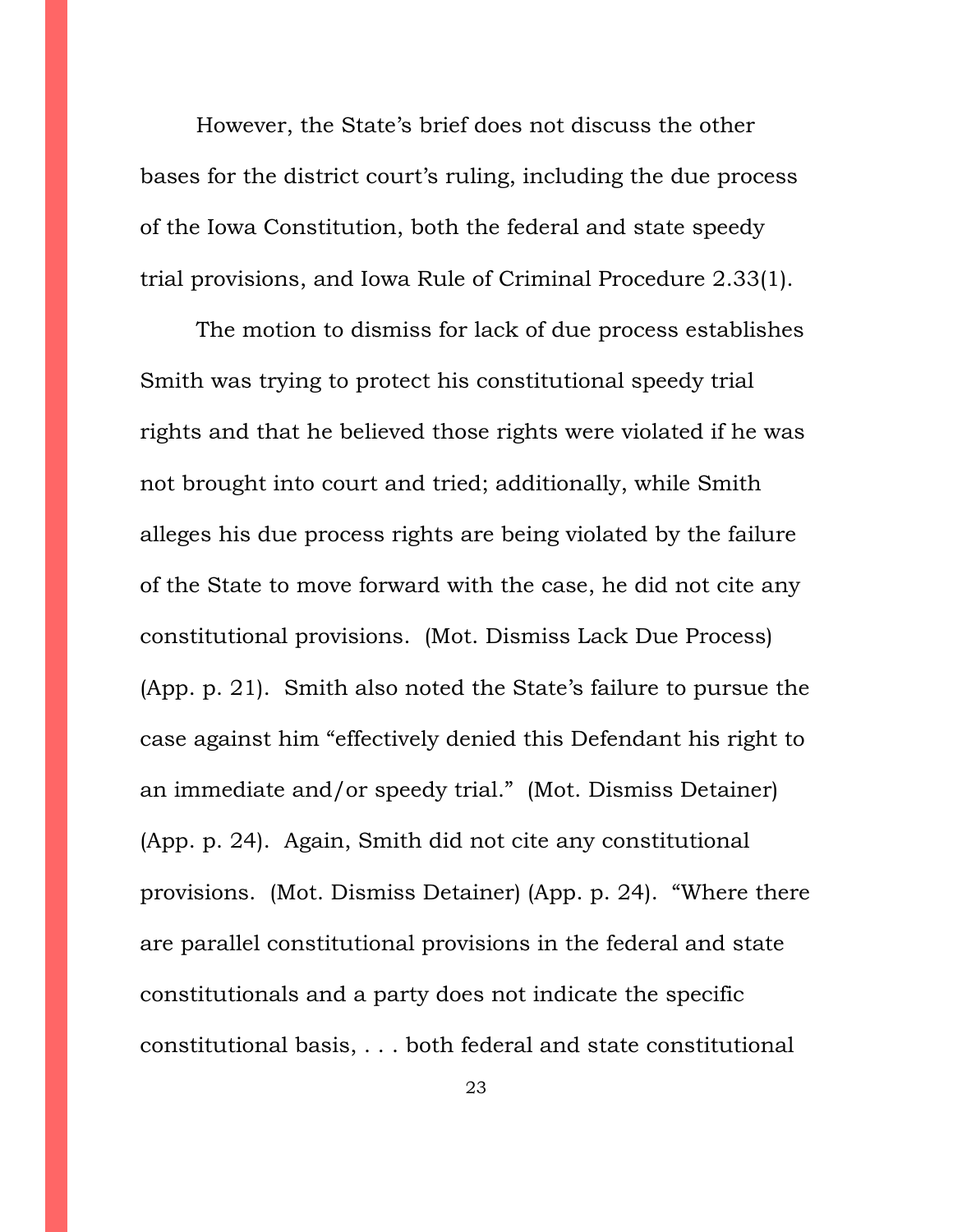claims are preserved. State v. Harrington, 805 N.W.2d 391, 393 n.3 (Iowa 2011) (citing King v. State, 797 N.W.2d 565, 571 (Iowa 2011)). Such is the case here.

Moreover, while the district court's ruling does not specifically name the Sixth Amendment to the U.S. Constitution or article I, sections 9 and 10 of the Iowa Constitution, the ruling establishes the district court considered these provisions and found the State violated Smith's rights under them. (Order Dismissal) (App. pp. 46– 49). The ruling specifically addresses the purpose of the speedy trial criminal procedure rule and *the constitutional provisions*. (Order Dismissal) (App. p. 46–49). It also concluded the State violated Smith's due process *rights* and speedy trial *rights*; it used plural language. (Order Dismissal) (App. pp. 46–49). This use of plural language indicates the district court considered more than just the Fifth Amendment for the due process violation and Rule 2.33(2) for the speedy trial violation.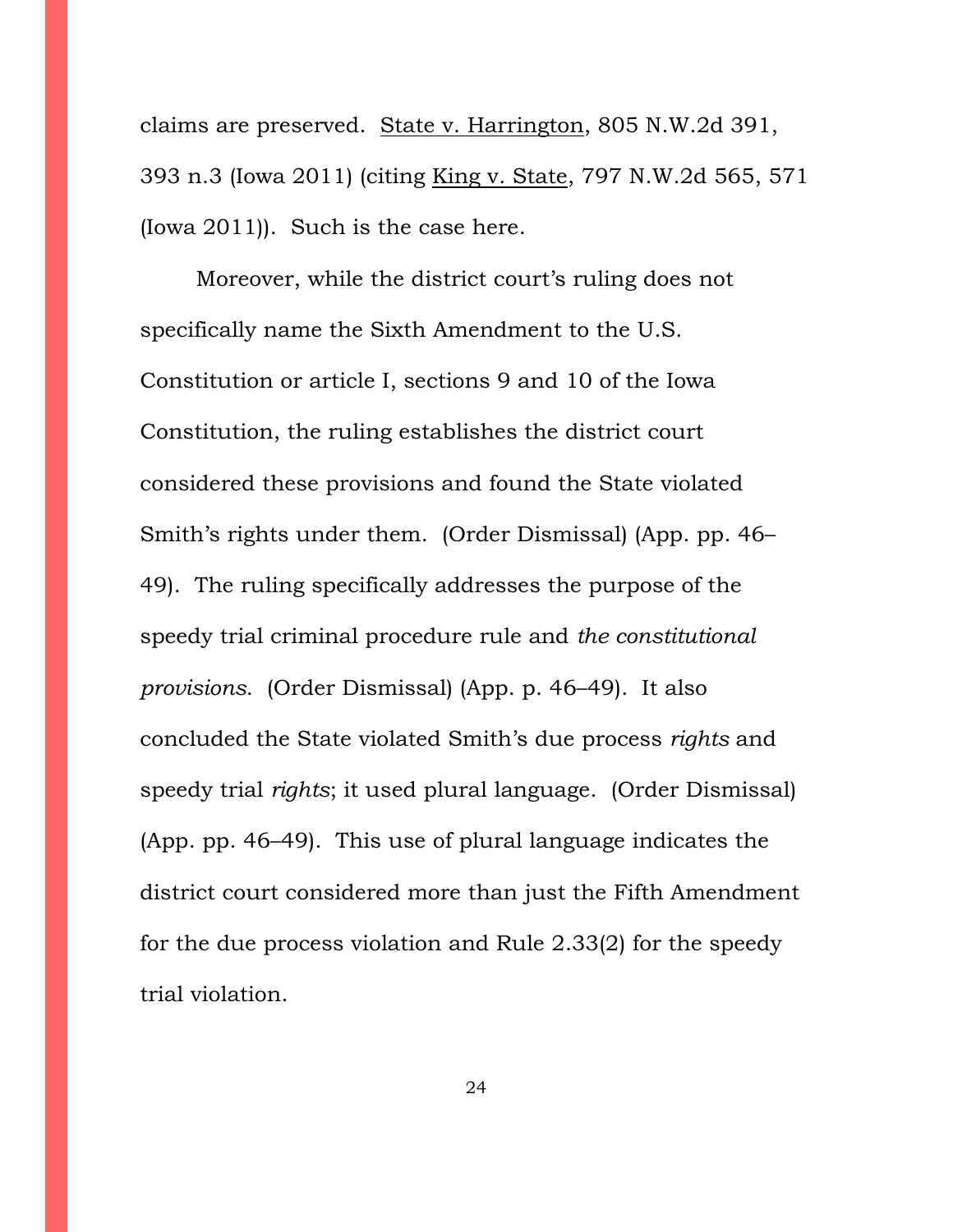However, even if error was not adequately preserved on these arguments, this Court should still consider them on appeal. The Iowa Supreme Court has "been willing to relax ordinary rules of issue preservation based on notions of judicial economy and efficiency." Feld v. Borkowski, 790 N.W.2d 72, 84 (Iowa 2010) (Appel, J., concurring in part & dissenting in part); see also DeVoss v. State, 648 N.W.2d 56, 60–63 (Iowa 2002) (noting that the appellate court may affirm an evidentiary ruling where the record reveals an alternate ground for admission of evidence). In addition, the Court has addressed "issues that are 'incident' to a determination of other issues properly presented." Feld, 790 N.W.2d at 84 (citing Presbytery of Se. Iowa v. Harris, 226 N.W.2d 232, 234 (Iowa 1975)). Here, the legal questions of whether the State violated Smith's constitutional rights are necessarily intertwined with the issue of whether the district court properly dismissed the case. As such, the Court should consider and address all of possible bases for affirmance of the district court's dismissal on appeal.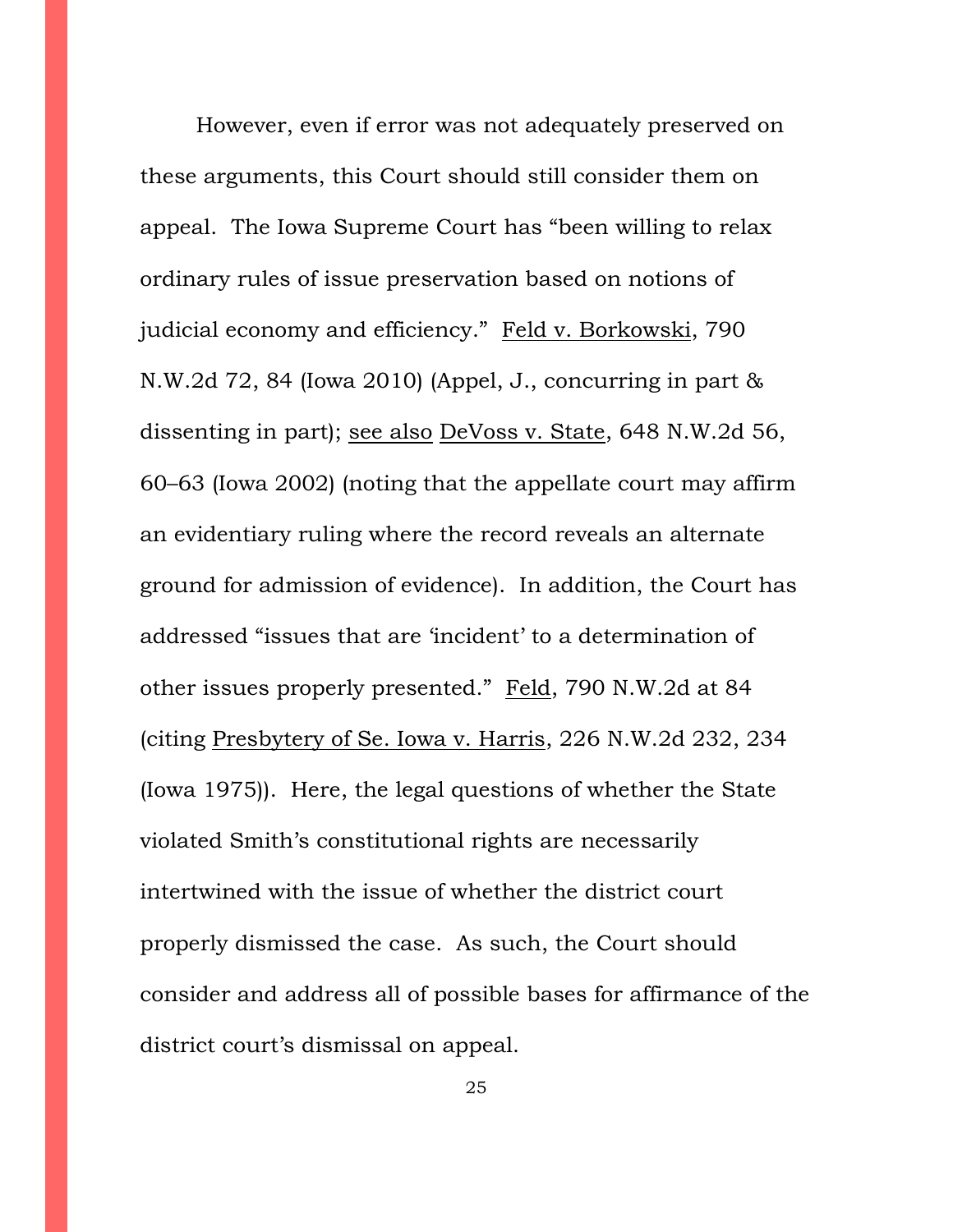Furthermore, it makes little sense to require Smith to go through yet another hearing on another motion to dismiss when this Court can resolve the argument in this case and on this record. This is not the case where the State would have presented different evidence if counsel made this particular argument in trial court. Cf. State v. Gaskins, 866 N.W.2d 1, 43 n.20 (Iowa 2015) (Waterman, J., dissenting) (noting the State argued that if the defendant had raised the abandonment of the automobile exception in district court, the State could have developed a record at the suppression hearing on that issue); Feld, 790 N.W.2d at 85 ("Nor is this a case where the factual record developed below is inadequate, thereby preventing meaningful appellate review."). Nor is this a case where the State will not be given the opportunity to advocate for its position. Rather, it had the chance to address the district court's bases for its dismissal order in its brief and it will be able to file a reply brief. Accordingly, the general principles behind the error preservation doctrine do not support the notion that this argument cannot be addressed.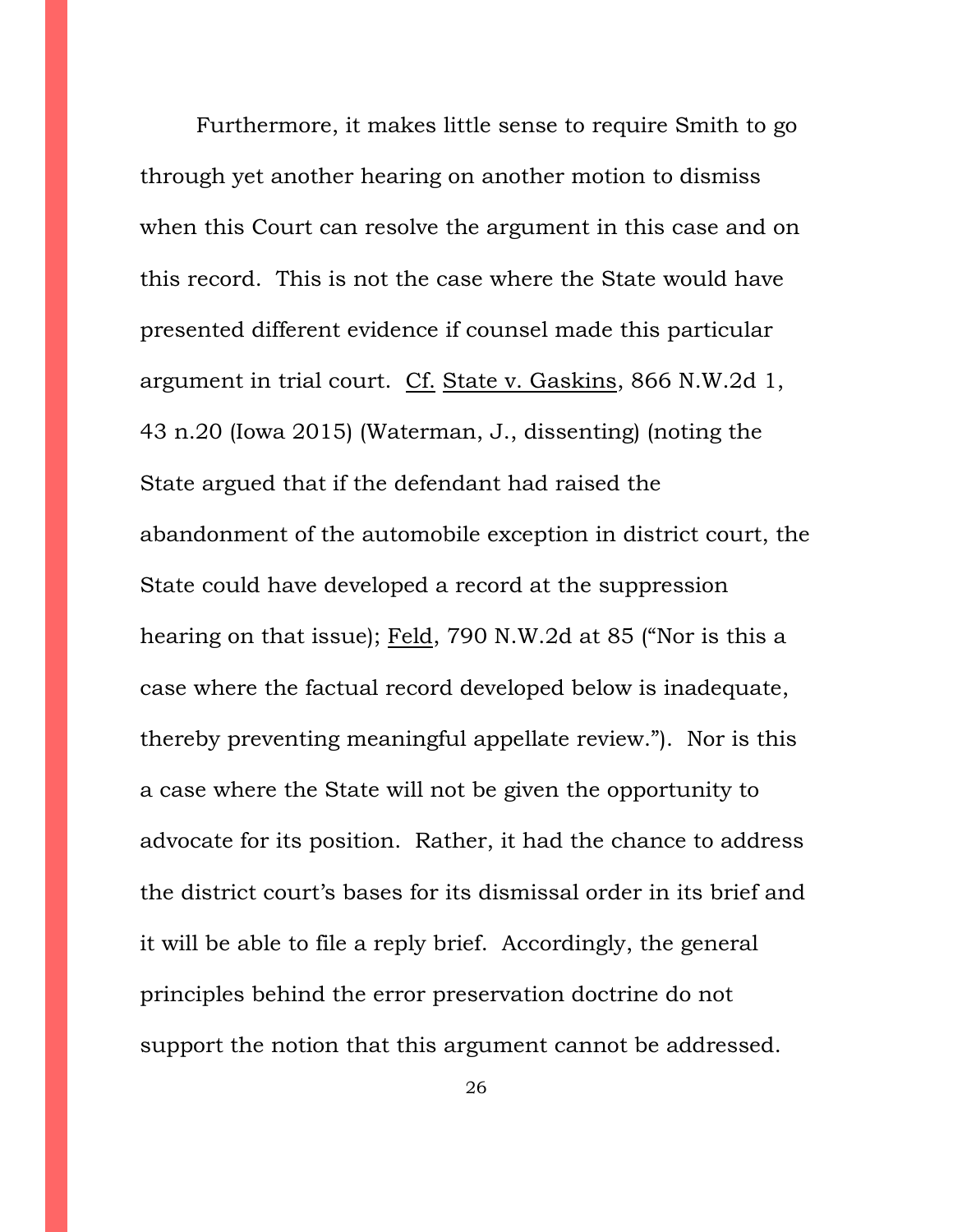Moreover, the interests of judicial economy and efficiency are served if the Court addresses the arguments to Smith's case in this appeal.

**B. Standard of Review:** Generally, as far as the arguments involve constitutional rights, the Court reviews such claims de novo. State v. Wells, 738 N.W.2d 214 (Iowa 2007) (citation omitted).

The Court reviews a district court's ruling on a motion to dismiss based on speedy-trial grounds for an abuse of discretion. See State v. Winters, 690 N.W.2d 903, 907 (Iowa 2005) (citation omitted).

It reviews interpretations of the speedy indictment rule for errors at law. State v. Williams, 895 N.W.2d 856, 860 (Iowa 2017) (citation omitted). The Court is bound by the district court's factual findings so long as "they are supported by substantial evidence." Id.

In reviewing a claim under Iowa Rule of Criminal Procedure 2.33(1), the Court first reviews whether the statement of reasons for dismissal complied with the rule as a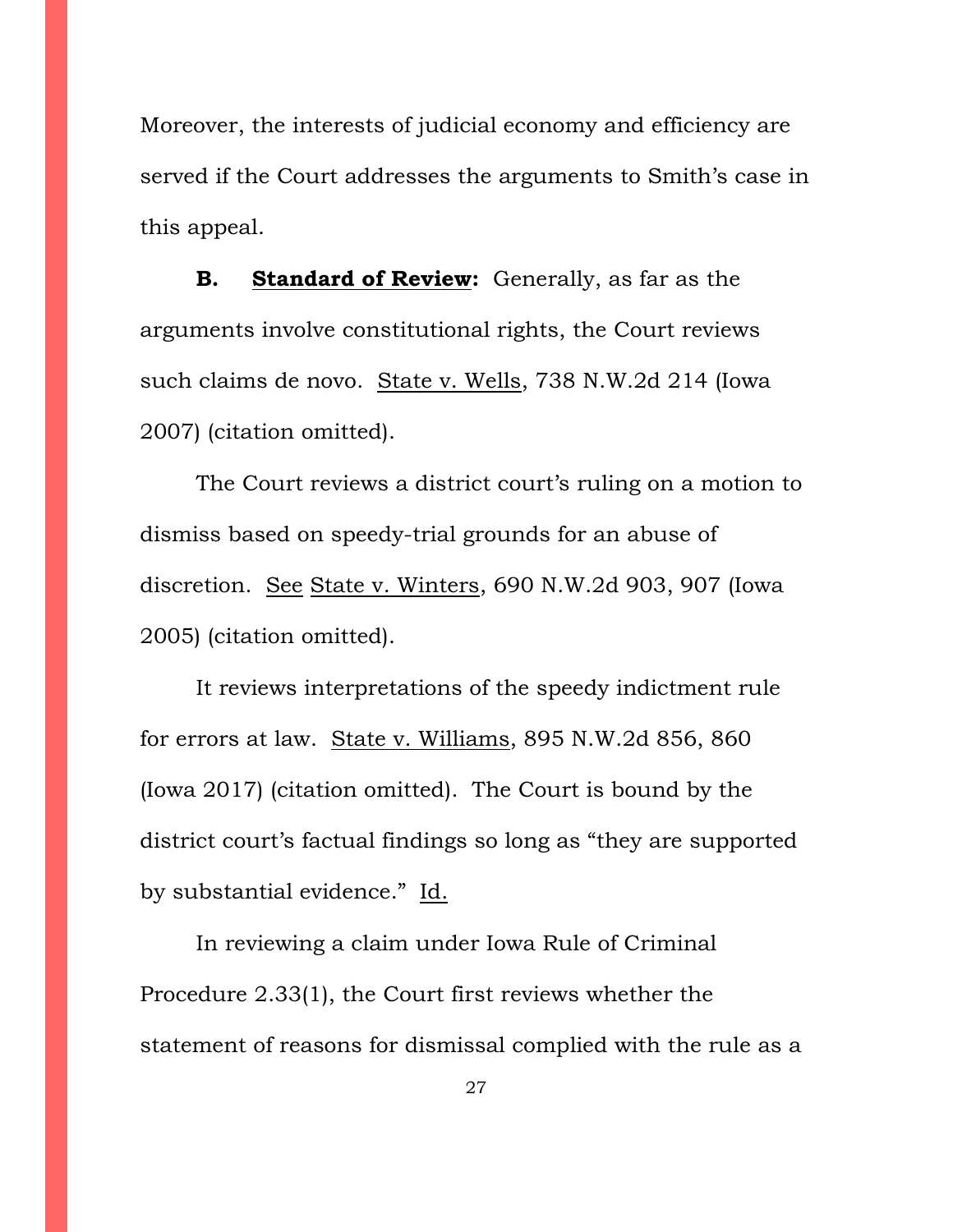matter of law. State v. Taeger, 781 N.W.2d 560, 564 (Iowa 2010) (citations omitted). It then considers whether the dismissal was "in the furtherance of justice", which it reviews the district court's decision for an abuse of discretion. See id. (citing State v. Brumage, 435 N.W.2d 337, 441 (Iowa 1989)).

**C. Discussion:** In this case, the district court correctly found that Smith's due process rights, constitutional speedy trial rights, and statutory speedy trial rights were violated, as well as that the dismissal was in the furtherance of justice. This Court should affirm the district court's decision.

### *1. Smith's due process rights were violated.*

In this case, the district court correctly found that Smith's due process rights were violated, both under the Fifth Amendment to the U.S. Constitution and under article I, section 9 of the Iowa Constitution.

### *a. Fifth Amendment to the U.S. Constitution*

In part, the Fifth Amendment to the United States Constitution states: "No person shall be . . . deprived of life, liberty, or property, without due process of law . . . ." U.S.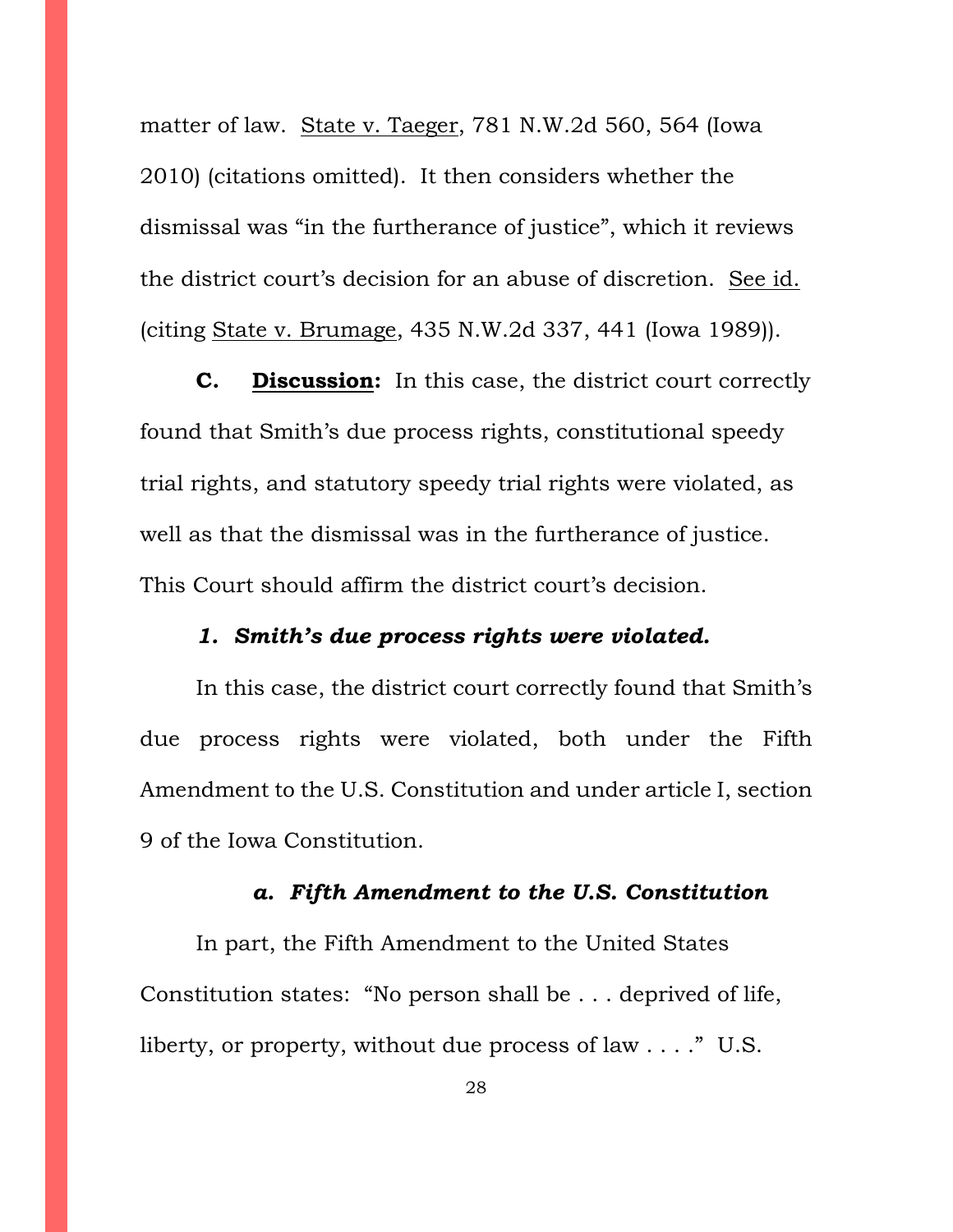Const. amend. V. The due process clause and the statute of limitations serve to protect the defendant against the prejudice that results from the passage of time. See United States v. MacDonald, 456 U.S. 1, 8 (1982). Smith's case was filed within the applicable statute of limitations. Iowa Code § 802.3 (2017) (stating the statute of limitations is three years after the crime's commission).

Under the Fifth Amendment, a defendant can prove a pre-accusatorial delay violated his due process rights by establishing: "(1) the delay was unreasonable; and (2) the defendant's defense was prejudiced by the delay." State v. Trompeter, 555 N.W.2d 468, 470 (Iowa 1996) (citations omitted). Under this test, the defendant does need to show prejudice, and the court balances the length of the delay and any valid reason for it against the resulting prejudice to the defendant. Id.

Here both the pre-accusatorial delay—before the State filed the criminal complaint—and the post-accusatorial delay—after the State filed the complaint—violated Smith's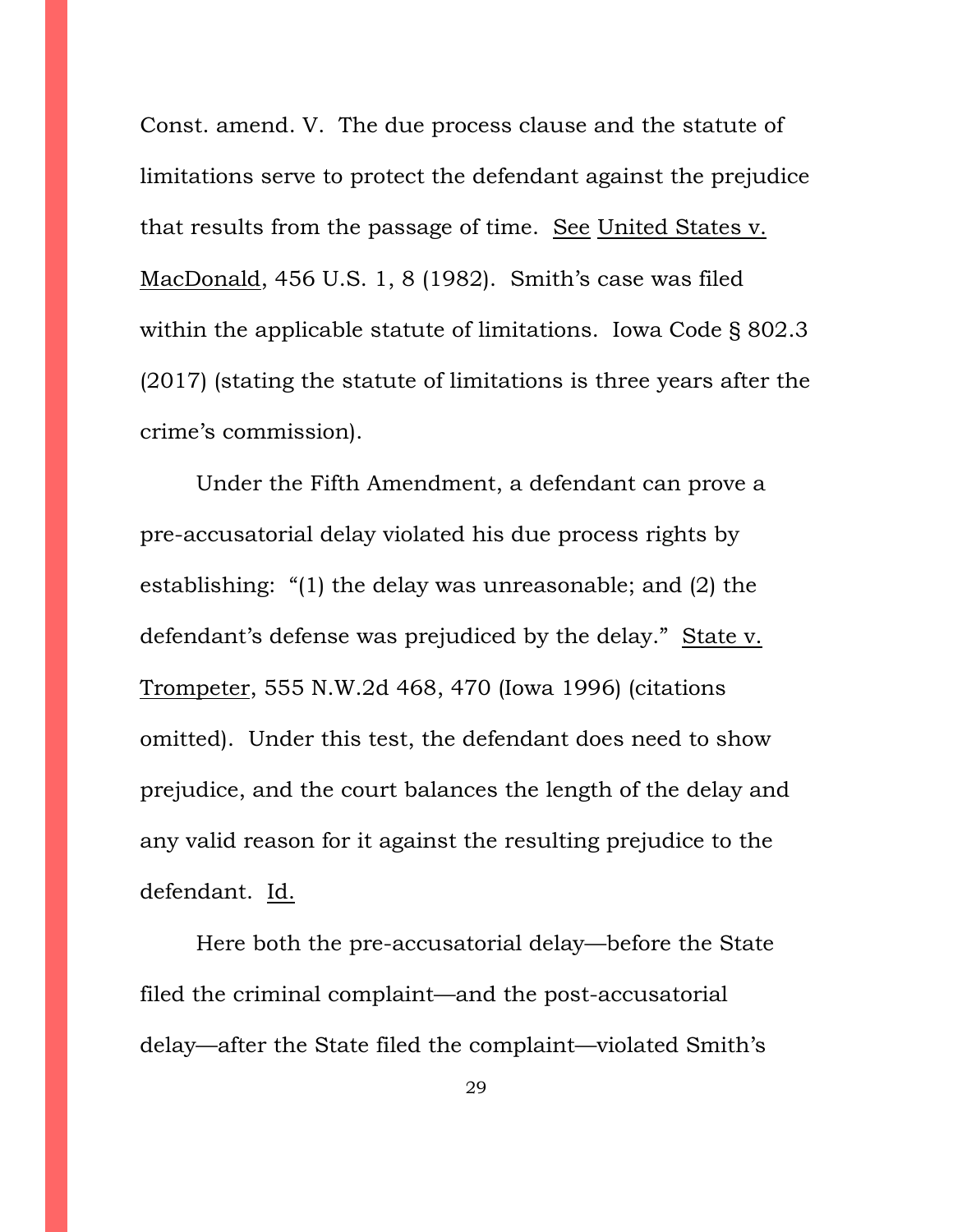due process rights under the Fifth Amendment. The district court correctly found that both the State's failure to timely file the criminal complaint and to serve the warrant on Smith were unreasonable. The State knew where Smith was for a substantial period prior to filing the criminal complaint and/or arresting him on the warrant. Dubuque law enforcement took Smith into custody on December 21, 2017. See (Criminal Complaint; Order Dismissal) (Conf. App. pp. 5–7; App. pp. 46- 49). The district court found its records showed that law enforcement, asked for, received, and executed a search warrant based on this case's allegations on December 27, 2017.[1](#page-29-0) (Order Dismissal) (App. p. 47). The application for the search warrant shows the county attorney's office was involved with and signed off on the application. The district court

 $\overline{a}$ 

<span id="page-29-0"></span><sup>1</sup> In doing so, it appears the district court judicially noticed the information contained in the court's own records. See Iowa R. Evid. 5.201(f) (2019) (allowing a court to take judicial notice of facts that can "be accurately and readily determined from sources whose accuracy cannot reasonably be questioned"); Smith asks this Court to take judicial notice of the case and filings in Dubuque Co. SWCR128617, which contain the information referred to by the district court.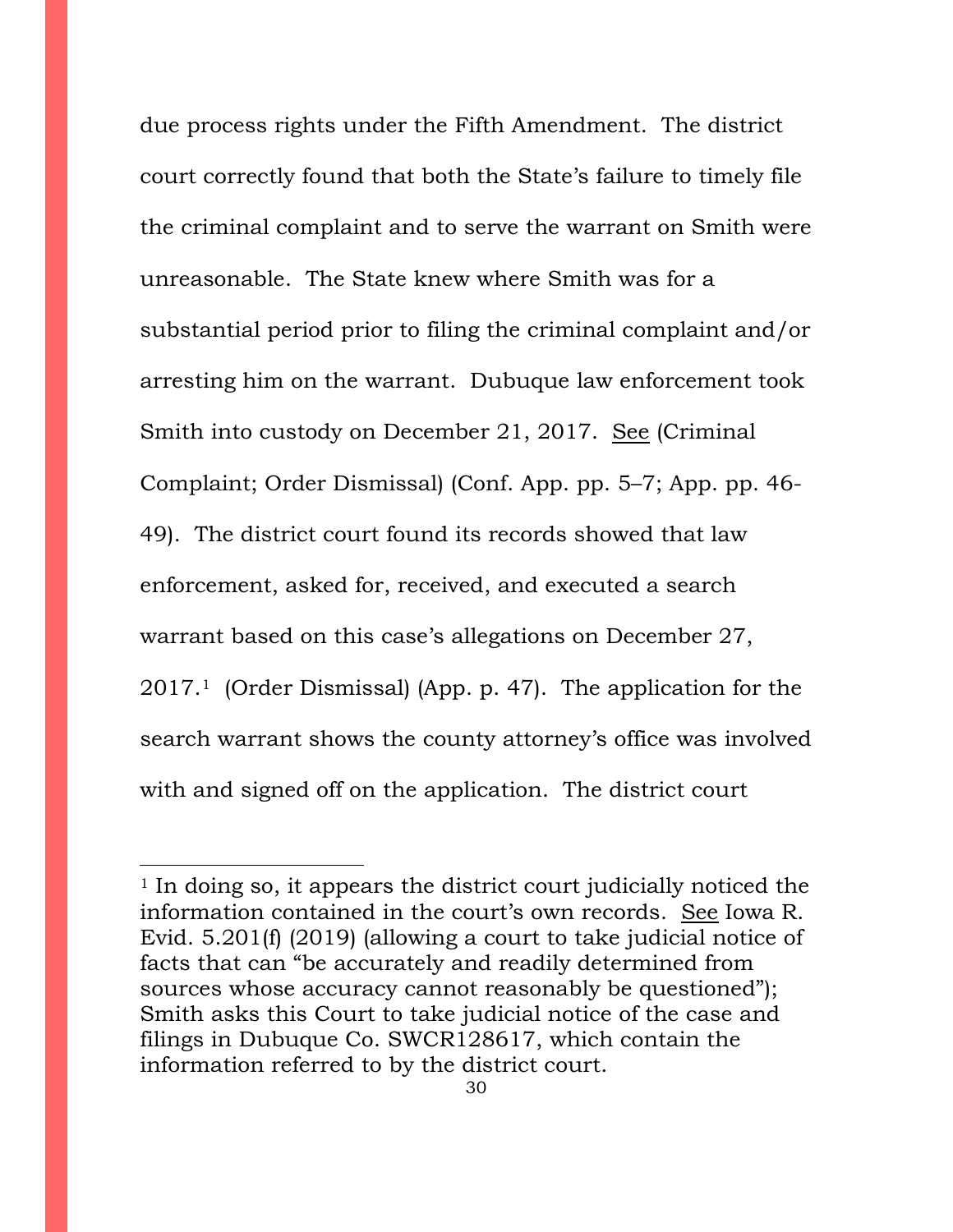noted the application and search warrant inexplicably were not filed with the Clerk of Court until May 15, 2018, several months after the warrant's execution; nor was the criminal complaint filed until three months after that, in August of 2018. (Order Dismissal) (App. p. 47).

Additionally, the district court correctly noted that this was not a case where additional investigation delayed the filing of criminal charges. See State v. Trompeter, 555 N.W.2d 468, 470 (Iowa 1996) (citation omitted). Nor did the State claim such was the case or give any other explanation for the delay. (Order Dismissal) (App. pp. 47–48); see id. (listing other legitimate reasons that could justify a delay in bring criminal charges). Rather, the record establishes that the investigation was complete in December of 2017. See (Criminal Complaint; Order Dismissal) (Conf. App. pp. 5–7; App. pp. 47–48) (noting the officers had interviewed the victim, obtained video footage, interviewed the defendant, and executed a search warrant); (Mins. Test.) (Conf. App. pp. 8–12).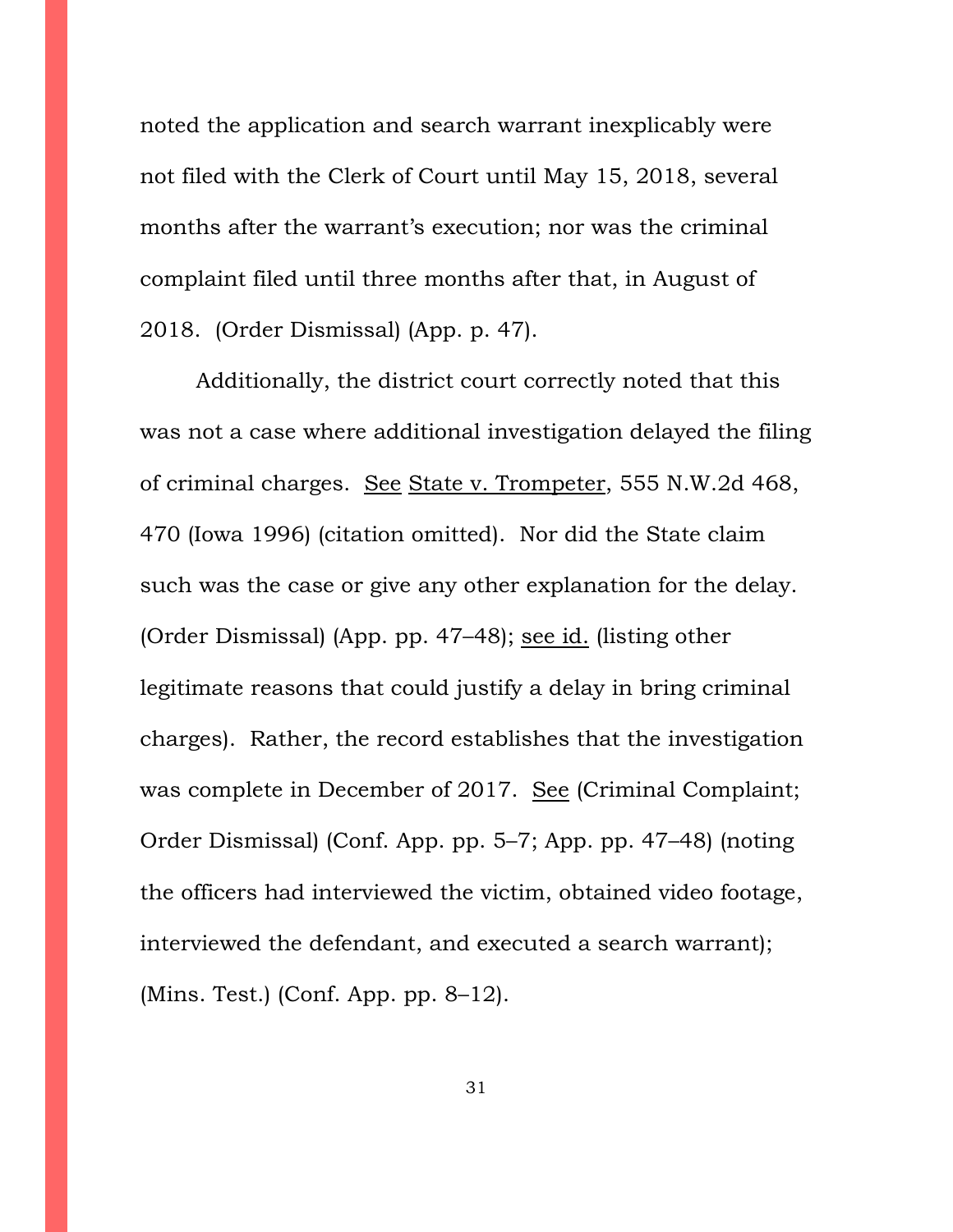Moreover, it appears Smith remained incarcerated since December 21, 2017, eventually going to prison because of offenses in Dubuque County. See also Offender Information, Iowa Department of Corrections, https://doc.iowa.gov/ offender/view/6261836 (last visited July 2, 2020) (showing Smith's probation in Dubuque County ending on March 4, 2018 and he was serving a prison sentence stemming from charges out of Dubuque County until paroled on them on September 12, 2019). Thus, at the time the criminal complaint was filed and the arrest warrant issued, the State both the police department and the county attorney's office should have known where Smith was located because they were the ones to prosecute his cases. Even if somehow this knowledge could be excused, the record affirmatively establishes both the police department and the County Attorney's office knew Smith was incarcerated at the Fort Dodge Penitentiary on or before January 25, 2018 and on February 8, 2019, respectively. See (Written Arraignment; Mot. Dismiss Detainer) (App. pp. 9–10, 24–26); see also (Order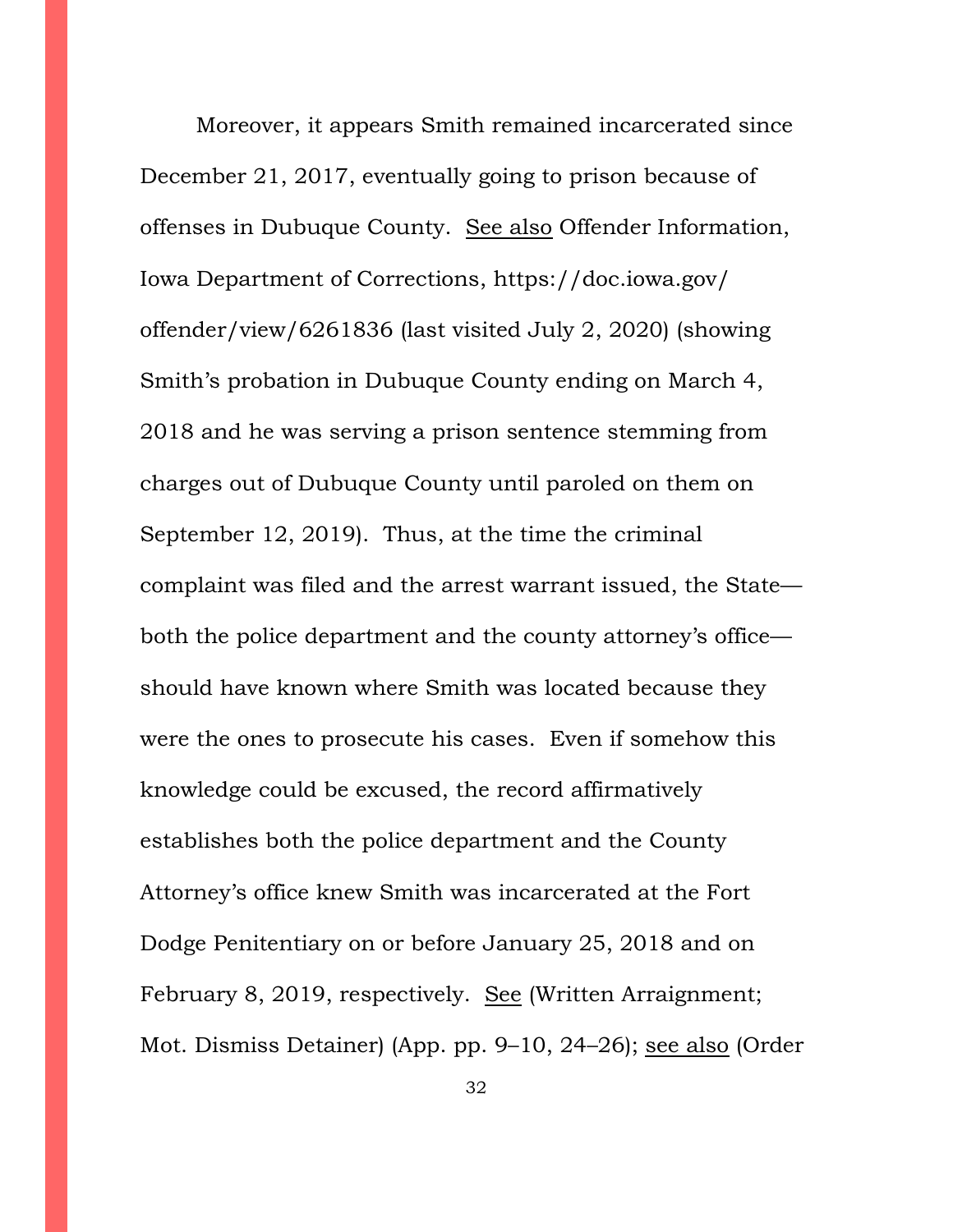Dismissal) (App. p. 47) (noting copies of the filings were sent to both the County Attorney's office and to law enforcement).

Based on these circumstances, the district court did not err in finding that the delay of nearly eight months until the filing of the criminal complaint was unreasonable. Moreover, it correctly also considered the amount of the time it took to serve the warrant on Smith—more than thirteen months after the filing of the criminal complaint, in finding that delay was also unreasonable.

Iowa courts have acknowledged that a defendant suffers prejudice when the delay in the State's pursuit of the charge effectively denies the defendant the ability to receive concurrent sentences. See, e.g., State v. Bass, 320 N.W.2d 824, 831 (Iowa 1982); Trompeter, 555 N.W.2d at 471. Accordingly, Smith was prejudiced by the delay of twenty-one months from the date of the offense until the arrest date because the delay prevented him the opportunity of having almost two years of the new charge run concurrently to the Dubuque County charges that sent him to prison.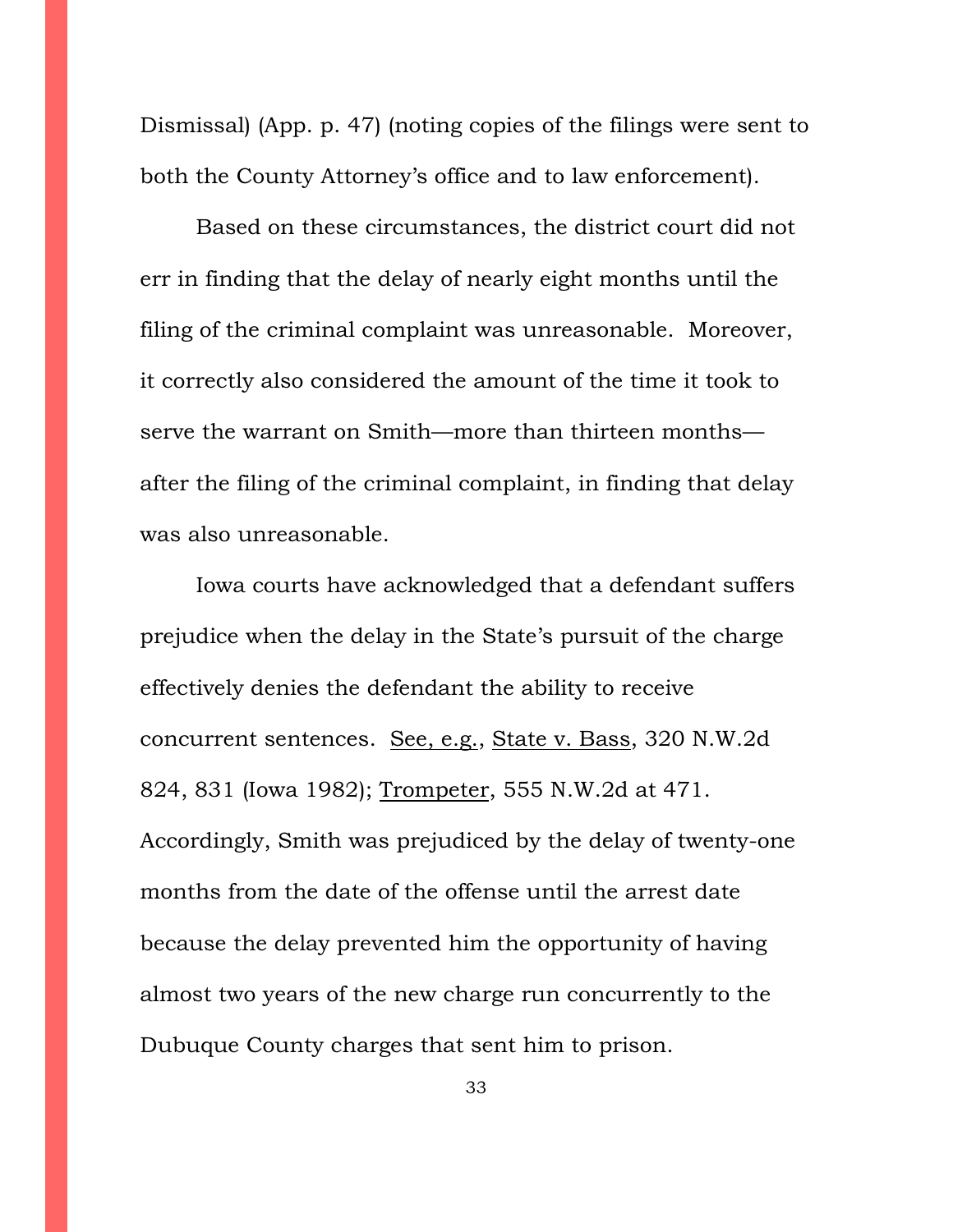Additionally, Smith was prejudiced because the detainer filed by the State prevented him from being paroled on the offense for which he was incarcerated. See State v. Widmer–Baum, 653 N.W.2d 351, 355 n.3 (Iowa 2002) (citation omitted) (noting prisoners with detainers are "serious disadvantaged", often in close custody and ineligible for work assignments). The Iowa Department of Corrections paroled Smith on September 12, 2019, the same day he was finally arrested on the Dubuque County warrant. See (Return Service) (App. p. 38); Offender Information, Iowa Department of Corrections, https://doc.iowa.gov/offender/view/6261836 (last visited July

2, 2020).

The State also suggests that Smith was not prejudiced because he could have started preparing his defense by contacting potential witnesses. (State's Br. p. 19). However, this argument ignores the Iowa Supreme Court's recognition that an incarcerated individual awaiting trial is "hindered in his ability to gather evidence, contact witnesses, or otherwise prepare his defense." Krogmann v. State, 914 N.W.2d 293,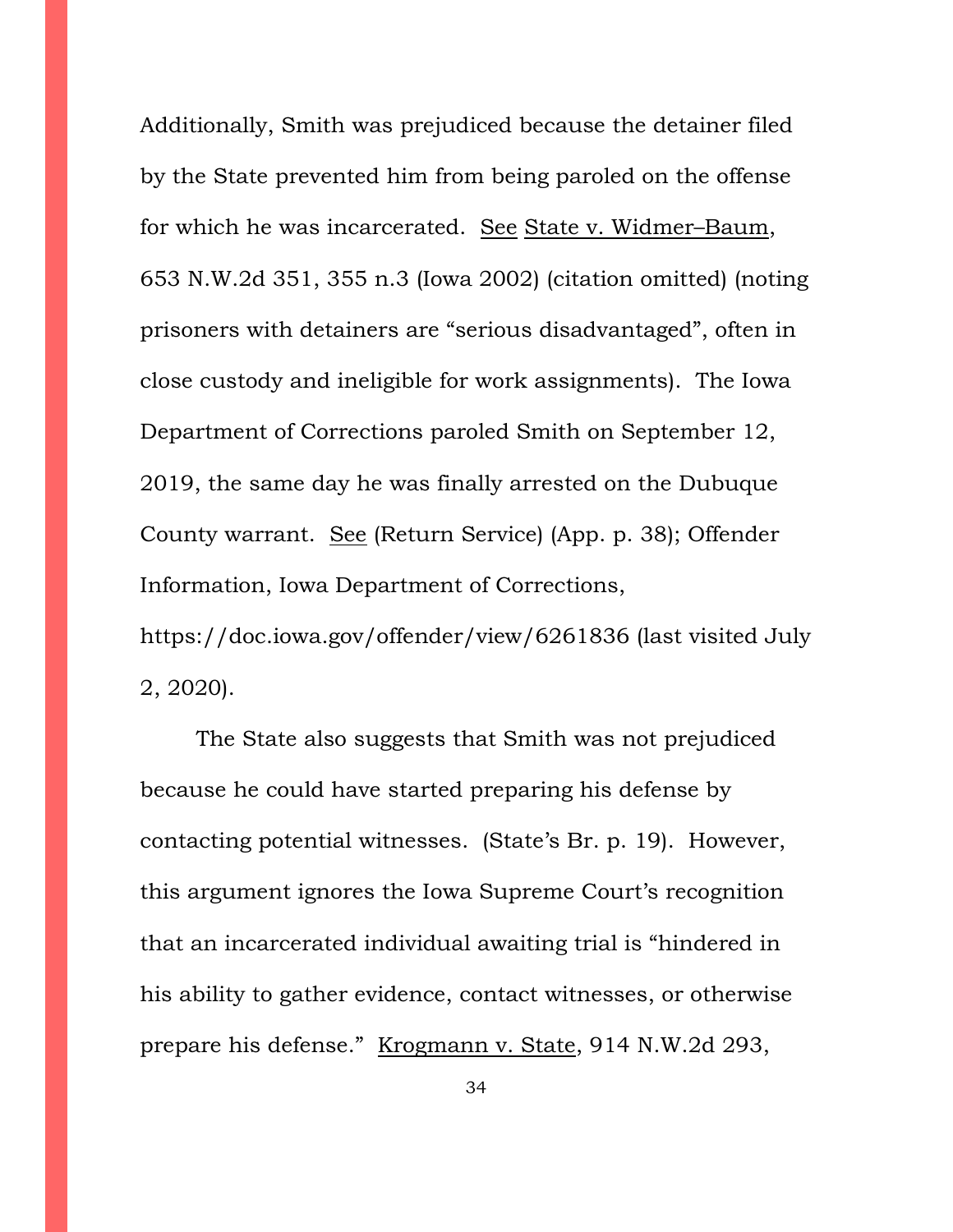309 (Iowa 2018) (citation omitted) ("It is well-established that pretrial release can impact the ability of an accused to defendant in a criminal proceeding. As was noted long ago, [t]he detainee is more apt to be convicted than if he were free on bail; and, if convicted, he is more apt to receive a tougher sentence." (internal quotation marks omitted)); Widmer-Baum, 653 N.W. at 355 n.3 (citation omitted) ("He is in custody and therefore in no position to seek witnesses or to preserve his defense."). Prisoner phone calls cost money, and Smith is indigent. See Peter Wagner & Alexi Jones, State of Phone Justice: Local jails, state prisons and private phone providers, https://www.prisonpolicy.org/phones/state\_of\_ phone\_justice.html (Feb. 2019) (noting that while prison phone costs have decreased in the last decade, some county jails still cost nearly \$1 per minute, and that even though the cost has decreased many people living in poverty are subjected to unconscionable fees because they do not have bank accounts). Tracking down witnesses often takes a skilled investigator making face-to-face contact with an individual at his/her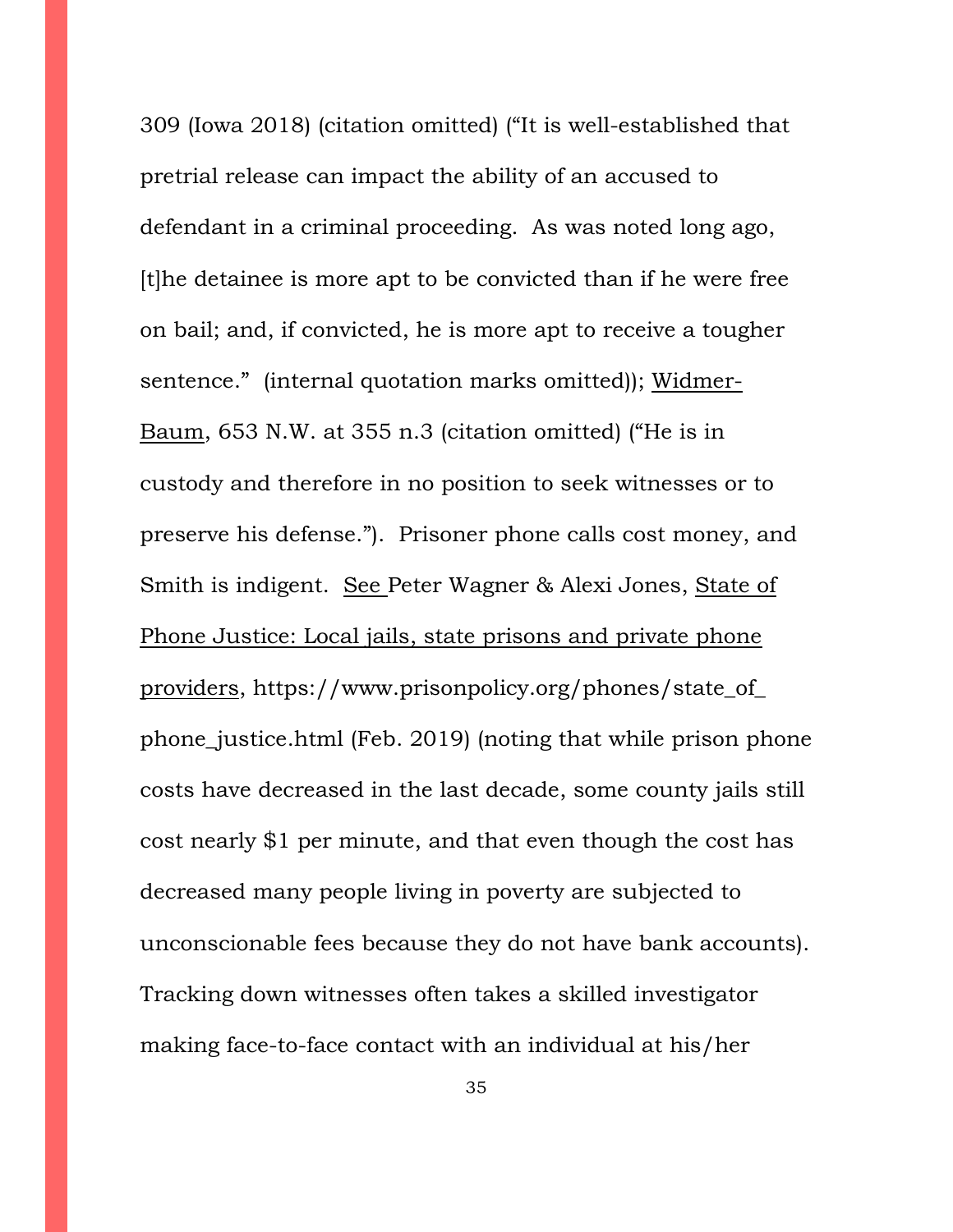home or place of employment; something an incarcerated person cannot do. Here, Smith tried to get an attorney, who could begin to contact witnesses and preserve evidence for him, but the district court would not appoint one to represent him. Nor would the State serve him with the arrest warrant, which would have prompted the appointment of counsel and allowed counsel to start preparing his defense. As an incarcerated individual, with limited financial means and legal knowledge, it cannot be fairly said that he could preserve evidence and adequately prepare his defense from prison. See Krogmann, 914 N.W.2d at 309; Widmer-Baum, 653 N.W. at 355 n.3.

The district court considered the lengths of the delays in the State's filing of the criminal complaint and serving the arrest warrant on Smith despite knowledge of his whereabouts. (Dismissal Order) (App. pp. 46-49). It also considered the total failure of the State to provide any legitimate reason for either delay. (Dismissal Order) (App. pp. 46–48). In weighing those against the resulting prejudice to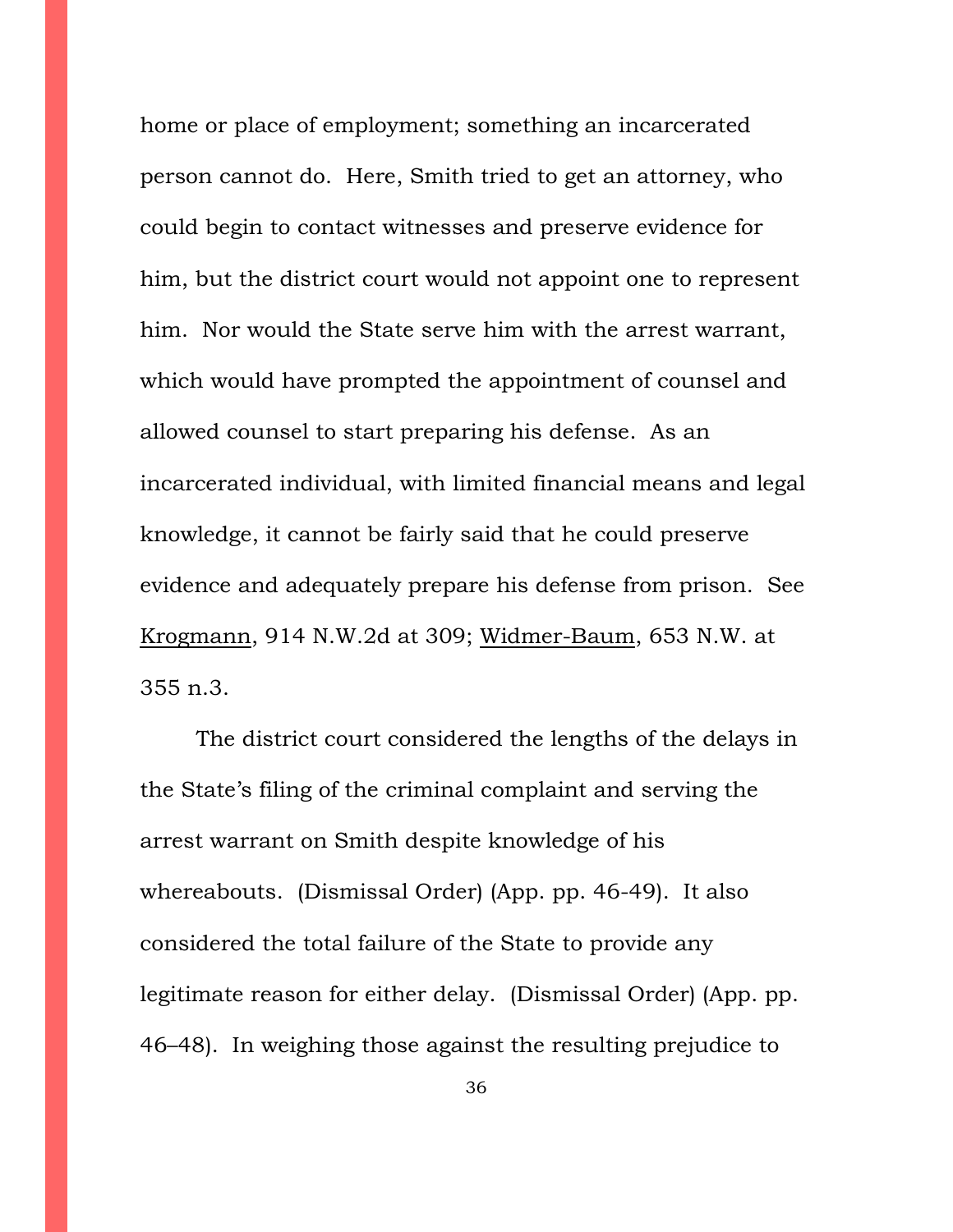Smith, the district court correctly found that the State violated Smith's Fifth Amendment rights, and dismissal was warranted. See Trompeter, 555 N.W.2d at 470.

#### *b. Article I, section 9*

Even if this Court finds that the district court erred in

granting Smith's motion to dismiss under the federal

constitution, it should affirm the district court's ruling under

the Iowa Constitution. Article I, section 9 of the Iowa

Constitution provides:

The right of trial by jury shall remain inviolate; but the general assembly may authorize trial by a jury of a less number than twelve men in inferior courts; but no person shall be deprived of life, liberty, or property, without due process of law.

Iowa Const. art. I, § 9. The Iowa Supreme Court has the discretion to construe the Iowa Constitution to provide "greater protection for [its] citizens' rights." Schmidt v. State, 909 N.W.2d 778, 793 (Iowa 2018) (citing Nguyen v. State, 878 N.W.2d 744, 755 (Iowa 2016)).

As Justice Cady once noted, "Our Iowa Constitution . . . was designed to be the primary defense for individual rights,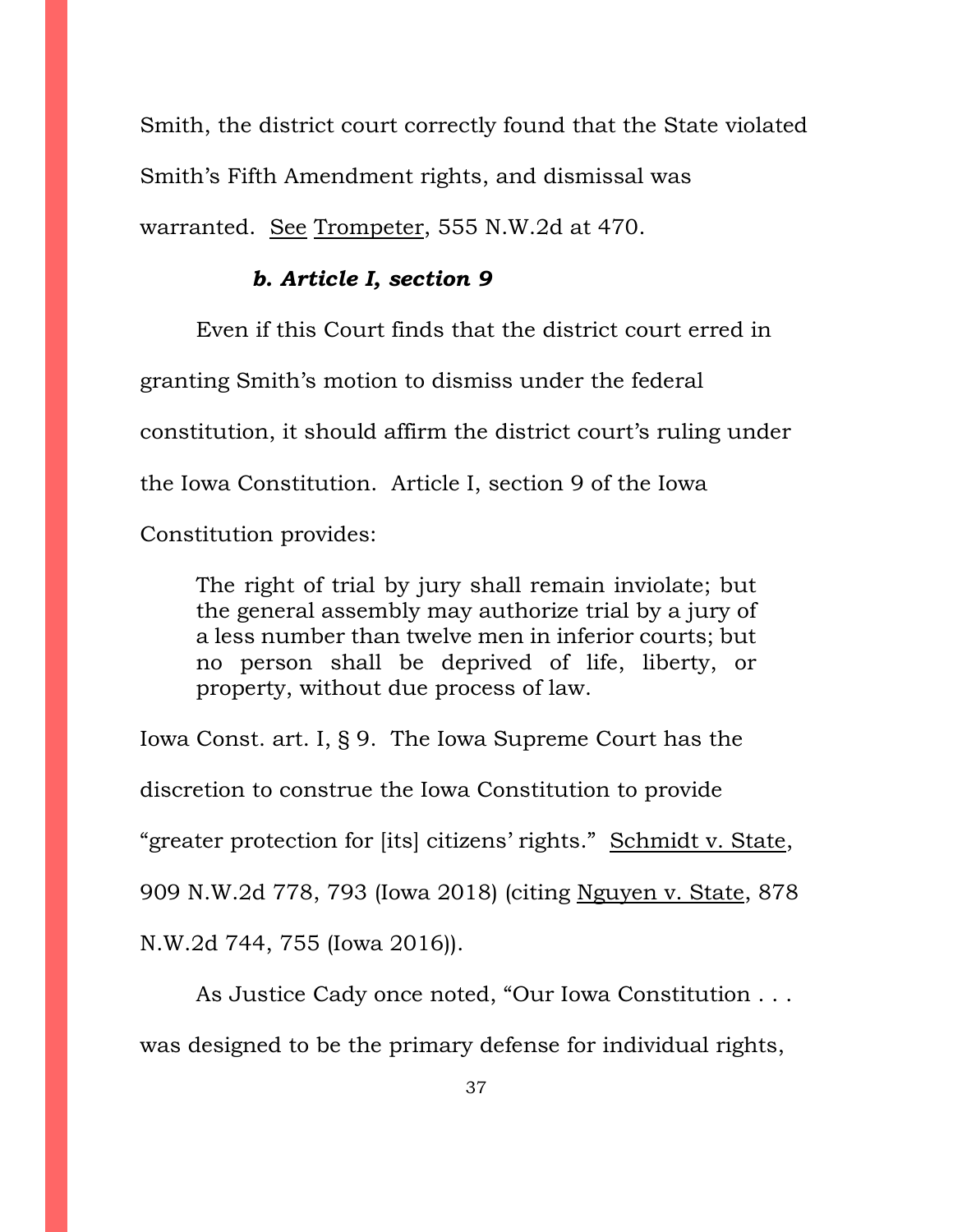with the United States Constitution Bill of Rights serving only as a second layer of protection  $\dots$ ." Mark S. Cady,  $\underline{A}$ Pioneer's Constitution: How Iowa's Constitutional History Uniquely Shapes Our Pioneering Tradition in Recognizing Civil Rights and Liberties, 60 Drake L. Rev. 1133, 1145 (2012). "Historically the Iowa Constitution has been, and continues to be, a vital check on government encroachment of individual rights." Schmidt, 909 N.W.2d at 881 (Mansfield, J., dissenting). Accordingly, the Court has "found the due process clause of article I, section 9 enforceable in a wide variety of settings.'" Godfrey v. State, 898 N.W.2d 844, 879 (Iowa 2017); see, e.g., Schmidt, 909 N.W.2d at 790–95 (recognizing the right of a post-conviction application to assert a freestanding claim of actual innocence under article I, section 9 despite the applicant's guilty plea); State v. Cox, 781 N.W.2d 757, 769 (Iowa 2010) (finding a statute permitting the admissions of prior bad against an individual other than the victim violated a defendant's due process rights under the Iowa Constitution). "Iowa courts have ensured . . . that 'the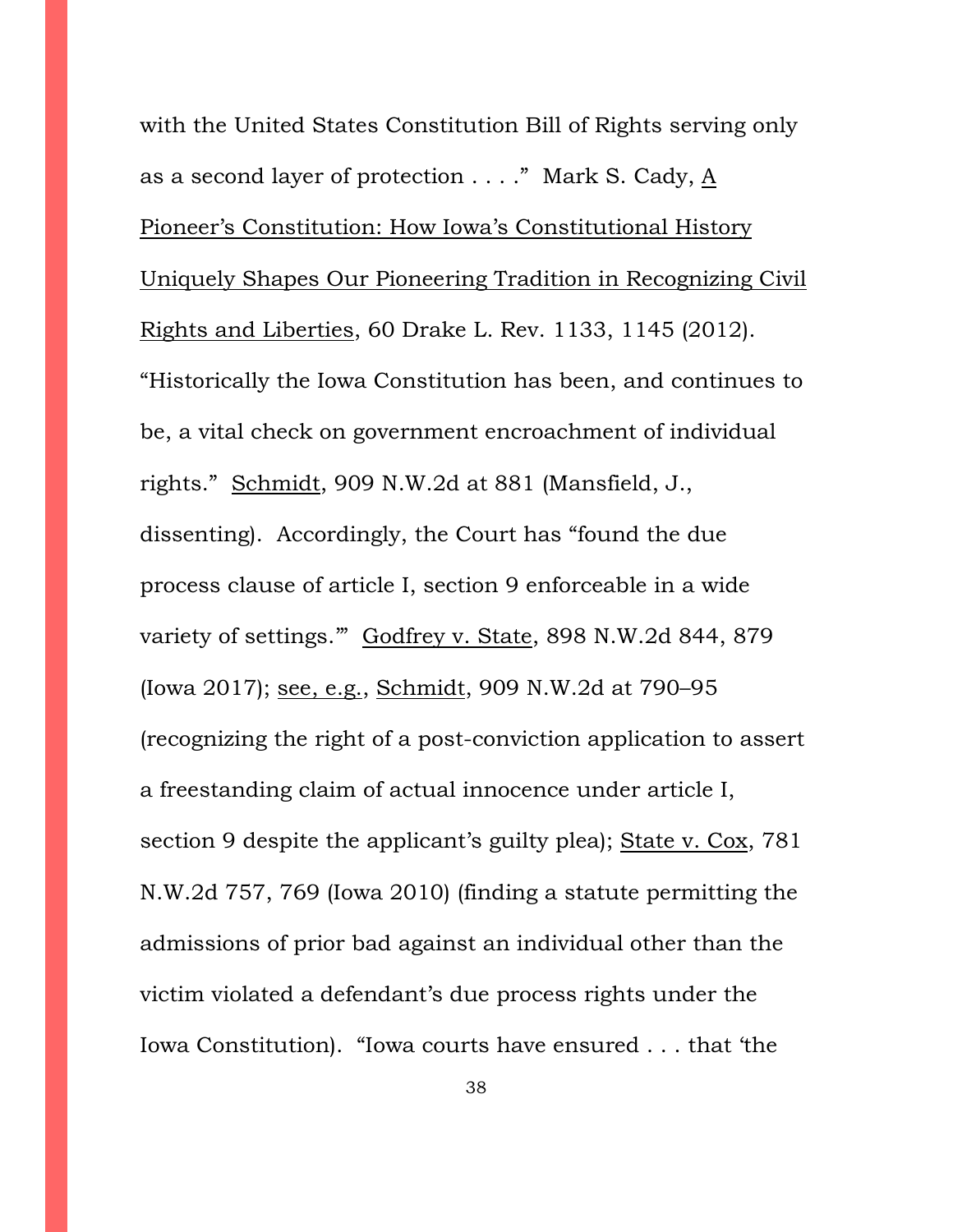right given may be enjoyed and protected.'" Godfrey, 898 N.W.2d at 879 (citation omitted). "The Iowa constitutional provision regarding due process of law is thus not a mere hortatory command, but it has been implemented, day in and day out, for many, many years." Id.

Article I, section 9 protects a defendant's right to fundamental fairness in judicial proceedings. See State v. Young, 863 N.W.2d 249, 256 (Iowa 2015); State v. Becker, 818 N.W.2d 135, 149 (citation omitted), overruled on other grounds by Alcala v. Marriott Int'l. Inc., 880 N.W.2d 699 (Iowa 2016). "[D]ue process is flexible and calls for such procedural protections as the particular situation demands." Morrissey v. Brewer, 408 U.S. 471, 481 (1972). To provide the protections of the clause, the Court "must adjust and incorporate what we know to best facilitate a system that is fair and seeks justice." State v. Booth-Harris, 942 N.W.2d 562, 600 (Iowa 2020) (Appel, J., dissenting).

This Court should find that a defendant need not prove actual prejudice in order to establish a due process violation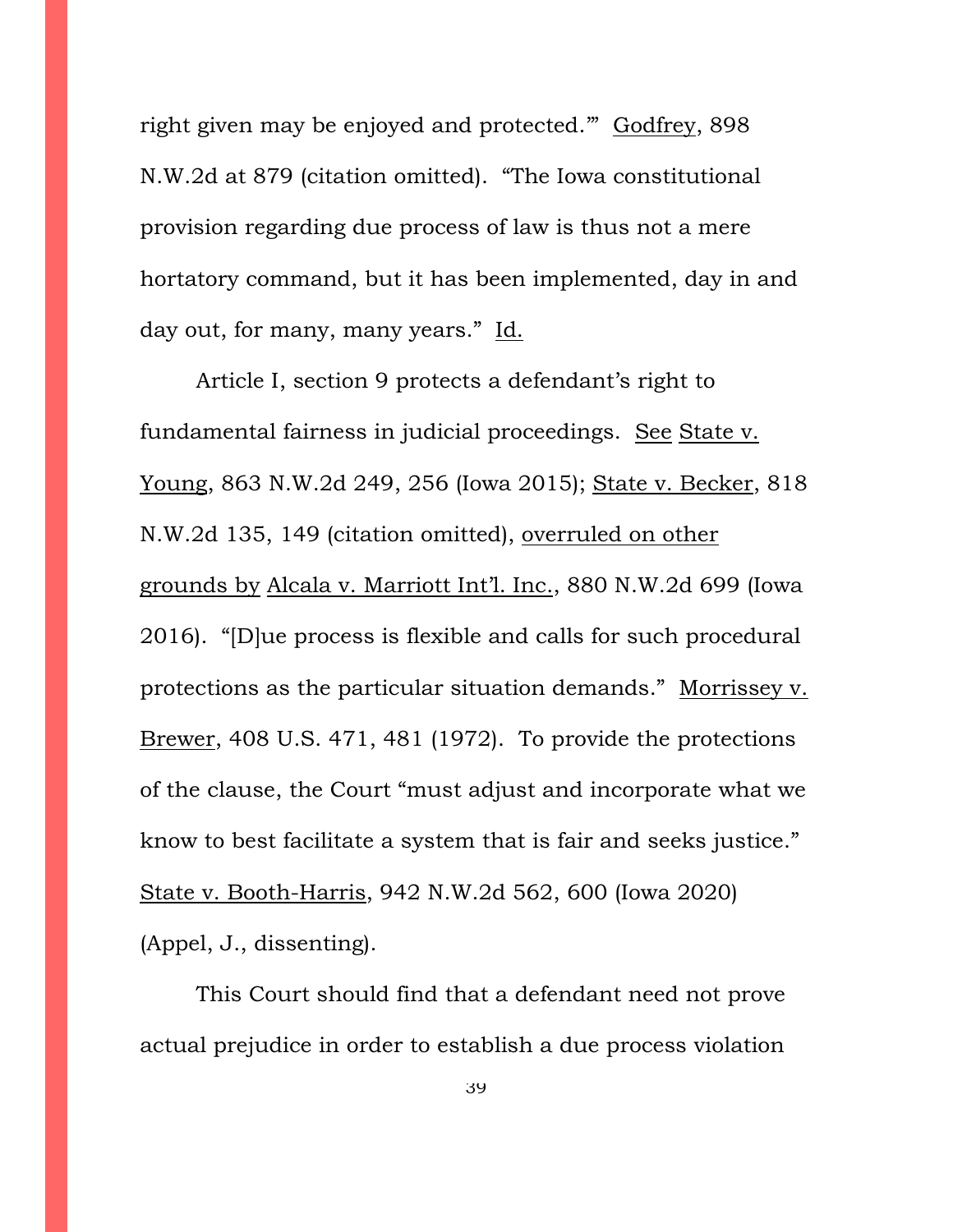under the Iowa Constitution. First, as discussed below in the speedy trial sections, in many cases the prejudice arising from delay is extremely hard to identify and prove. See State v. Olson, 528 N.W.2d 651, 654 (Iowa Ct. App. 1995) (citing Doggett v. United States, 505 U.S. 647, 655 (1992)).

Moreover, the kind of prejudice that stems from the delay is frequently "diminished memories and loss of exculpatory evidence", which can skew the fairness of the criminal justice system and puts the parties on unequal footing. Id. Because the federal test requires a showing of actual prejudice, it is nearly impossible to prove a due process violation. See United States v. Huntley, 976 F.2d 1287, 1290 (9th Cir. 1992); United States v. Mays, 549 F.2d 670, 682 (9th Cir. 1977) (Ely, J., dissenting) ("My Brothers strain to the uttermost limits in arguing that the death or dimmed memories of potential defense witnesses does not actually prejudice a defendant unless he can demonstrate the extent to which these witnesses would have testified, respectively, had they lived or had their memories remained unobscured. The obvious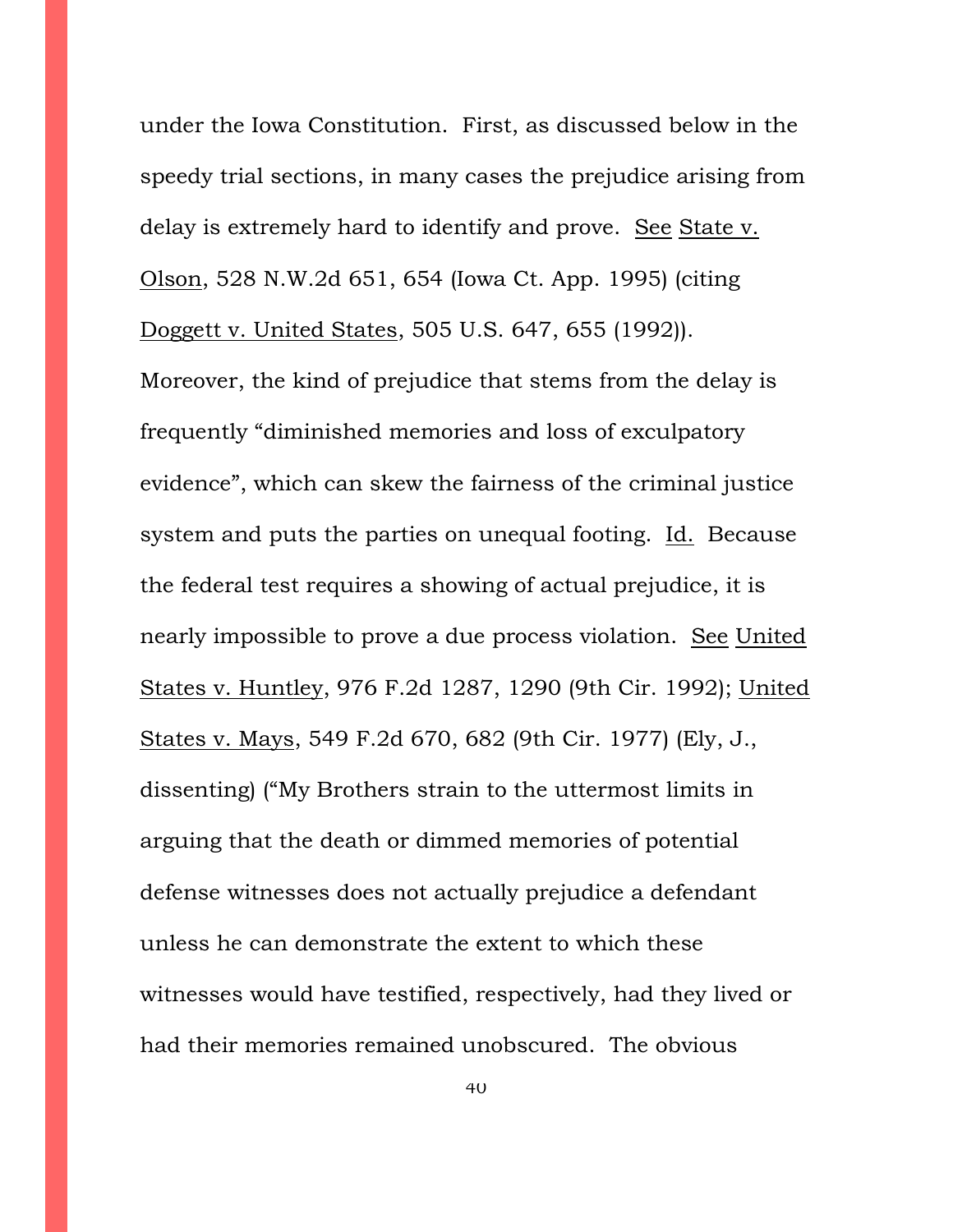question . . . is in what manner can a defendant show that particular witnesses, no longer available or laboring under stale memories, could enhance his defense if the government had proceeded through the indictment judiciously? The obvious answer, in the overwhelming number of cases is, I should think, that the summoning affidavits from buried bodies or dimmed minds will be insurmountable.").

Rather than requiring actual prejudice, the Court should apply an approach more similar to a totality-of-thecircumstances test. Such a method would recognize the deficiencies in the federal test and provide more protection under the Iowa Constitution, which is consistent with the history and implementation of article I, section 9. See Godfrey, 898 N.W.2d at 879. The district court should be allowed to examine all relevant factors, such as the reasonableness of the delay, the State's reasons for why the delay occurred, and any bad faith, reckless disregard for the defendant's rights, or negligence on the part of the State in pursuing the case. This approach would more adequately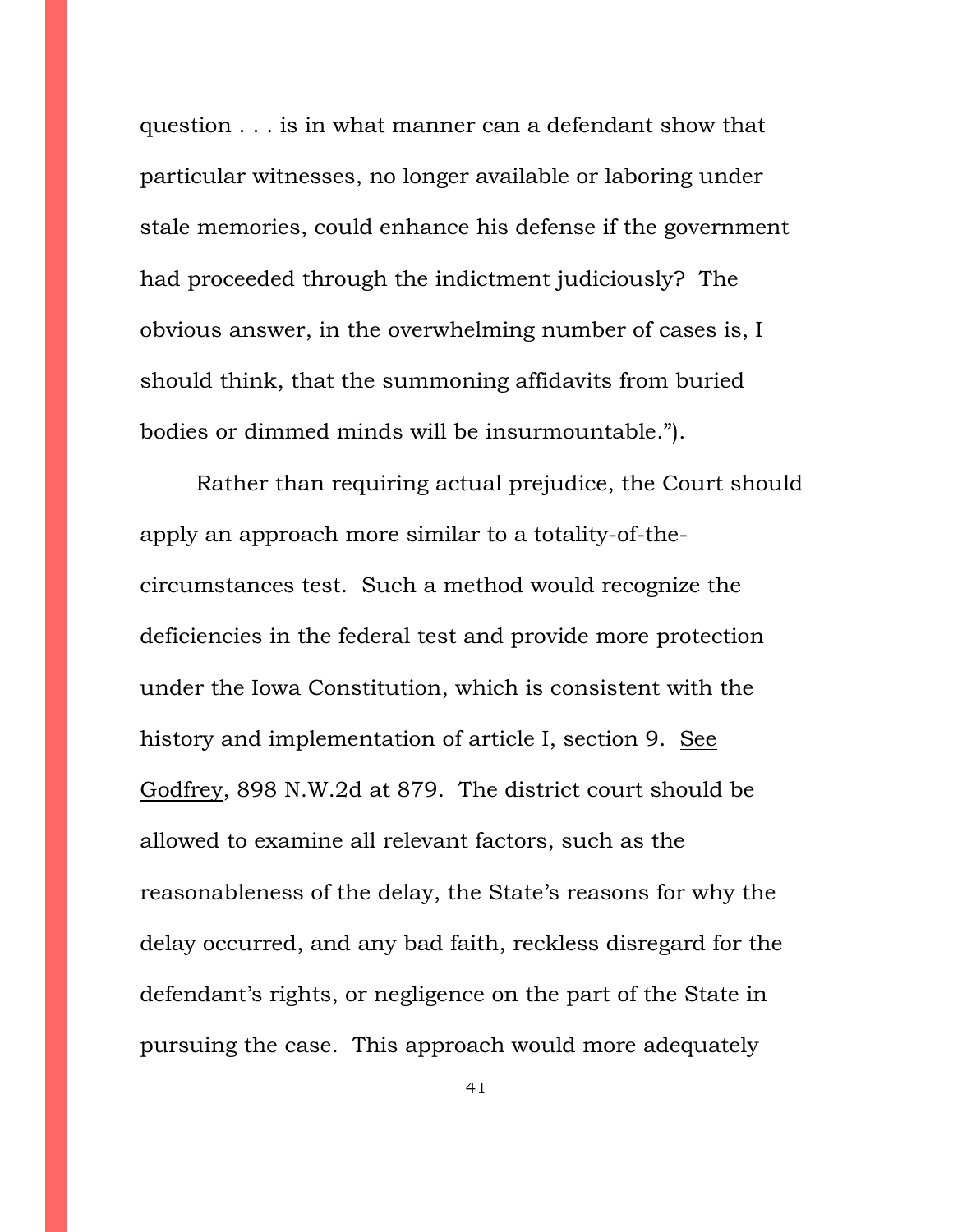ensure fundamental fairness to defendants and facilitate justice. See Young, 863 N.W.2d at 256; Booth-Harris, 942 N.W.2d at 600.

Examining all the relevant factors in this case, the Court should conclude that the State violated Smith's state constitutional due process rights. As discussed above, in total the State delayed arresting Smith for twenty-one months, eight of which occurred from offense to the filing of the criminal complaint, with an additional thirteen months from the criminal complaint until arrest. (Order Dismissal) (App. pp. 46–48). The State offered no explanation or reason for either delay. (Order Dismissal) (App. pp. 46–48). The State's lack of action in this case show an utter disregard for Smith's rights. See Atwood v. Vilsack, 725 N.W.2d 641, 647 (Iowa 2006) (citation omitted) ("[D]ue process principles preclude the government "from engaging in conduct that 'shocks the conscience,' or interferes with rights 'implicit in the concept of ordered liberty.'"). It is unconscionable that the State would refuse to serve an arrest warrant on someone who is already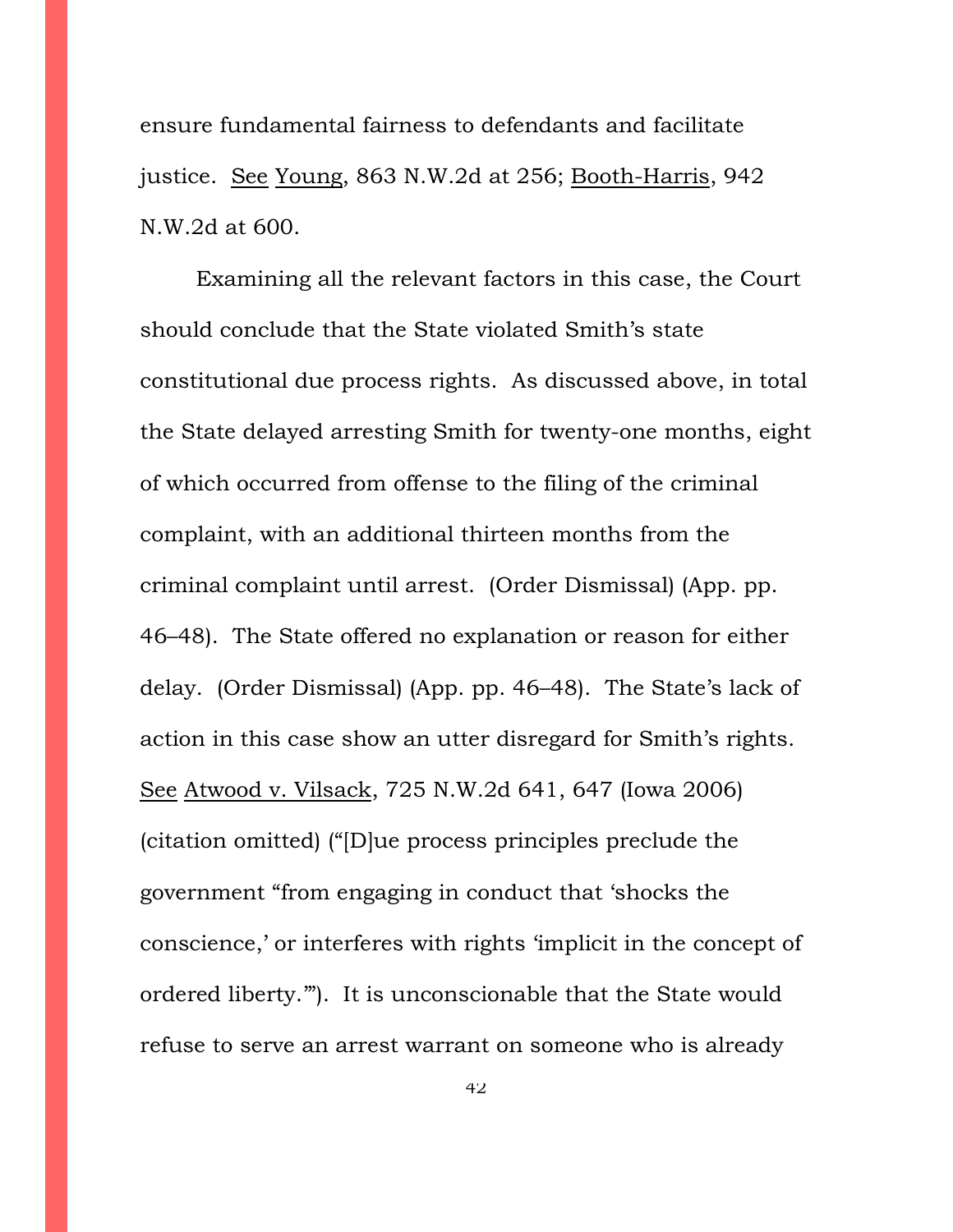incarcerated in Iowa and attempting to resolve the pending case against him and effectuate his constitutional rights; this is particularly true of the county attorney's office, which owes a duty to the defendant, is supposed to protect society's interest in bringing swift prosecutions, and has a duty to do justice. See State v. Plain, 898 N.W.2d 801, 818 (Iowa 2017) (citations omitted); State v. Gorham, 206 N.W.2d 908, 911 (Iowa 1973); Misek v. State, 450 P.2d 856, 857 (Okla. Crim. App. 1969) ("Where criminal charges have been filed . . . the district attorney has a constitutional duty to make a diligent, good faith effort to bring the accused before the court for trial."). The State's actions in this case violated Smith's right to due process. See State v. Musser, 721 N.W.2d 734 (Iowa 2006) (noting due process is violated when the prosecutor's conduct deprives the defendant of a fair trial); Plain, 898 N.W.2d at 819 (citation omitted) (noting prosecutorial error or misconduct can violate a defendant's right to due process); B. John Burns, Due Process, 4 Iowa Practice Series Criminal Procedure § 38:5 (2020) (noting prosecutorial delay in certain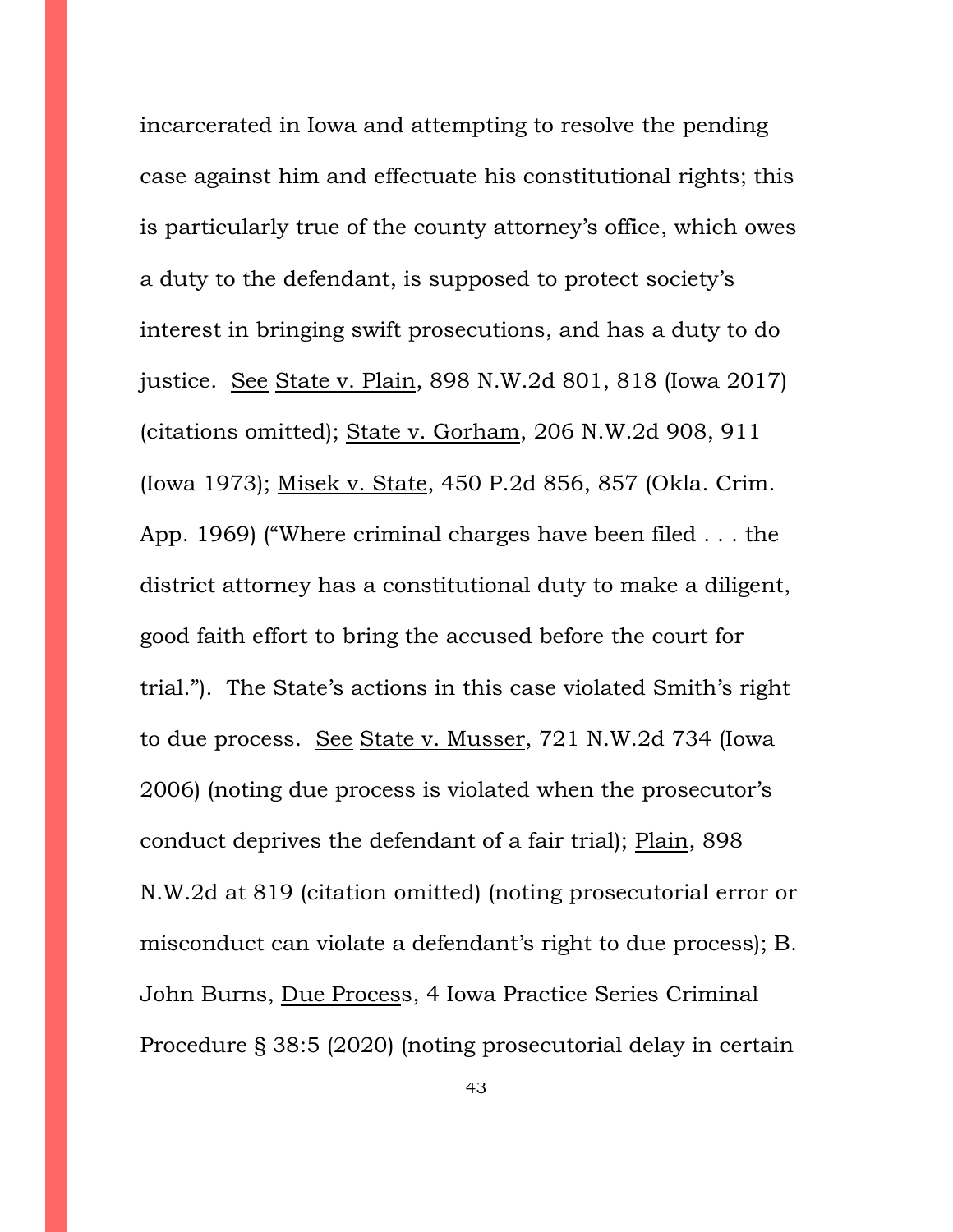matters can deny due process when there is prosecutorial bad faith). The State can "hardly complain too loudly, for persistent neglect in concluding a criminal prosecution indicates an uncommonly feeble interest in bringing an accused to justice  $\dots$ ." Doggett, 505 U.S. at 657. Accordingly, the Court should affirm the district court's dismissal order.

Additionally, the district court in this case failed to remedy the State's delay in bringing Smith into court. The district court could have done two different things to secure Smith's due process rights—both of which Smith specifically asked it to do. First, the district court could have set an initial appearance order and entered a transport order, thus forcing the State to serve the arrest warrant on Smith. Alternatively, the district court could have appointed counsel for Smith, who then could have moved for an initial appearance and transport order, which again, would have forced the State to serve the arrest warrant. See State v. Newsom, 414 N.W.2d 354 (Iowa 1987) (citations omitted) ("[The right to counsel] constitutional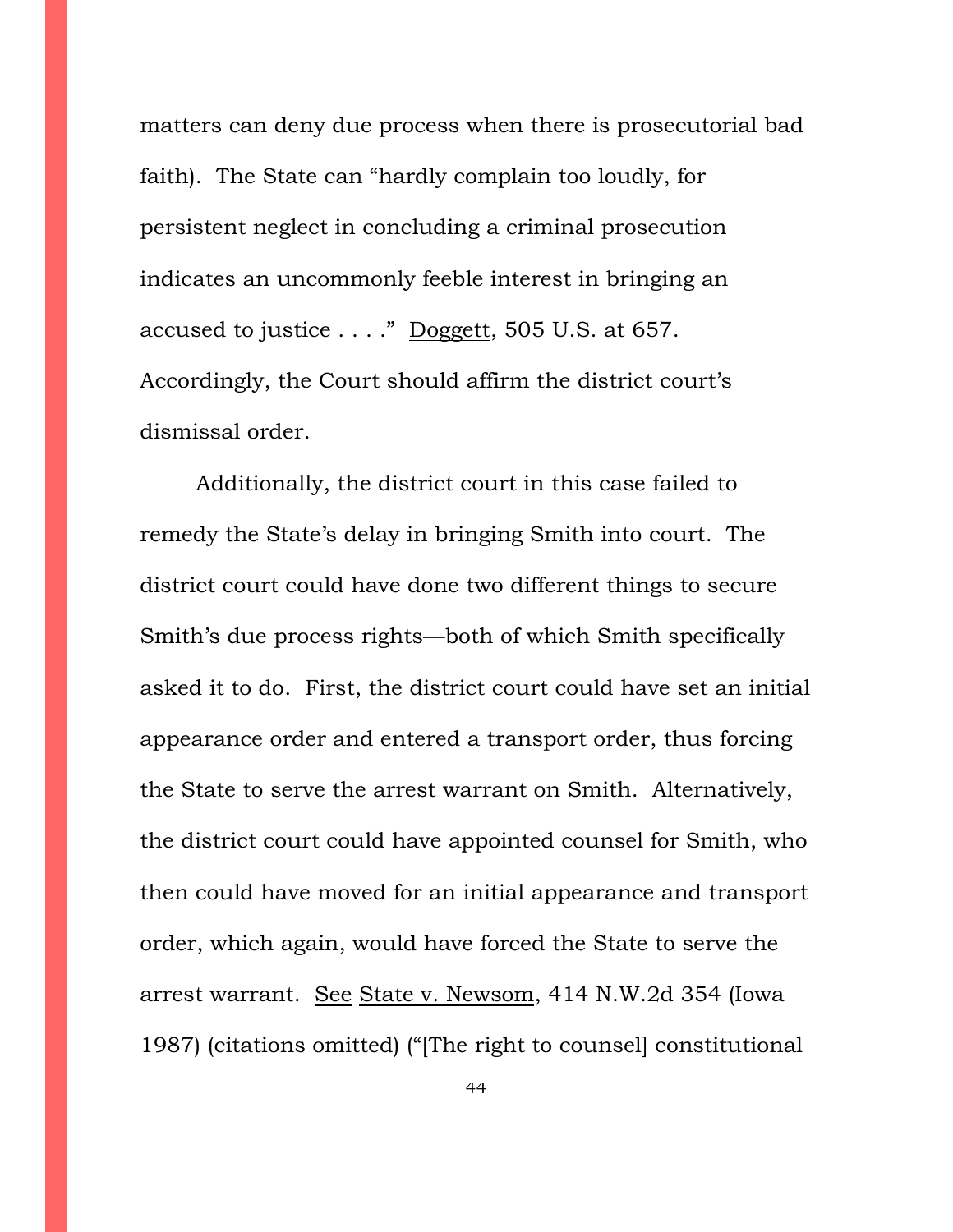guarantee is designed to provide for the fair administration of our adversarial system of criminal justice by equalizing the imbalance between the government's power and the average defendant's lack of professional skills."). The district court's statements at the dismissal hearing indicate her concerns that the court also contributed to the delay in this case. (Dismissal Tr. p.10 L.17–p.11 L.6). The Court should also find that the due process clause of the Iowa Constitution allows a dismissal when the court has also failed to effectuate the defendant's rights, as it did in this case.

## *2. Smith's speedy trial rights were violated.*

This Court should affirm the district court's dismissal of this case because Smith's rights to a speedy trial under both the federal and state constitutions, as well as Iowa Rule of Criminal Procedure 2.33, were violated.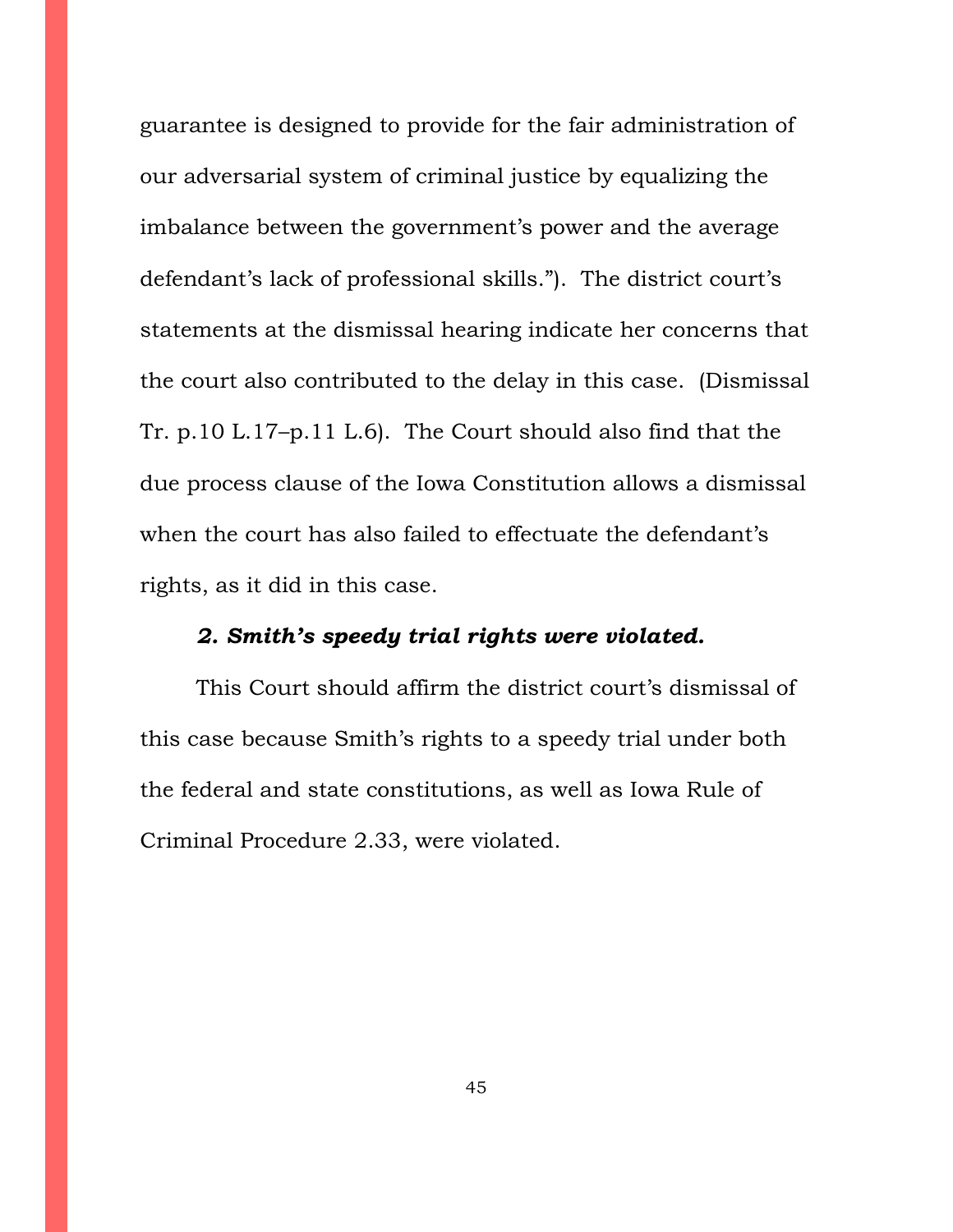#### *a. Sixth Amendment to the U.S. Constitution*

The Sixth Amendment to the U.S. Constitution provides: "In all criminal prosecutions, the accused shall enjoy the right to a speedy and public trial . . . ." U.S. Const. amend. VI. This amendment applies to state prosecutions through the Fourteenth Amendment. Klopfer v. North Carolina, 386 U.S. 213, 221–26 (1967) (citations omitted). In Iowa, a criminal prosecution may be commenced by the filing of "a complaint before a magistrate. Iowa Code § 804.1(1) (2017); see also id. § 804.1(13) ("'Prosecution'" means the commencement, including the filing of a complaint, and continuance of a criminal proceeding, and pursuit of that proceeding to final judgment on behalf of the state or other political subdivision."). Accordingly, Iowa courts have found that the protections of the Sixth Amendments apply once a criminal complaint has been filed. State v. Green, 896 N.W.2d 770, 776–77 (Iowa 2017) (citations omitted) ("[I]n applying the Sixth Amendment . . . we have held that the criminal prosecution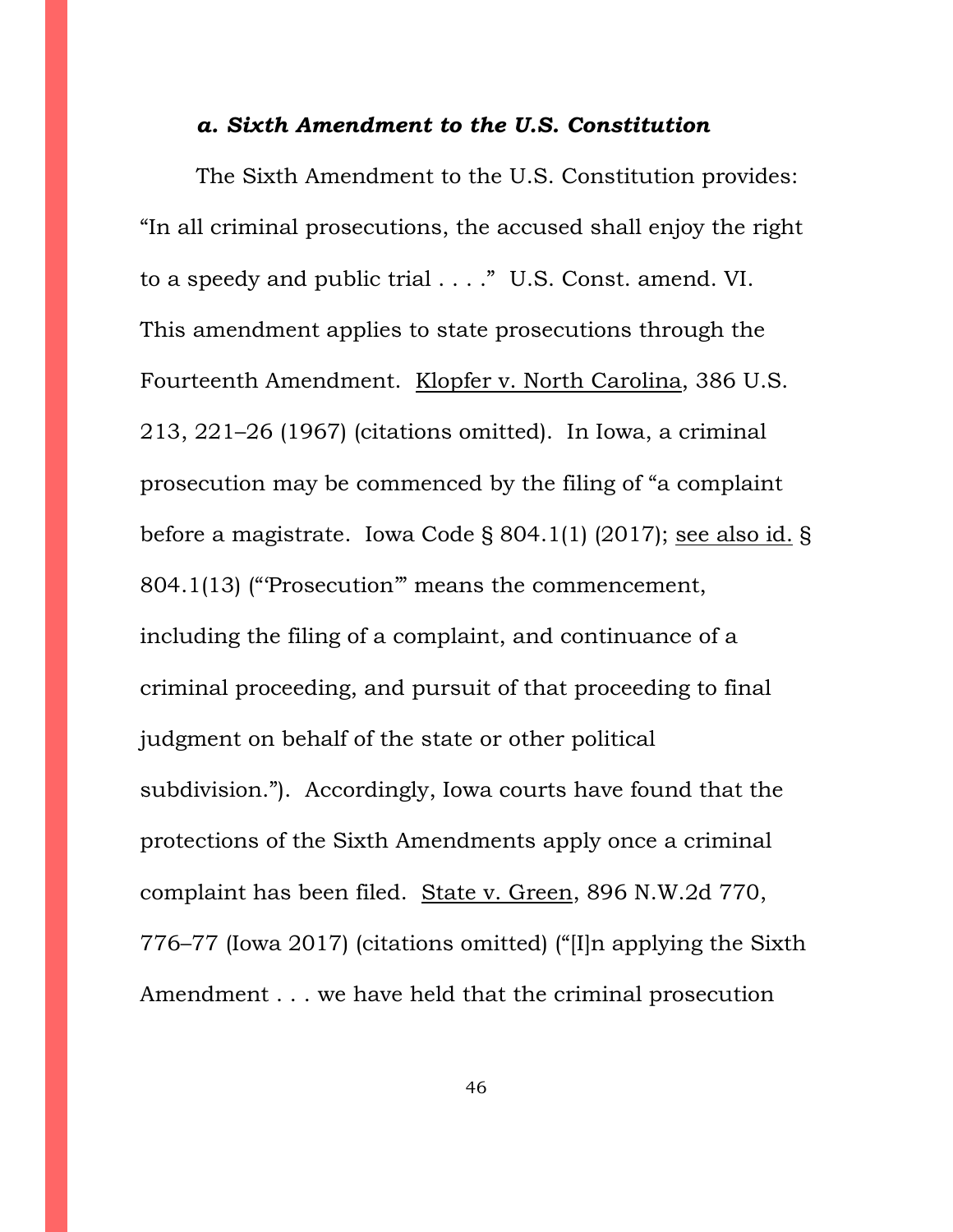required by the text of the clause applies once a complaint has been filed and an arrest warrant has been issued.").

The U.S. Supreme Court has noted the right to a speedy trial ensures that "all accused person be treated according to decent and fair procedures." Barker, 407 U.S. at 519. It has also recognized that delay can "appreciably harm[] the defendant's ability to defend himself", and it affects the defendant by causing anxiety and "community suspicion". Id. at 526–27. It was also "designed to minimize the possibility of lengthy incarceration prior to trial . . . and to shorten the disruption of life . . . ." MacDonald, 102 U.S. at 8. The Iowa Supreme Court has recognized that, with respect to an incarcerated individual,

a prolonged delay may subject the accused to an emotional stress that can be presumed to result in the ordinary person from uncertainties in the prospect of facing public trial or of receiving a sentence longer than, or consecutive to, the one he is presently serving—uncertainties that a prompt trial removed.

State v. Johnson, 217 N.W.2d 609, 612 (Iowa 1974) (citation omitted).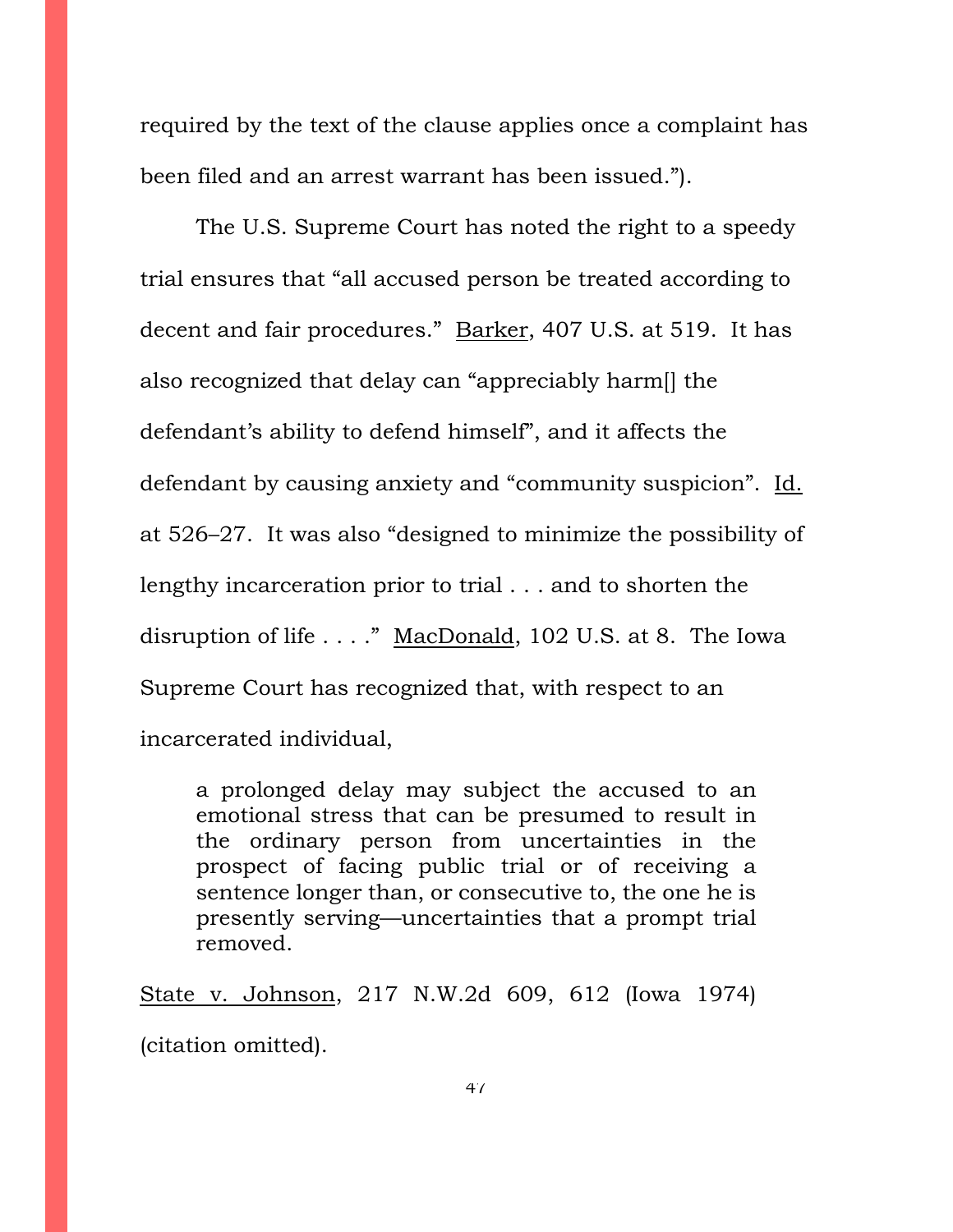Recognizing these interests, the U.S. Supreme Court, in Barker v. Wingo, 407 U.S. 514, 529–30 (1972), set forth a balancing test, in which the conduct of both the prosecution and the defendant are weighed, to determine whether there is a Sixth Amendment violation of the right to a speedy trial. Barker v. Wingo, 407 U.S. 514, 529–30 (1972). The Court listed several factors for the court to consider when assessing whether a defendant's speedy trial rights were violated: (1) the length of the delay; (2) the reason for the delay; (3) the defendant's assertion of his right; (4) prejudice to the defendant. Id. at 530. The Court stated this rule "places the primary burden on the courts and the prosecutors to assure that the cases are brought to trial."  $\underline{Id}$ . at 529. No one factor is a "necessary or sufficient condition to the finding of a deprivation of the right of speedy trial", but all factors "must be considered with such other circumstances as may be relevant." Id. at 533. Lastly, the Court noted that "because we are dealing with a fundamental right of the accused, this process must be carried out with full recognition that the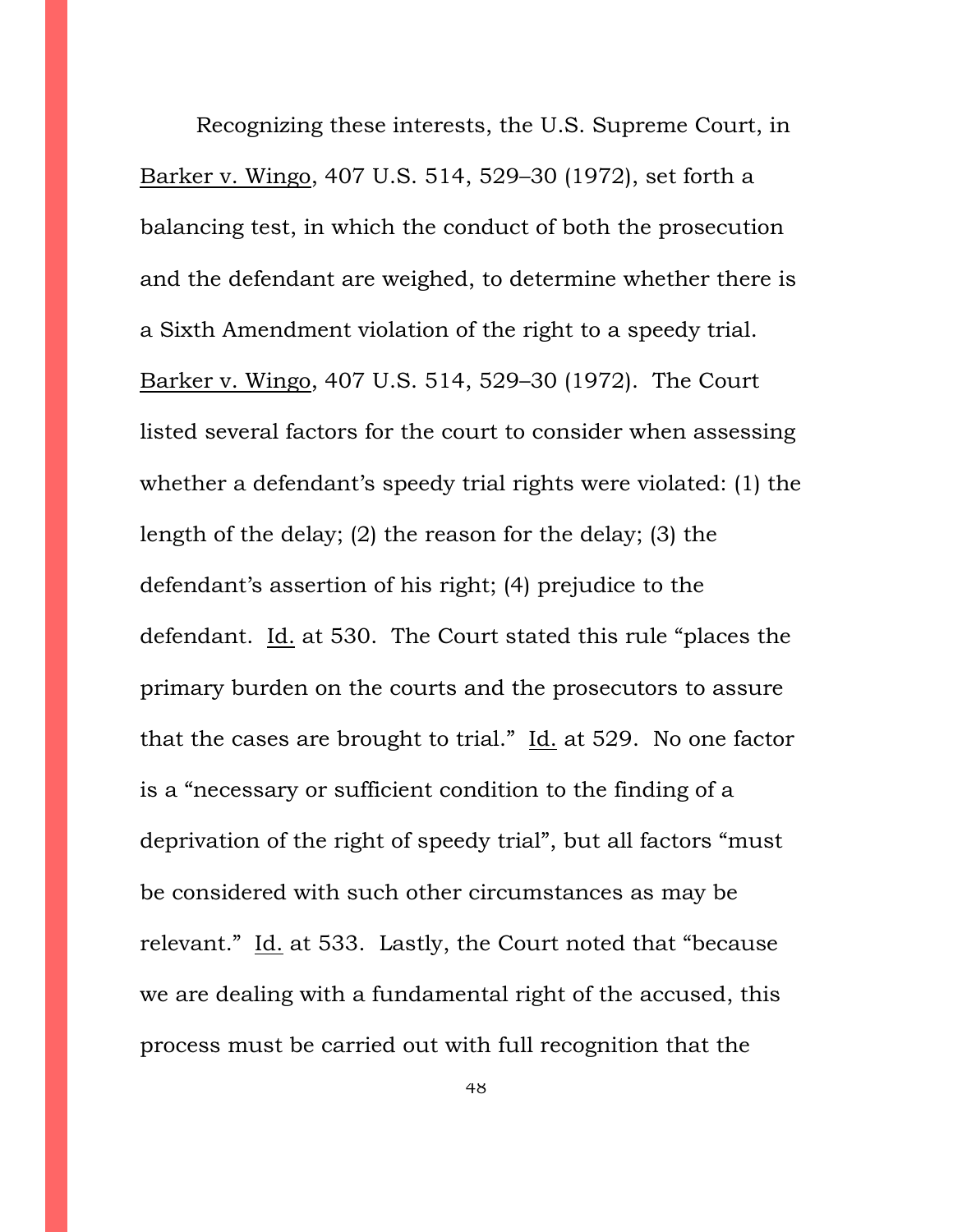accused's interest in a speedy trial is specifically affirmed in the Constitution." Id.

The Supreme Court noted that the length of the delay that was a nebulous factor, which largely depended on the individual circumstances of a particular case. The Court noted: "We cannot definitely say how long is too long in a system where justice is supposed to be swift but deliberate." Baker, 470 U.S. at 521. However, notably, the U.S. Supreme Court recognized that the First Circuit found there was a presumptive prejudice after a delay of nine months when the prosecution did not give a good reason for the delay. See Barker, 407 U.S. at 530 n.31 (citing United States v. Butler, 426 F.2d 1275, 1277 (1970)). In this case, there was a delay of more than thirteen months until the State served the arrest warrant after filing the criminal complaint. (Criminal Complaint; Return Service) (Conf. App. pp. 5–7; App. p. 38). In the end, the district court dismissed the case after roughly fifteen months had passed since the filing of the criminal complaint. (Criminal Complaint; Order Dismissal) (Conf. App.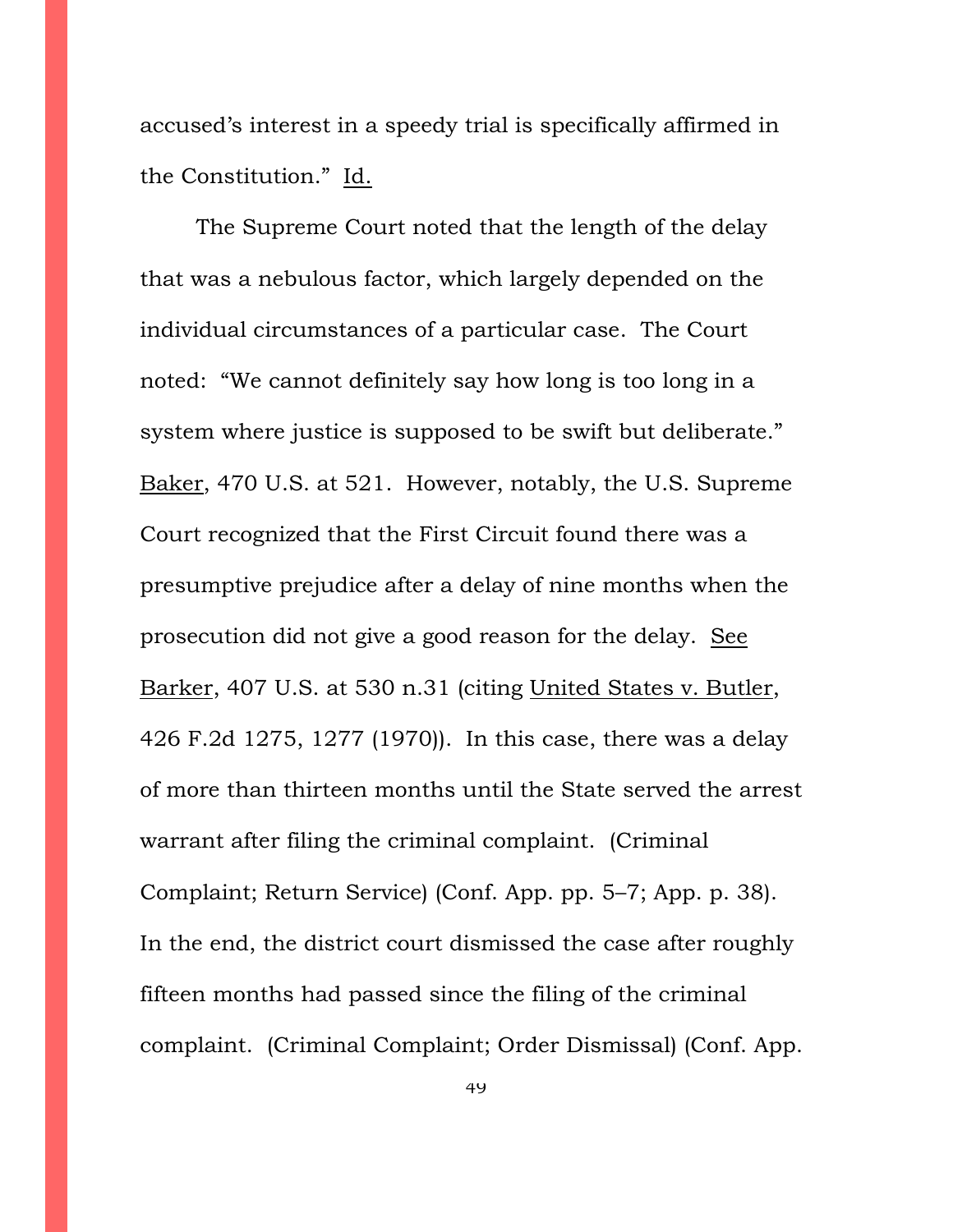pp. 5–7; App. pp. 46-49). The State did not attempt to bring Smith to trial in a timely matter, so prejudice may be presumed.

Additionally, in applying this factor, Iowa courts have examined "whether the government or the criminal defendant is more to blame for the delay." State v. Anderson, No. 11– 1991, 2012 WL 5356105, at \*5 (Iowa Ct. App. Oct. 31, 2012) (unpublished table decision). Here, the government is entirely to blame for the delay in this case. Smith's status as an incarcerated individual does not relieve the State of its burden to provide him a speedy trial. See State v. Taylor, 881 N.W.2d 72, 78 (Iowa 2016) (noting the majority of states and federal courts find that a State cannot deny an accused of a speedy trial even if the accused is incarcerated in the State for a prior conviction and sentence); Hottle v. Dist. Ct. for Clinton Cnty., 11 N.W.2d 30, 32 (Iowa 1943) ("One serving a sentence in the penitentiary is entitled to a speedy trial of other crimes with which he is charged.").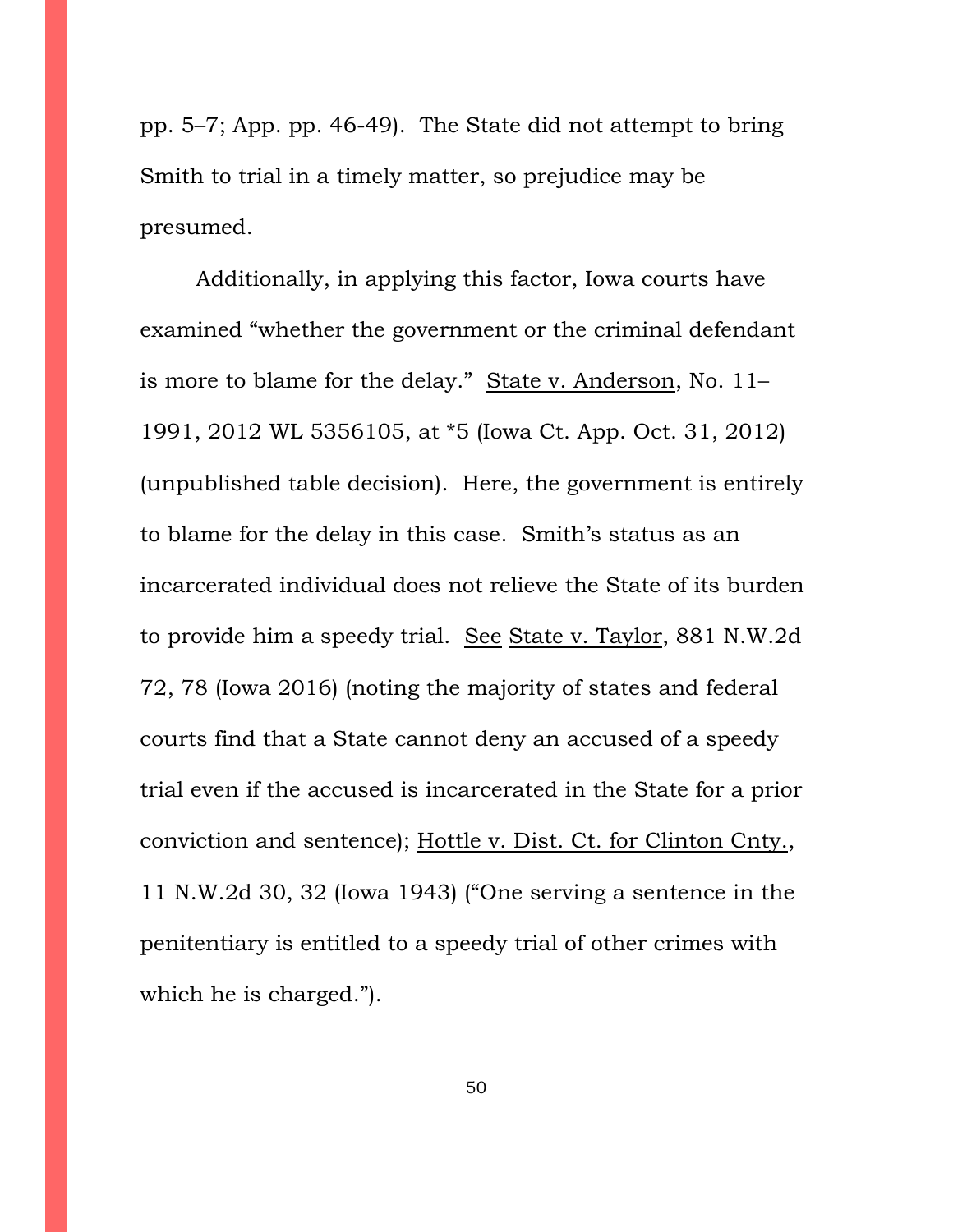As discussed above, both law enforcement and the county attorney's office should have known Smith's location prior to even filing the criminal complaint, as he was incarcerated on charges that Dubuque County arrested him for and prosecuted him. (Order Dismissal) (App. pp. 47–48); see also Offender Information, Iowa Department of Corrections, https://doc.iowa.gov/offender/view/6261836 (last visited July 2, 2020). Additionally, the record affirmatively establishes that the State knew where Smith was for a substantial period of time before executing the search warrant. The police department knew where Smith was incarcerated in Fort Dodge at least as early as January 25, 2019—the date of the letter informing Smith that the police department placed a detainer on him. (Mot. Dismiss Detainer) (App. p. 26). Smith himself informed the court that he was a prisoner at the Fort Dodge Correctional Facility in early February 2019, and both the county attorney's office and the police department received a copy of the filing through EDMS. (Order Dismissal) (App. p. 47). By Smith's court filings, the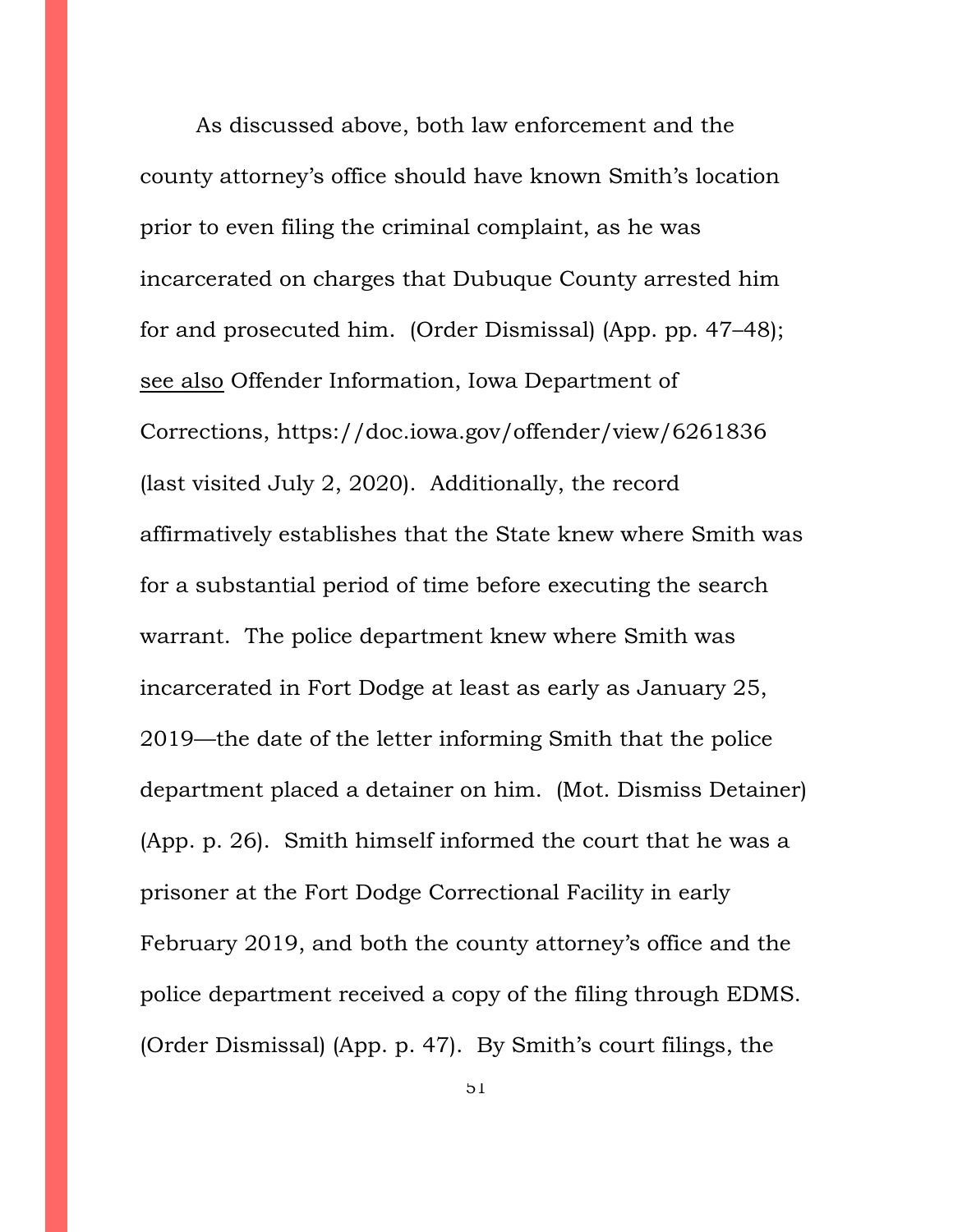State was put on actual notice of not only of Smith's whereabouts of Smith's whereabouts but also the fact that he was trying to effectuate his right to a speedy trial. (Written Arraignment; Order Dismissal) (App. pp. 9, 47–48). Yet, the State delayed arresting Smith and bringing him into court for a speedy trial. (Return Service) (App. p. 38). Accordingly, this factor should be heavily weighed against the State and for a finding that Smith's right to a speedy trial was violated. See Zimmerman v. Super. Ct., 56 Cal. Rptr. 226, 231 (Cal Ct. App. 1967) (finding the State deprived the defendant of his constitutional right to a speedy trial after it neglected to bring him to trial within a reasonable time after receiving the prisoner's request for a trial on the charges); see also Daughterty v. Solicitor for Highland Cnty., 267 N.E.2d 431 (Ohio 1971) (per curiam) ("Where an inmate in a penal institution has made a diligent, good-faith effort to call to the attention of the proper authorities . . . that he desires a charge pending against him in that state disposed of, by trial or dismissal, he is entitled to have such request acted upon. The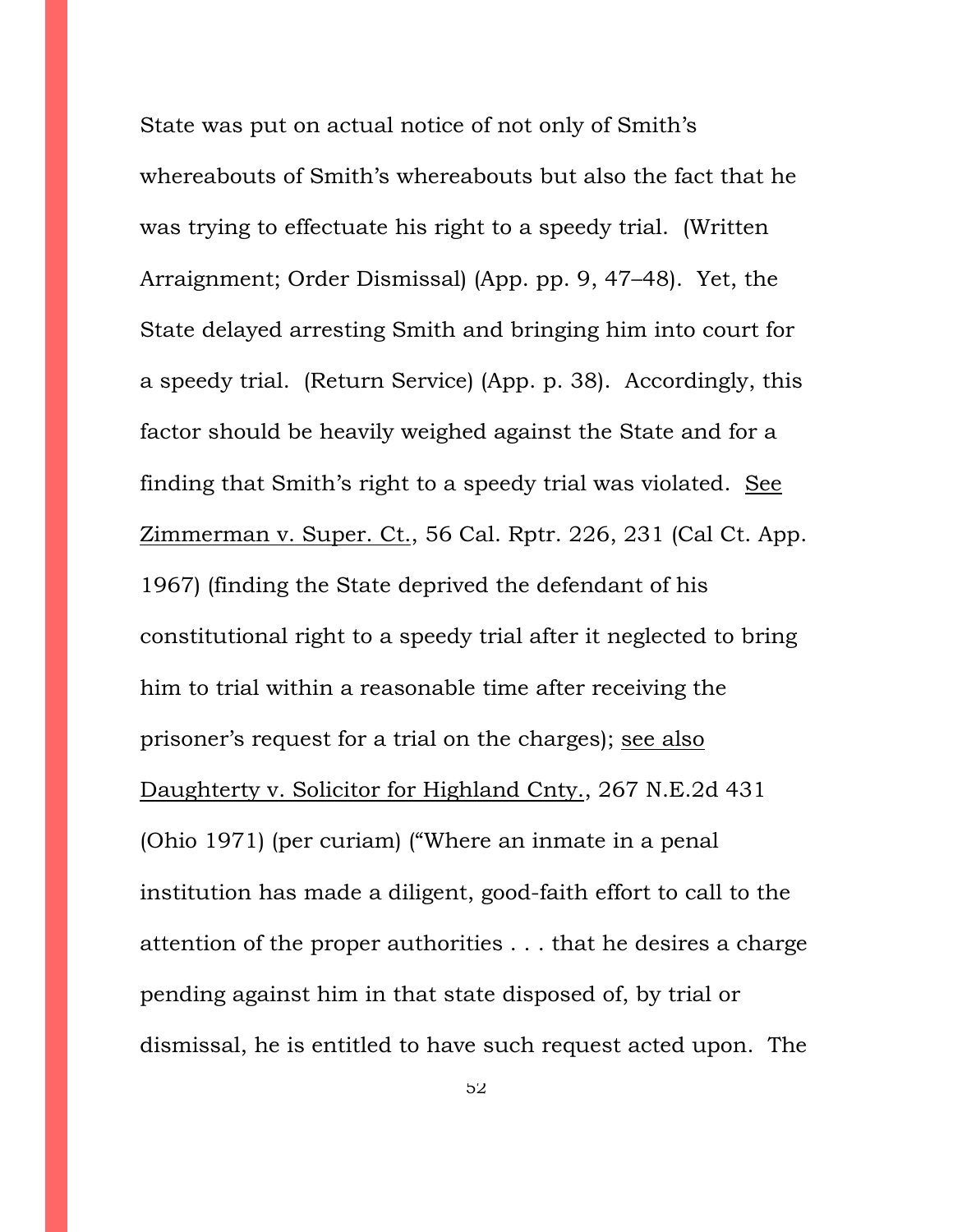failure of the authorities to do so constitutes the denial of a speedy trial.").

The U.S. Supreme Court also noted that the second factor—the reason for the delay—is closely related to the length of the delay. Barker, 407 U.S. at 531. The Court noted that a "deliberate attempt to delay the trial in order to hamper the defense should be weighted heavily against the government" while "a more neutral reason such as negligence or overcrowded courts should be weighted less heavily but nevertheless should be considered." Id. In this case, the district court correctly noted that the State gave no reason for why it had delayed filing the criminal complaint, nor did the State give any explanation why it refused to serve the arrest warrant on Smith. See Olson, 528 N.W.2d at 654 ("[T]he reason for the delay dealt solely with the failure of the State to execute the arrest warrant. The circumstances surrounding the failure to execute the warrant are not favorable to the State in the analysis."). Moreover, as discussed above, this was not a case where the prosecution was delayed because the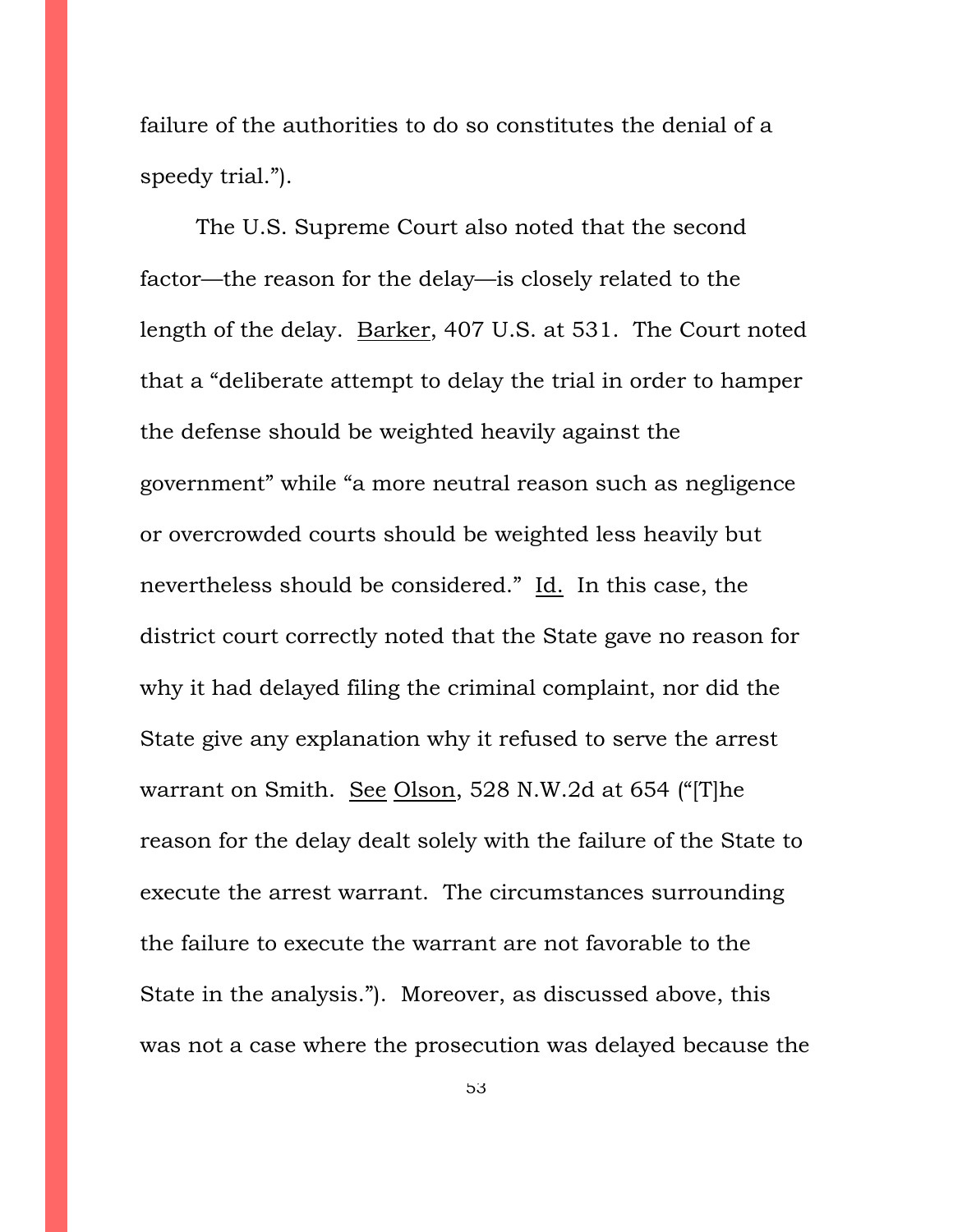State was still investigating the crime. See Barker, 407 U.S. at 531 (noting the State may be able to justify a long delay for a complex case more readily than a an "ordinary street crime").

In a case such as this, where the State fails to give any explanation for the delay, the Court should presume a deliberate attempt to hamper the defense. It is extremely unlikely that the State would ever admit to delaying the prosecution in an attempt to hamper the defense, so the fact that the State remained silent is telling. Moreover, the record indicates more than mere negligence on the part of the State. First, Smith was in the custody of the State of Iowa at the time the criminal complaint was filed. Not only was he in the State of Iowa's custody, he was incarcerated due to charges *prosecuted by Dubuque County*. The police department knew where Smith was and put a detainer on him. (Mot. Dismiss Detainer) (App. p. 26). The county attorney's office was also specifically reminded of Smith's whereabouts when it received a copy of his filings on EDMS. (Order Dismissal) (App. p. 47). The State should have checked to see if Smith was in custody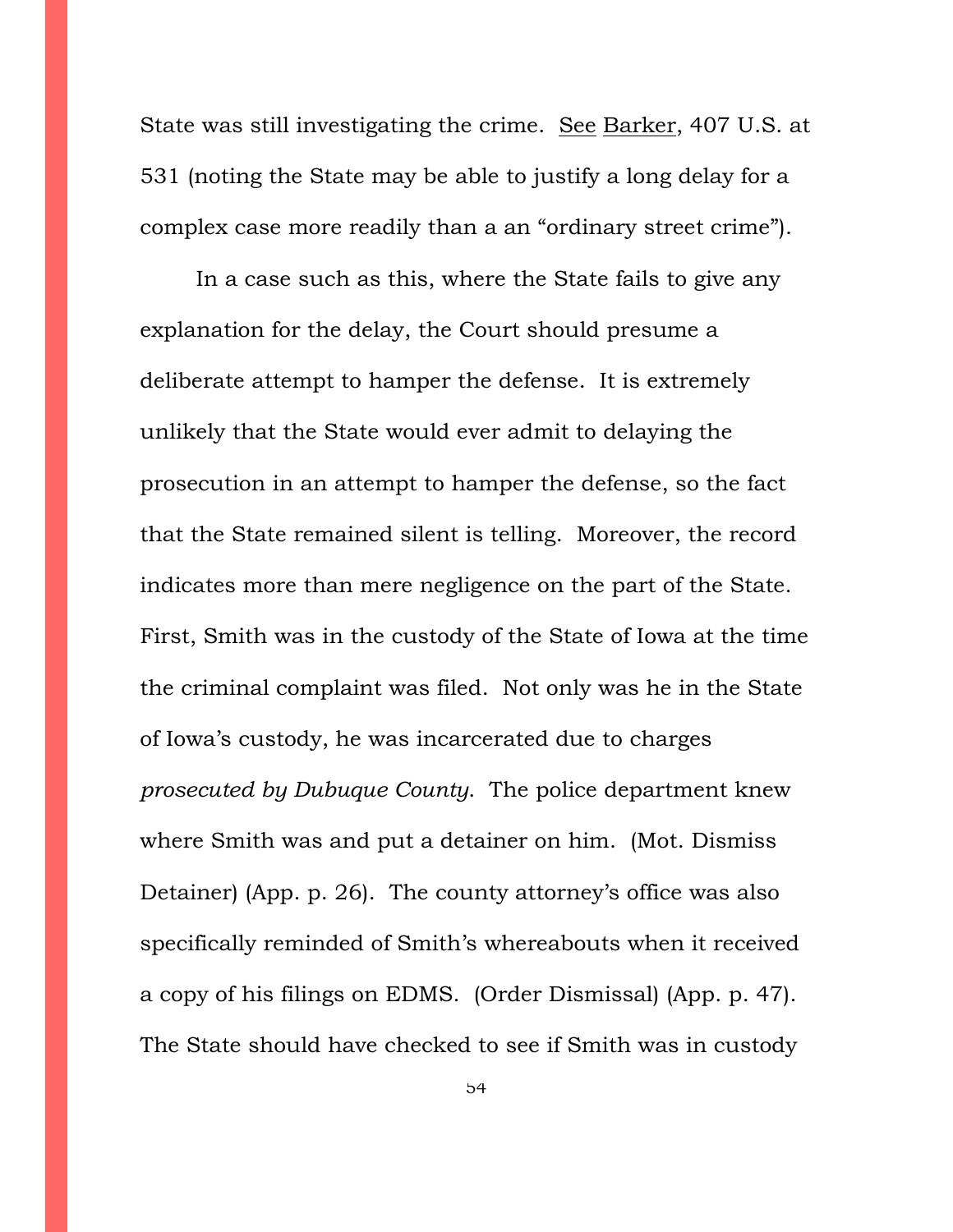when the arrest warrant issued. The failure to do so may be mere negligence. However, the State's inaction in this case, despite clearly knowing where Smith was and his attempts to effectuate his rights, and the State's failure to even weakly defend its actions, should be heavily weighed against the State and for a finding that Smith's right to a speedy trial was violated.

The third factor—the defendant's assertion of his speedy trial rights—also heavily weighs in favor of finding a violation of the Sixth Amendment. The Supreme Court has identified that the framers were trying to protect three separate interests of criminal defendants with the right to a speedy trial: (1) "to prevent oppressive pretrial incarceration;" (2) "to minimize anxiety and concern of the accused; and" (3) "to limit the possibility that the defense will be impaired." Id. at 532. Here, Smith adamantly and repeatedly invoked his right to a speedy trial. (Written Arraignment; Letter; Mot. Dismiss Lack Due Process; Mot. Dismiss Detainer) (App. pp. 9, 17, 21, 24); see Hottle, 11 N.W.2d at 32 (noting a person that has not been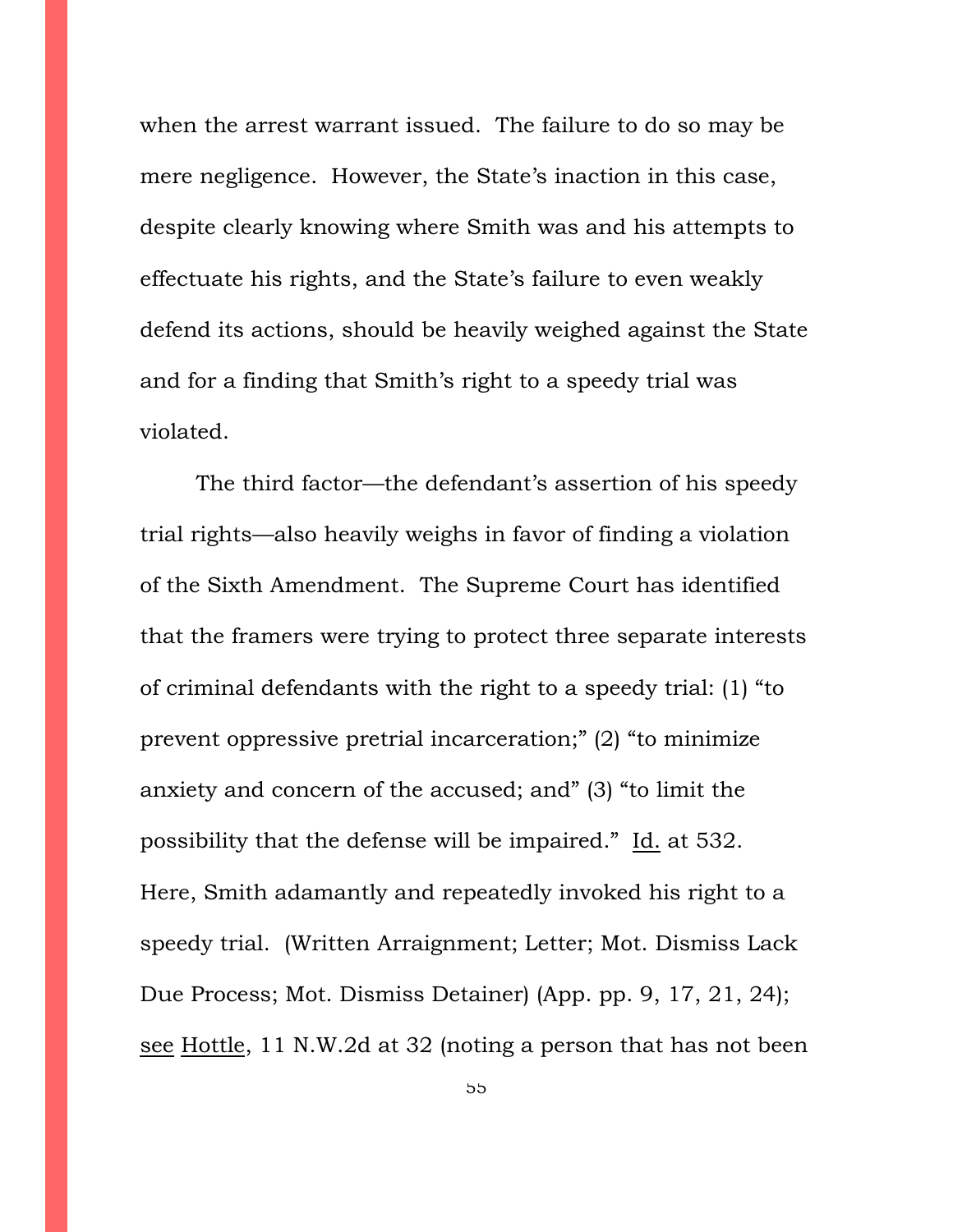arrested may demand his constitutional right to a speedy trial). The courts give this factor particular weight in their analysis; it is the most important consideration of the test. See, e.g., Barker, 404 N.W.2d at 534 (noting that the fact that the defendant did not want a speedy trial was "[m]ore important than the absence of serious prejudice"); Doggett, 505 U.S. at 653–54 (noting if the defendant knew of the indictment and did not invoke his speedy trial right it would weigh heavily against him but noting the government's concession that the defendant was not aware of the indictment prior to his arrest).

The last factor the Court examines is prejudice to the defendant. "Affirmative proof of a particular type of prejudice is not required  $\ldots$ ." Olson, 528 N.W.2d at 654 (citing Doggett, 505 U.S. at 655). This principle is in recognition that the prejudice that "results from an impaired defense is the most difficult type of speedy trial prejudice to prove because the harm associated with the passage of time can scarcely be shown." Id. Accordingly, the Court recognizes that an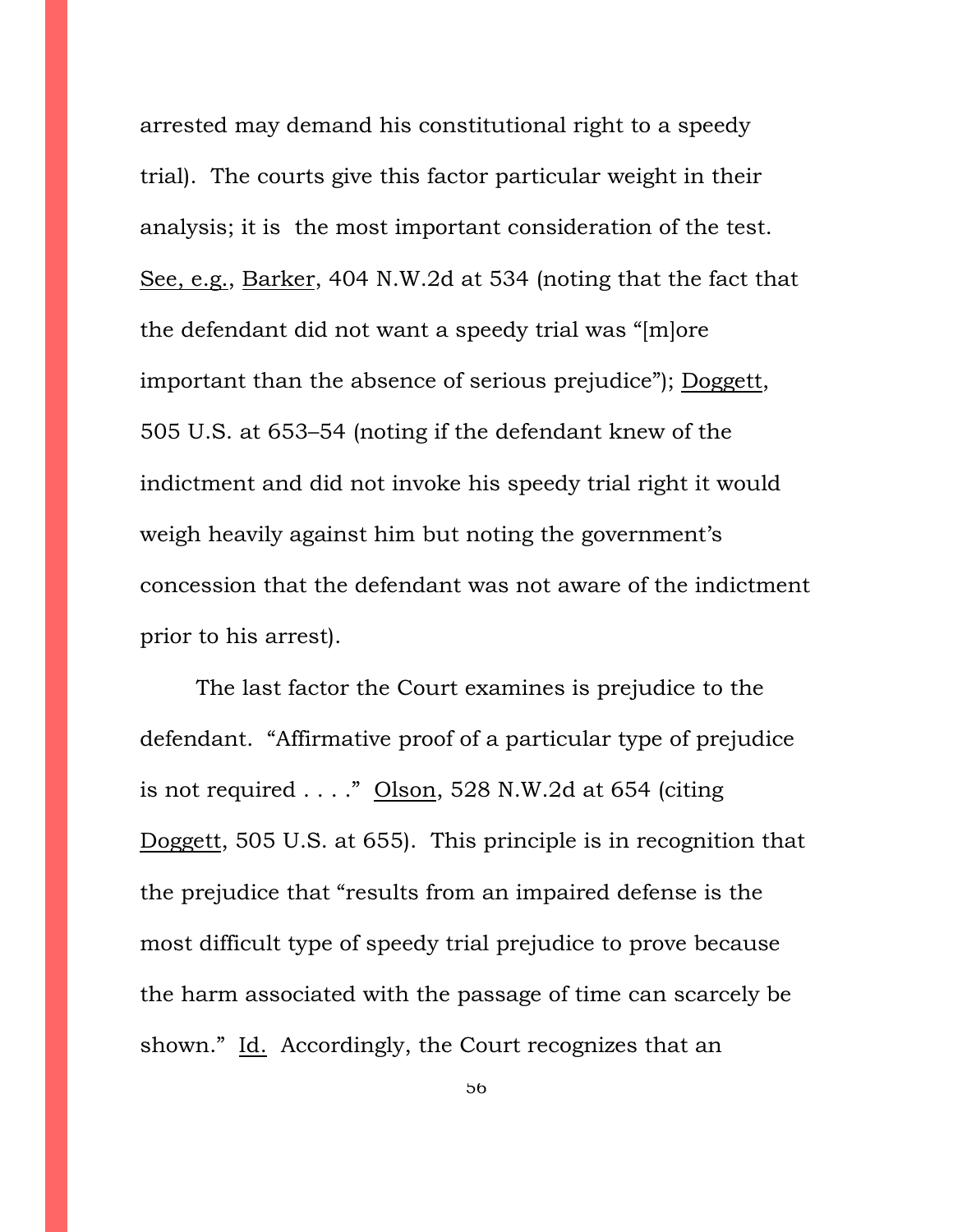extensive delay "'presumptively compromises the reliability of a trial in ways that neither party can prove or, for that matter, identify.'" Doggett, 505 U.S. 647 at 655. Here, Smith was prejudiced by the impairment of his defense "due to diminished memories and loss of exculpatory evidence."

Olson, 528 N.W.2d at 654 (citation omitted). "This form of prejudice is actually considered the most serious since the inability of an accused to adequately prepare his or her case 'skews the fairness of the entire system.'" Id. Additionally, Smith was prejudiced to the extent he lost the possibility of receiving concurrent sentences and was delayed in being paroled, as discussed above. The Iowa Supreme Court has noted:

At first blush it might appear that a man already in prison under a lawful sentence is hardly in a position to suffer from "undue and oppressive incarceration prior to trial." But the fact is that delay in bringing such a person to trial on a pending charge may ultimately result in as much oppression as is suffered by one who is jailed without bail upon an untried charge. First, the possibility that the defendant already in prison might receive a sentence at least partially concurrent with the one he is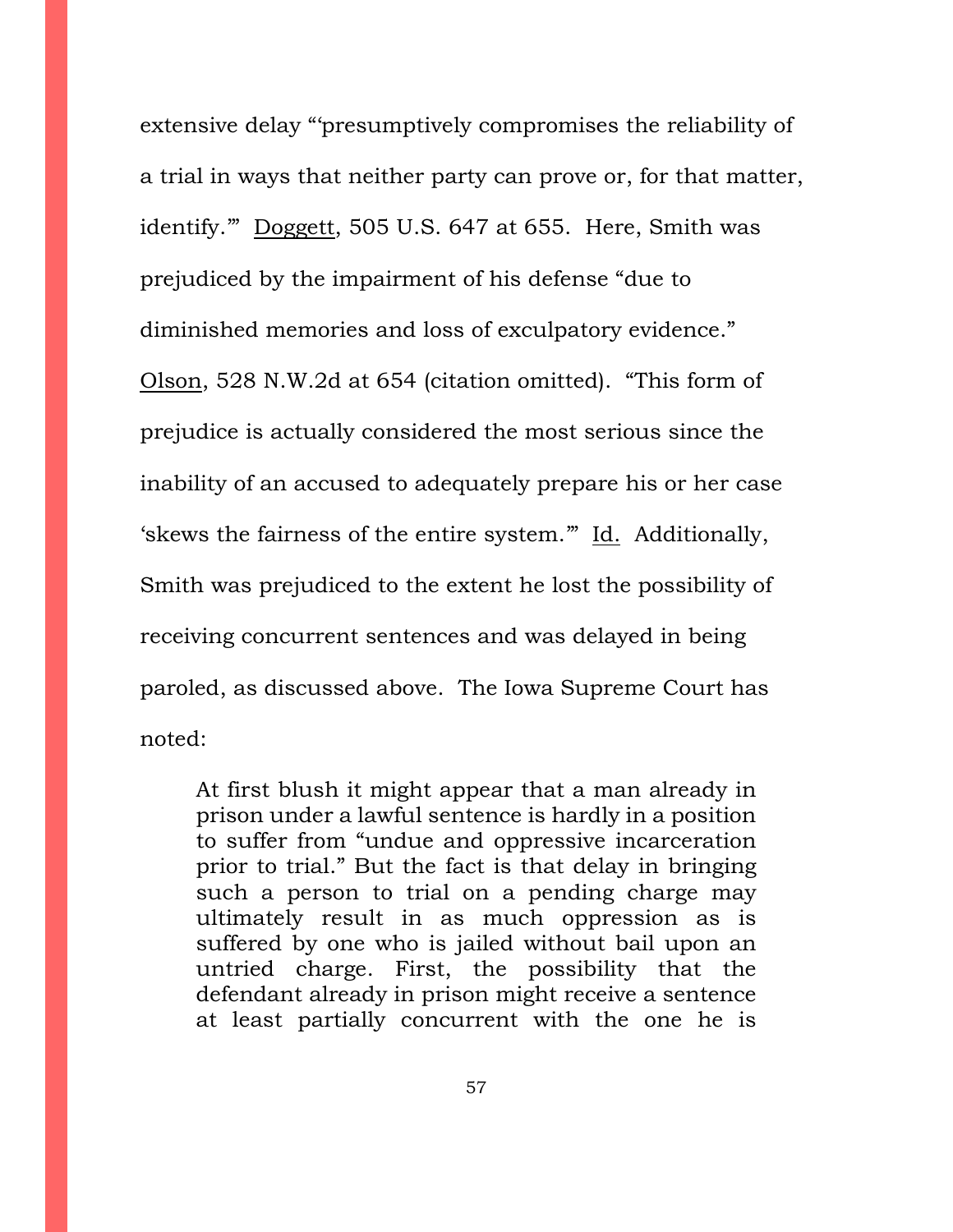serving may be forever lost if trial of the pending charge is postponed.

Bass, 320 N.W.2d at 831 (quoting Smith v. Hooey, 393 U.S. 374, 378 (1969)). The impact of prejudice "grows with the length of the delay involved in the case, and the reason for the delay." Olson, 528 N.W.2d at 664 (citation omitted). Here, the State gave no justification for the substantial delay in this case.

The record establishes there was a substantial delay, the State did not even attempt to put forth any reason for the delay, Smith asserted his right to a speedy trial, and Smith was prejudiced. See Barker, 407 U.S. at 530. In weighing the conduct of the State and Smith, the district court correctly found that the State violated Smith's right to a speedy trial under the Sixth Amendment.

## *b. Article I, section 10 of the Iowa Constitution*

Article I, section 10 of the Iowa Constitution provides:

In all criminal prosecutions, and in cases involving the life, or liberty of an individual the accused shall have a right to a speedy and public trial by an impartial jury; to be informed of the accusation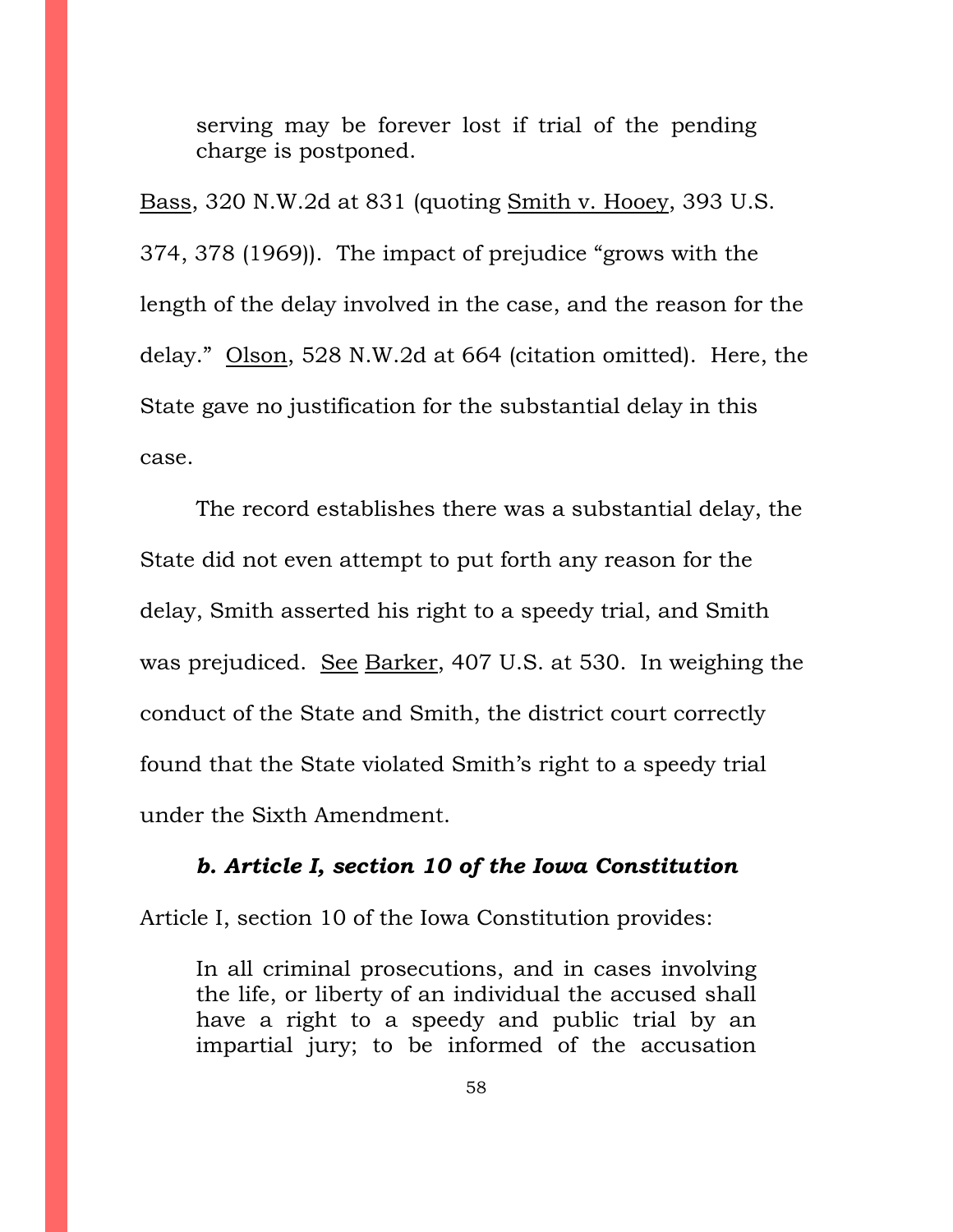against him, to have a copy of the same when demanded; to be confronted with the witnesses against him; to have compulsory process for his witnesses; and, to have the assistance of counsel.

Iowa Const. art. I, § 10. This provision's purpose is "to correct the imbalance between the position of the accused and the powerful forces of the State in a criminal prosecution." State v. Newsom, 414 N.W.2d 354, 359 (Iowa 1987). "Two of [Iowa's] earliest cases noted that the framers intended article I, section 10 to provide rights to criminal defendants who are at risk of incarceration." State v. Senn, 882 N.W.2d 1, 10–11 (Iowa 2016). In order to effectuate this purpose, the Iowa Supreme Court has broadly construed section 10. Newsom, 414 N.W.2d at 359; Green, 896 N.W.2d at 775 n.1 (noting that the textual difference and the inclusion of the "cases portion" of section 10 supports the proposition it provides broader rights than the Sixth Amendment).

Even if the Sixth Amendment's protections did not apply to Smith, the protections of article I, section 10 would because Smith was accused at the time of the filing of the criminal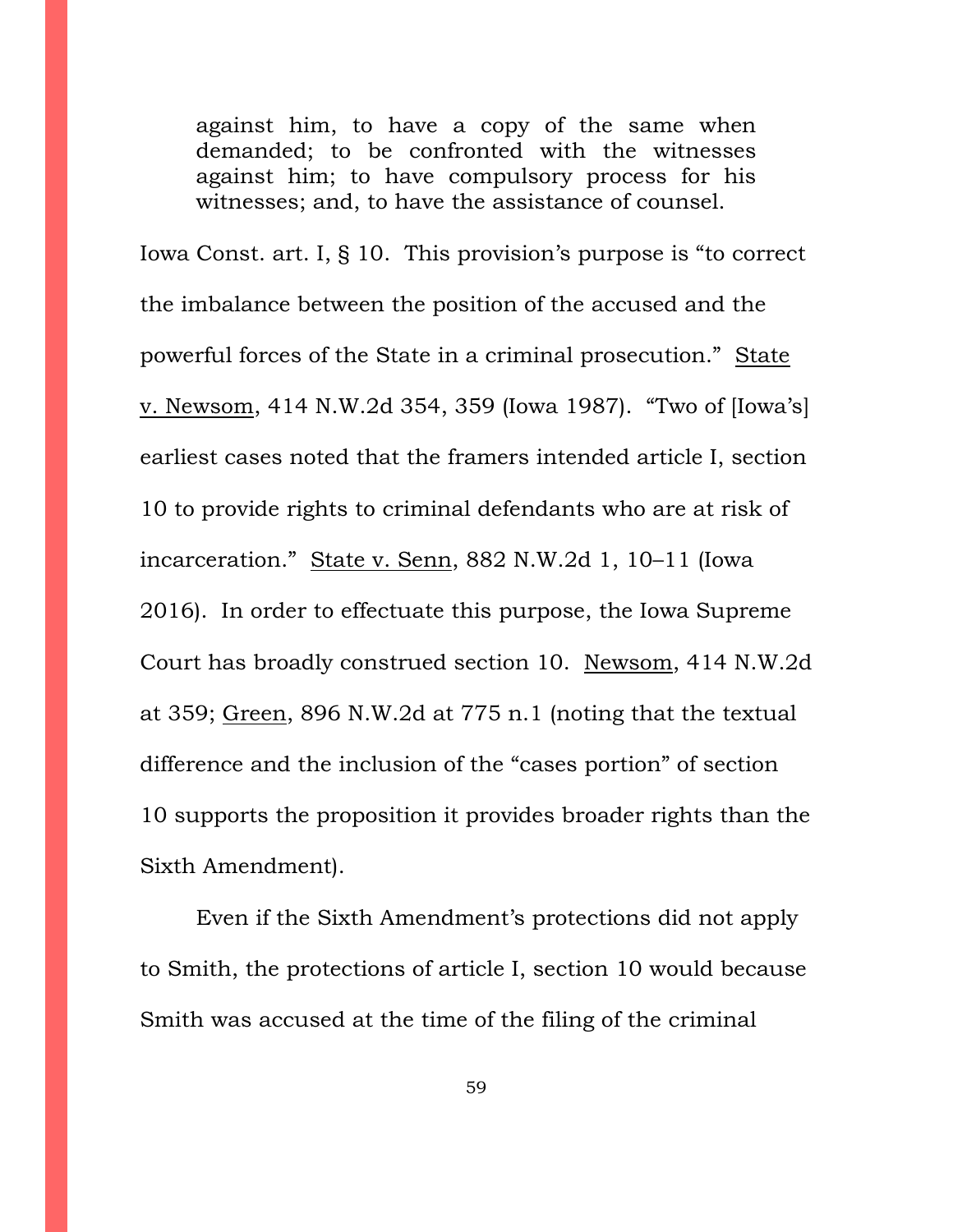complaint. "Plainly and indisputably, the language of article I, section 10 is more expansive than the "all criminal prosecutions" language of the Sixth Amendment." Allison v. State, 914 N.W.2d 866, 884 (Iowa 2018). The broader "cases" language, along with "accused", of the Iowa constitutional provision establish the provision applies to Smith under these circumstances. See Green, 896 N.W.2d 770 ("Furthermore, we recognize that the "cases" language of article I, section 10 reflects that the right[s contained within] can exist even without the filing of formal or informal charges."). Other states have determined that a defendant is entitled to the protections of the state's constitutional speedy trial provision after a criminal complaint is filed. See, e.g., Jacobson v. Winter, 415 P.2d 297 (Idaho 1966); Commonwealth v. Butler, 985 N.E.2d 377, 712 (Mass. 2013); see also Turner v. United States, 885 F.3d 949, 958–59 (6th Cir. 2018) (Bush, J., concurring dubitante) (noting that founding-era dictionaries support the conclusion that framers understood "accused" to have a broader meaning than indicted).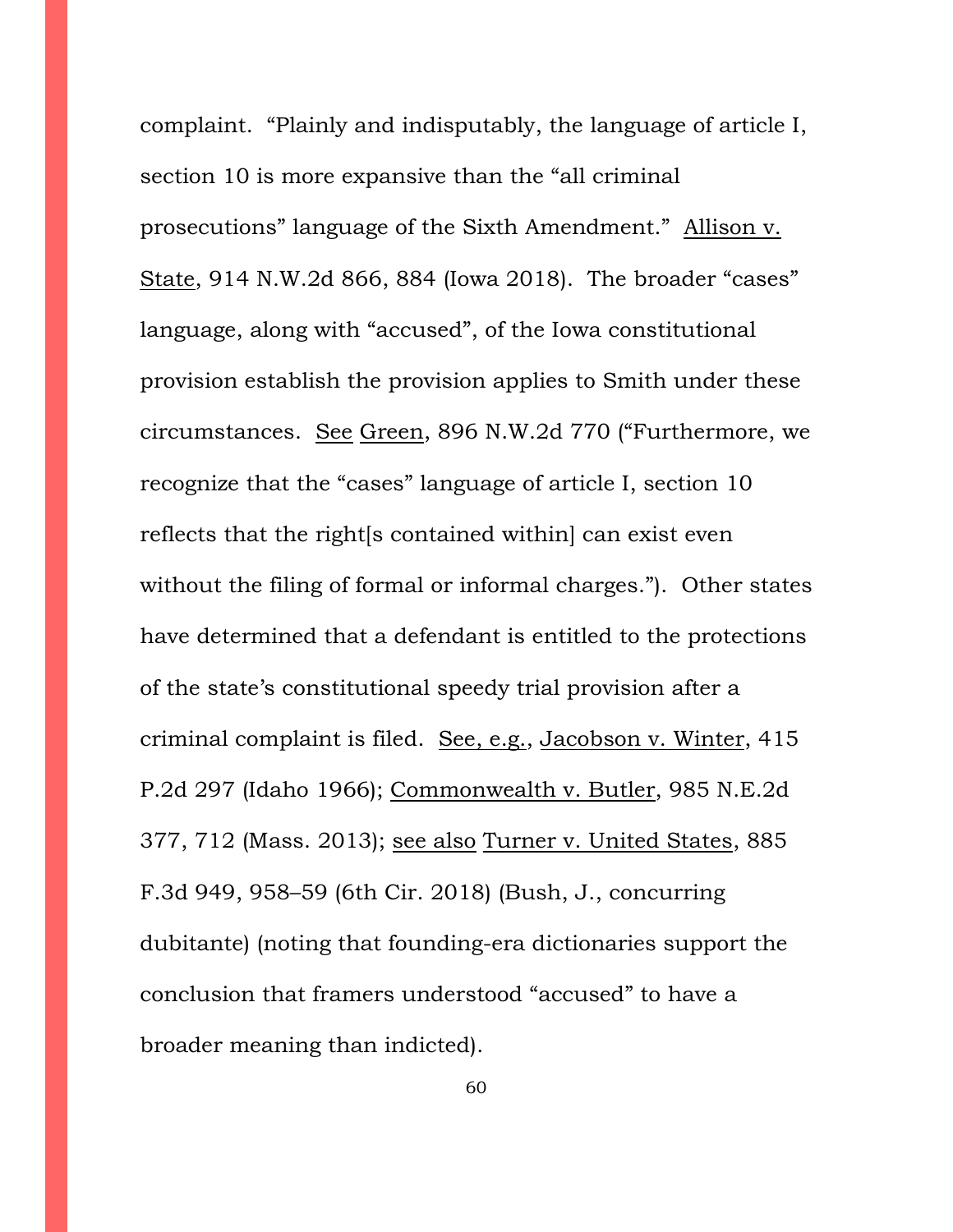In considering a similar fact pattern to this case, the Idaho Supreme Court found the incarcerated individual was denied a speedy trial under the Idaho Constitution. Jacobson, 415 P.2d at 297–300. Criminal complaints against the individual were filed on March 6, 1964, approximately a week after the crimes' commission in Elmore County. Id. at 298. Meanwhile, a different county in Idaho arrested the individual on a probation violation, and he went to prison on that violation. Id. On July 24, 1964, Elmore County officials filed a "hold" order<sup>[2](#page-60-0)</sup> on the individual. Id. While in prison, the man wrote two letters to the State requesting that he be given a speedy trial on September 24, 1964 and December 18, 1964. Id. The individual was only arrested on February 24, 1965 after the district court authorized the transport of the prisoner to Elmore County. Id. The Idaho Supreme Court stated:

Our constitutional provision makes no distinctions as to type of cases in which the right to speedy trial is guaranteed, but provides it for 'all criminal prosecutions.' It further provides that the 'party accused' is granted this right. A party is accused

<span id="page-60-0"></span><sup>&</sup>lt;sup>2</sup> A "hold order" appears to be the equivalent of the detainer filed against Smith in this case.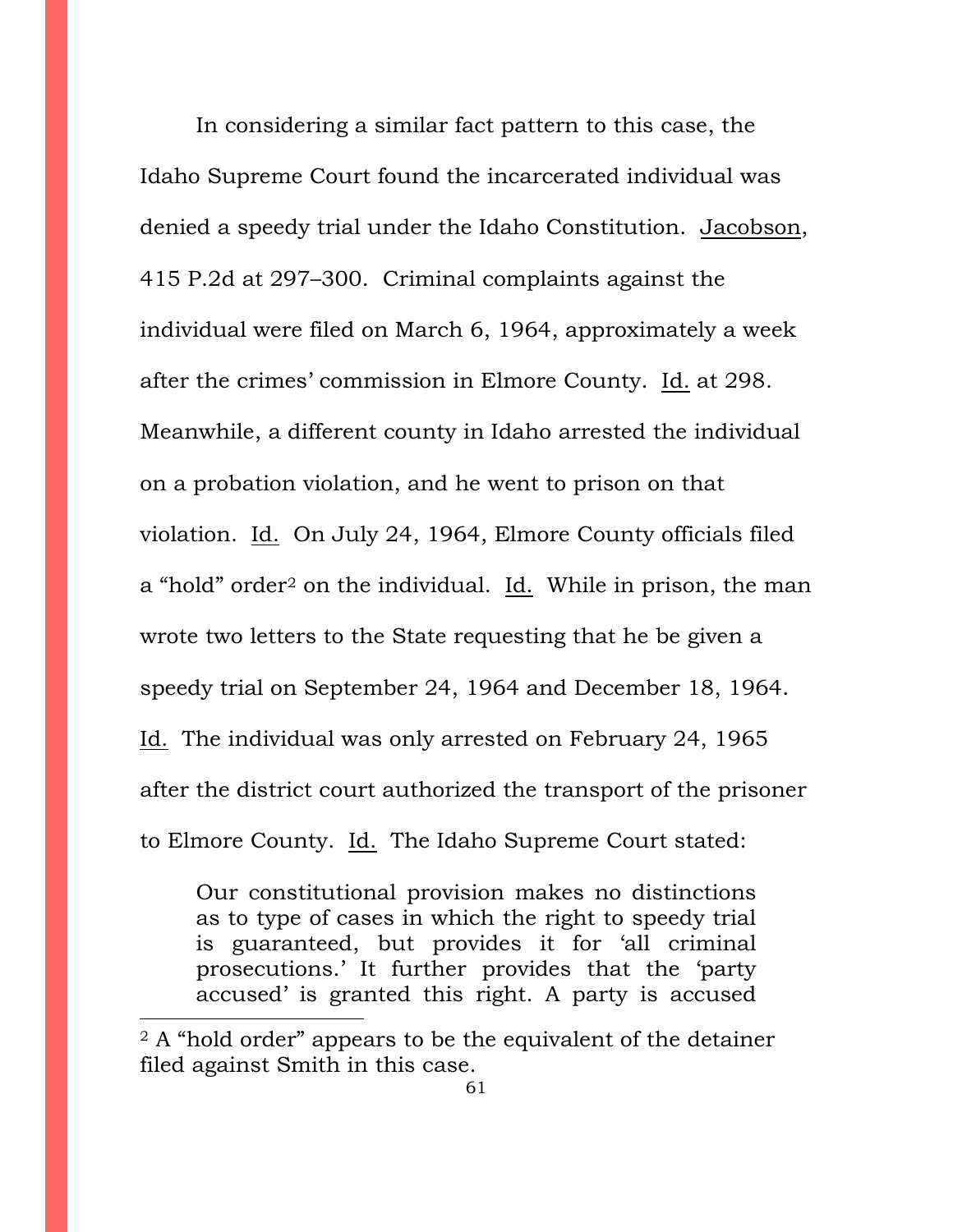when a criminal complaint is filed against him. Under the constitutional provisions no logical conclusion can be reached other than that the time within which an accused is to be secured in his right to a speedy trial must be computed from the time the complaint is filed against him.

Id. at 300 (internal citations omitted). The Court then went on to find that when the State knows the whereabouts of the defendant, that time should be considered in determining whether the defendant was afforded a speedy trial. Id. The Court affirmed the district court's dismissal of the defendant's charges, noting that there was nothing in the record that explained why there was almost an entire year between the filing of the criminal complaints and the defendant's arrest.

Id.

Smith's case is indistinguishable to the case considered by the Idaho Supreme Court. The Iowa Supreme Court has stated:

The right to a speedy trial is not a theoretical or abstract right but one rooted in hard reality in the need to have charges promptly exposed. If the case for the prosecution calls on the accused to meet charges rather than rest on the infirmities of the prosecution's case, as is the defendant's right, the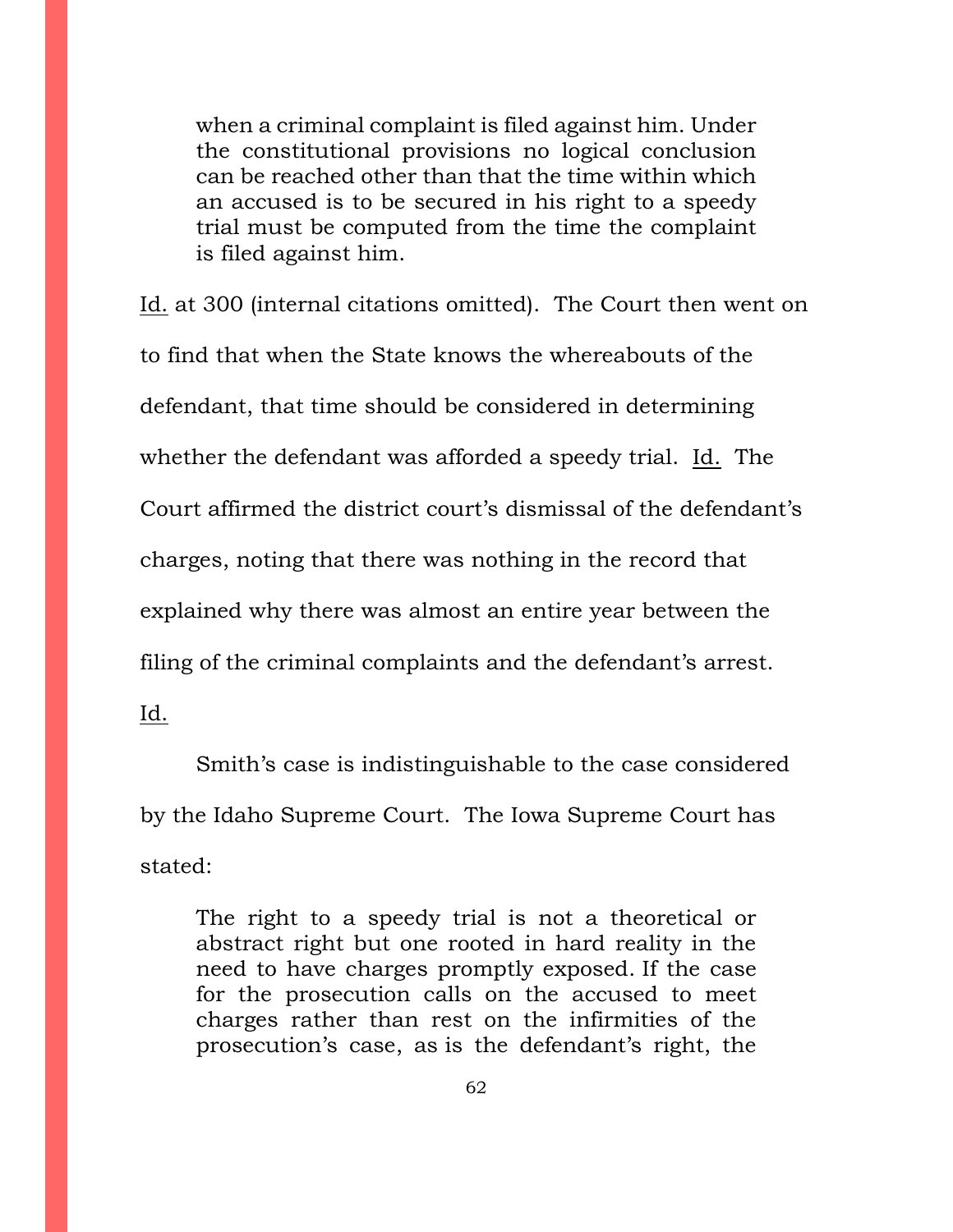time to meet them is when the case is fresh. Stale claims have never been favored by the law, and far less so in criminal cases. Although a great many accused persons seek to put off the confrontation as long as possible, the right to a prompt inquiry into criminal charges is fundamental and the duty of the charging authority is to provide a prompt trial.

Gorham, 206 N.W.2d at 910 (citation omitted). In this case, Smith attempted to meet the prosecution's case once he discovered a criminal complaint accused him of a crime. It was his right to do so, and it was the duty of the State to provide him with a prompt trial; a duty it disregarded. See id. The State should bear the burden of its failure to pursue the charges, not a defendant who actively attempted to resolve the charges. If the purpose of section 10 is to correct the imbalance between Smith and the State, it must be applied in order to allow for Smith to invoke its protections, including the right to a speedy trial, once the State has filed a criminal complaint against him, thus accusing him of a crime and beginning the criminal prosecution. See Newsom, 414 N.W.2d at 359. Thus, this Court should affirm the district court's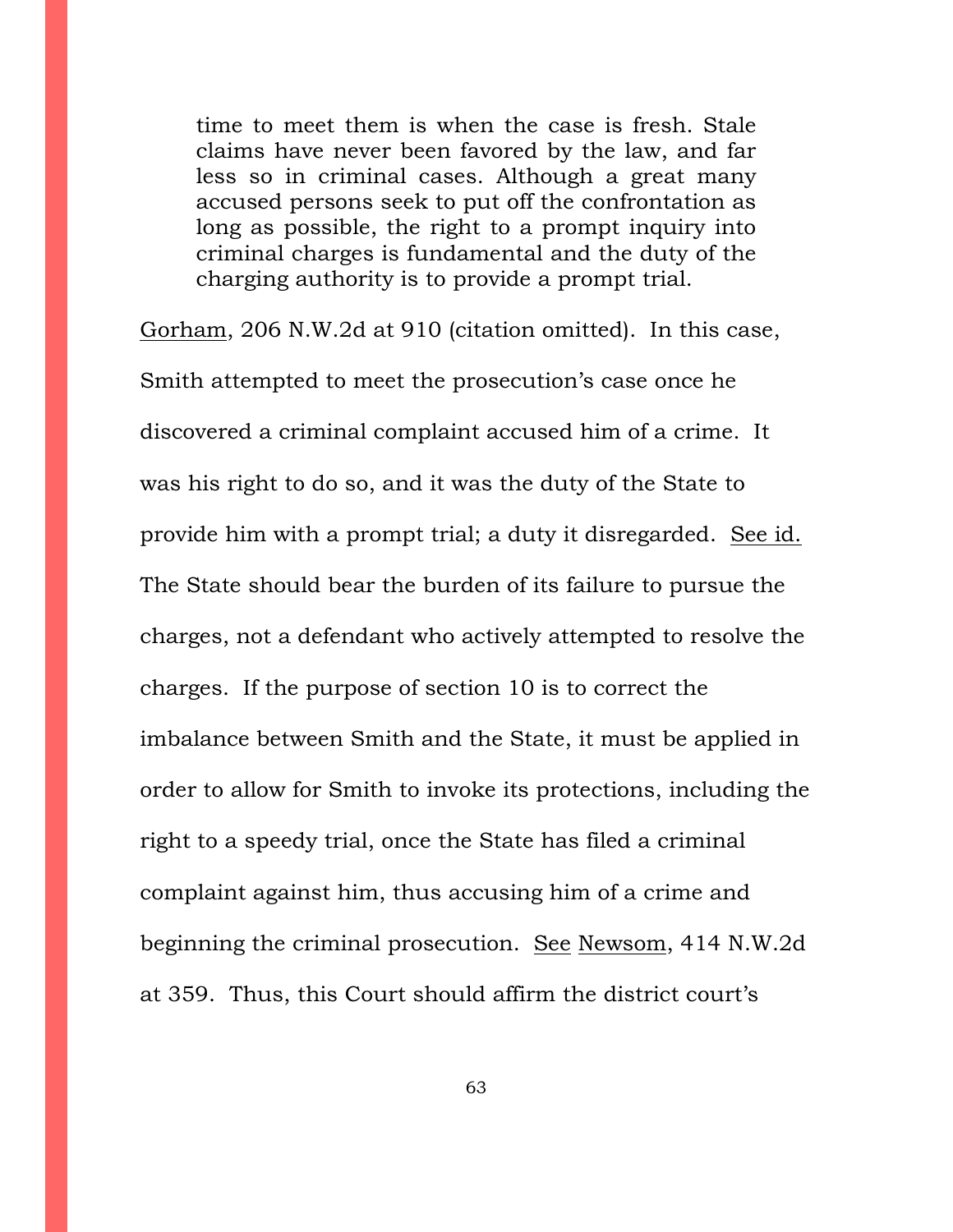dismissal because the State violated Smith's right to a speedy trial under article I, section 10.

## *c. Iowa Rule of Criminal Procedure 2.33(2)*

Iowa Rule of Criminal Procedure 2.33(2) "implements the

speedy trial guarantees found in both the State and Federal

Constitutions." Ennenga v. State, 812 N.W.2d 696, 698 (Iowa

2012). In part, it provides:

2.33(2) *Speedy trial.* It is the public policy of the state of Iowa that criminal prosecutions be concluded at the earliest possible time consistent with a fair trial to both parties. Applications for dismissals under this rule may be made by the prosecuting attorney or the defendant or by the court on its own motion.

a. When an adult is arrested for the commission of a public offense . . . and an indictment is not found against the defendant within 45 days, the court must order the prosecution to be dismissed, unless good cause to the contrary is shown or the defendant waives the defendant's right thereto.

b. If a defendant indicted for a public offense has not waived the defendant's right to a speedy trial the defendant must be brought to trial within 90 days after indictment is found or the court must order the indictment to be dismissed unless good cause to the contrary be shown.

c. All criminal cases must be brought to trial within one year after the defendant's initial arraignment pursuant to rule 2.8 unless an extension is granted by the court, upon a showing of good cause.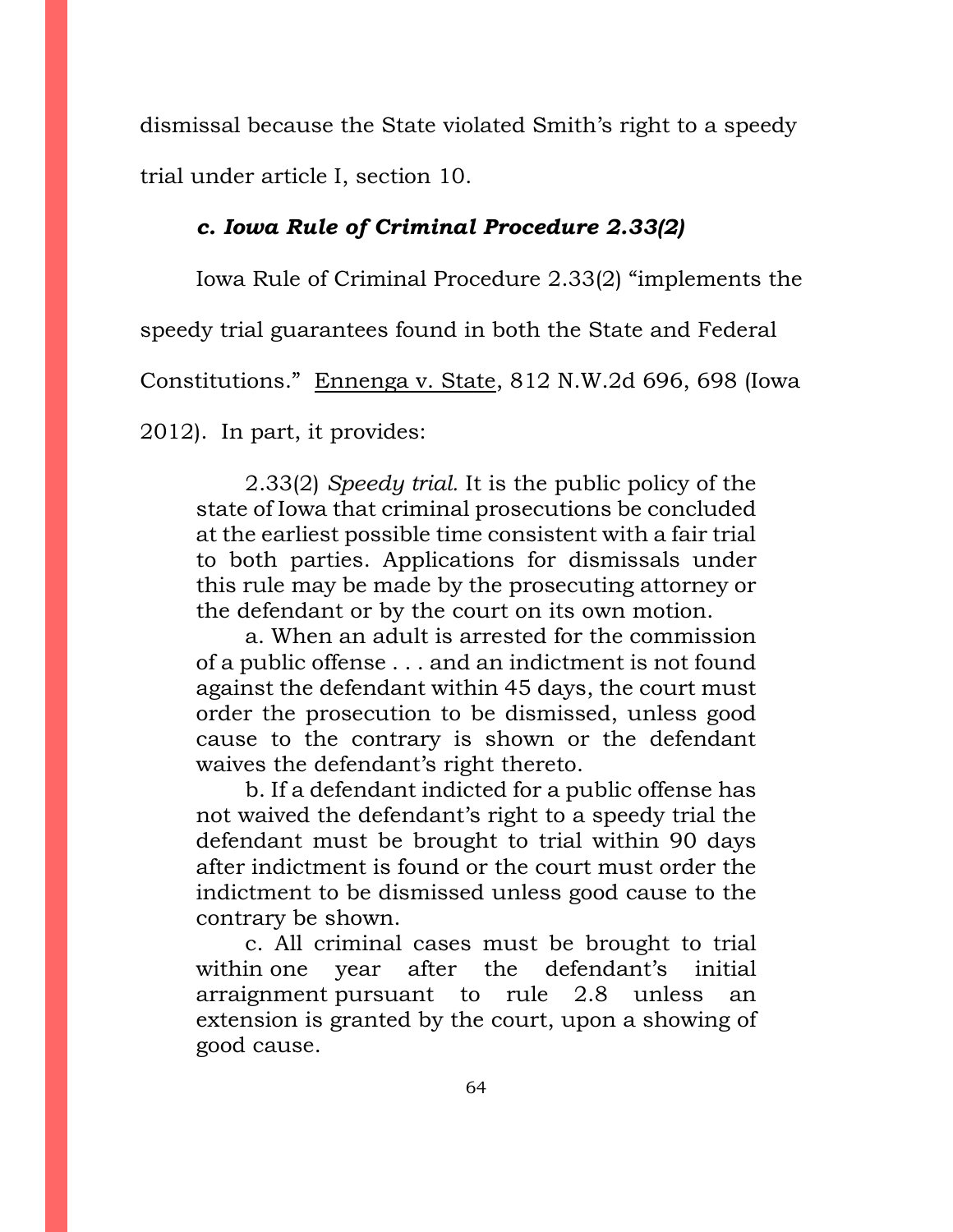Iowa R. Crim. P. 2.33(1), (2) (2017). "Since 1851, the legislature has implemented this guarantee by requiring a court to dismiss a criminal prosecution when the State fails to indict [and try] an accused in a timely manner, unless the State can show good cause for that failure." Ennenga v. State, 812 N.W.2d at 701. "The legislature reaffirmed its commitment to this principle in 1976, which was the same year the legislature authorized [the Supreme Court] to promulgate changes to the rules of procedure." Id. (citations omitted). The language of the rule has not been altered since 1978. Compare Iowa R. Crim. P. 2.33 (2017), with Iowa R. Crim. P. 27 (1979).

The Iowa Supreme Court has repeatedly stated that the criminal rule of procedure is "more stringent than its constitutional counterpart recognized in Barker v. Wingo . . . ." State v. Miller, 637 N.W.2d 201, 204 (Iowa 2001) (citations omitted). As such, the Court does not analyze a rule 2.33 violation under Barker's balancing test. Id. Rather, rule 2.33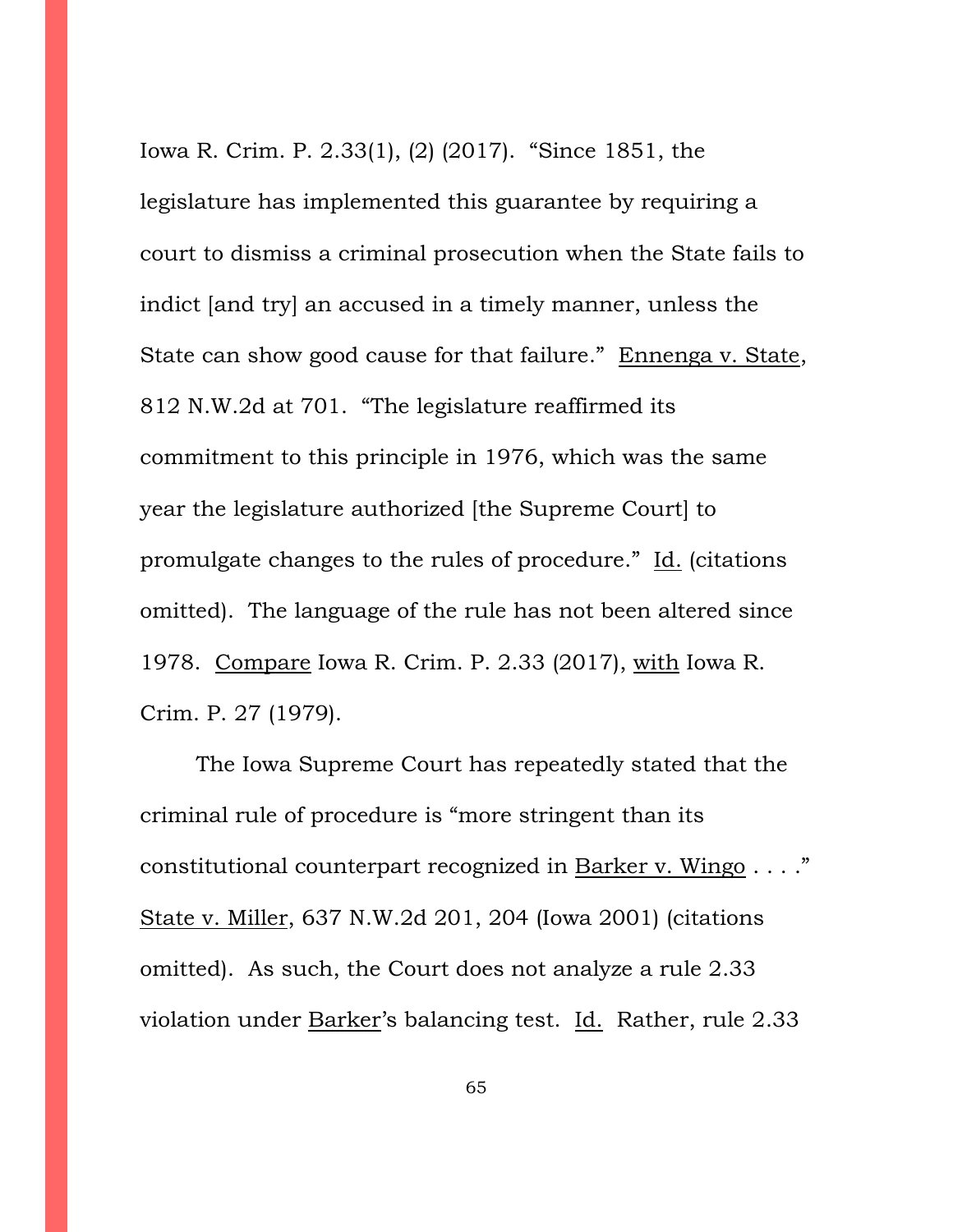requires dismissal unless "the defendant has waived speedy trial, the delay is attributable to the defendant, or other 'good cause' exists for the delay." Miller, 637 N.W.2d at 204 (citation omitted). "The burden of proving an exception to the rule's deadline rests squarely with the State." Id.

Applying this test, the Court should find the district court also correctly dismissed the case, finding a rule 2.33 violation. Smith clearly and vigorously asserted his right to a speedy trial several times. Nor was there is any delay attributable to the defendant. See Taylor, 881 N.W.2d at 78– 79 (noting that incarceration in the same state is not good cause to avoid the speedy trial deadlines of rule 2.33). Rather, the opposite: Smith did everything he could think of to advance the criminal proceedings. He filed a written arraignment and plea of not guilty. (Written Arraignment) (App. pp. 9–10). He filed an application for counsel, asking the court appoint him an attorney to assist him in resolving his case. (Application Appointment Counsel) (App. pp. 13–14). He wrote a letter to the Clerk of Court asking for an attorney and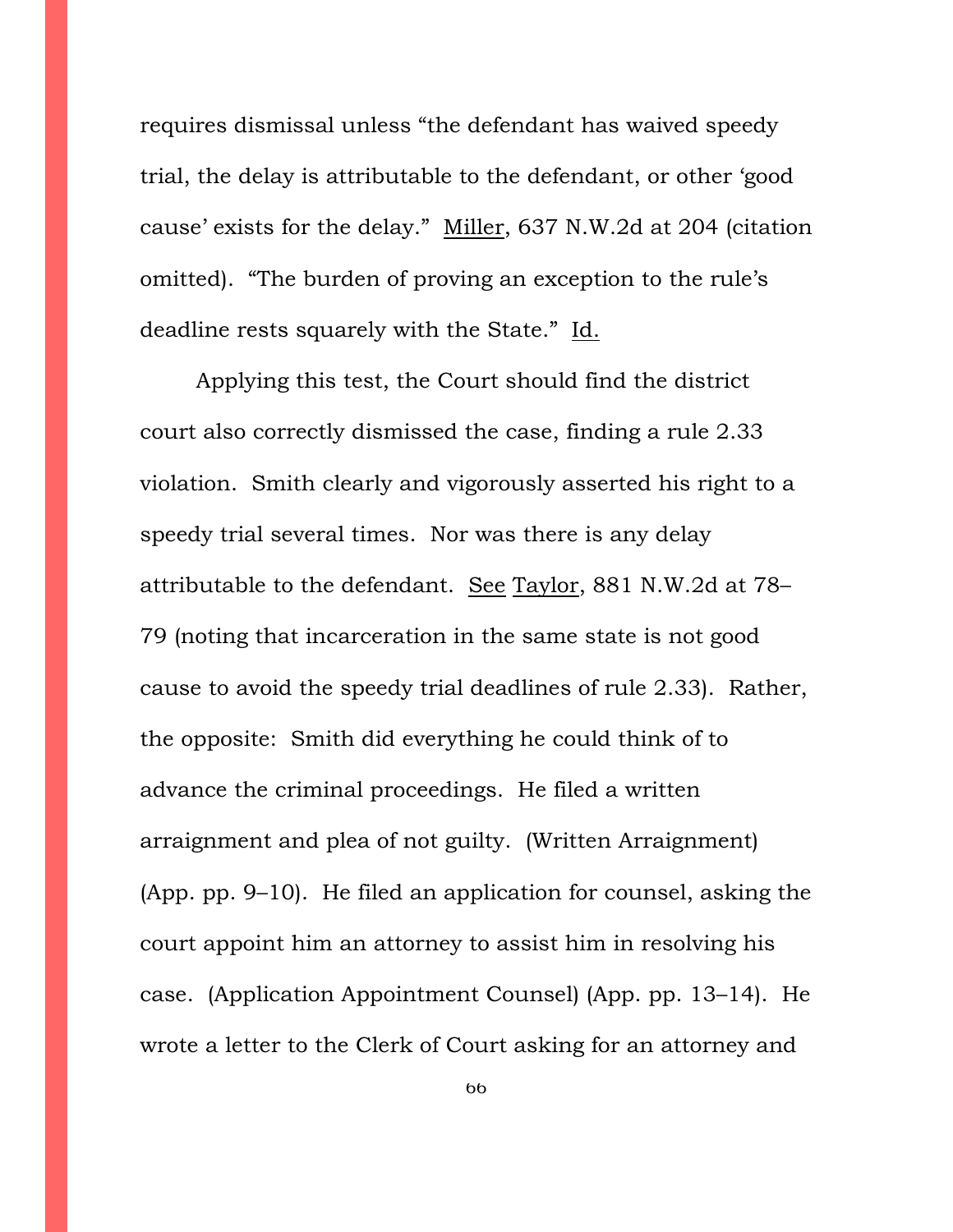demanding a speedy trial and indictment pursuant to rule 2.33. (Letter) (App. pp. 17–18). He filed a motion asking that he be transported to have a speedy trial and to "settle this case speedily." (Mot. Dismiss Lack Due Process) (App. p. 21).

"From 1851 to 1978, the statutory window of time to file an indictment under Iowa law commenced from the time the defendant was 'held to answer." See State v. Williams, 895 N.W.2d 856, 860 (Iowa 2017) (citation omitted). A defendant was "held to answer" in one of two ways: (1) appearing in front of a magistrate who bound the charges over by determining probable cause existed or (2) by the defendant's waiver of the preliminary hearing. See id. Being "held to answer" triggered the protections of what is now Rule 2.33. In Williams, the Court determined that a defendant must be "held to answer" in order to invoke the protections of Rule 2.33. See id. at 865.

In this case, the Court should find the defendant was "held to answer". See State v. McNeal, 897 N.W.2d 697, 703 (Iowa 2017) (citation omitted) (internal quotation marks omitted) ("Statutes and rules implementing the right to a

67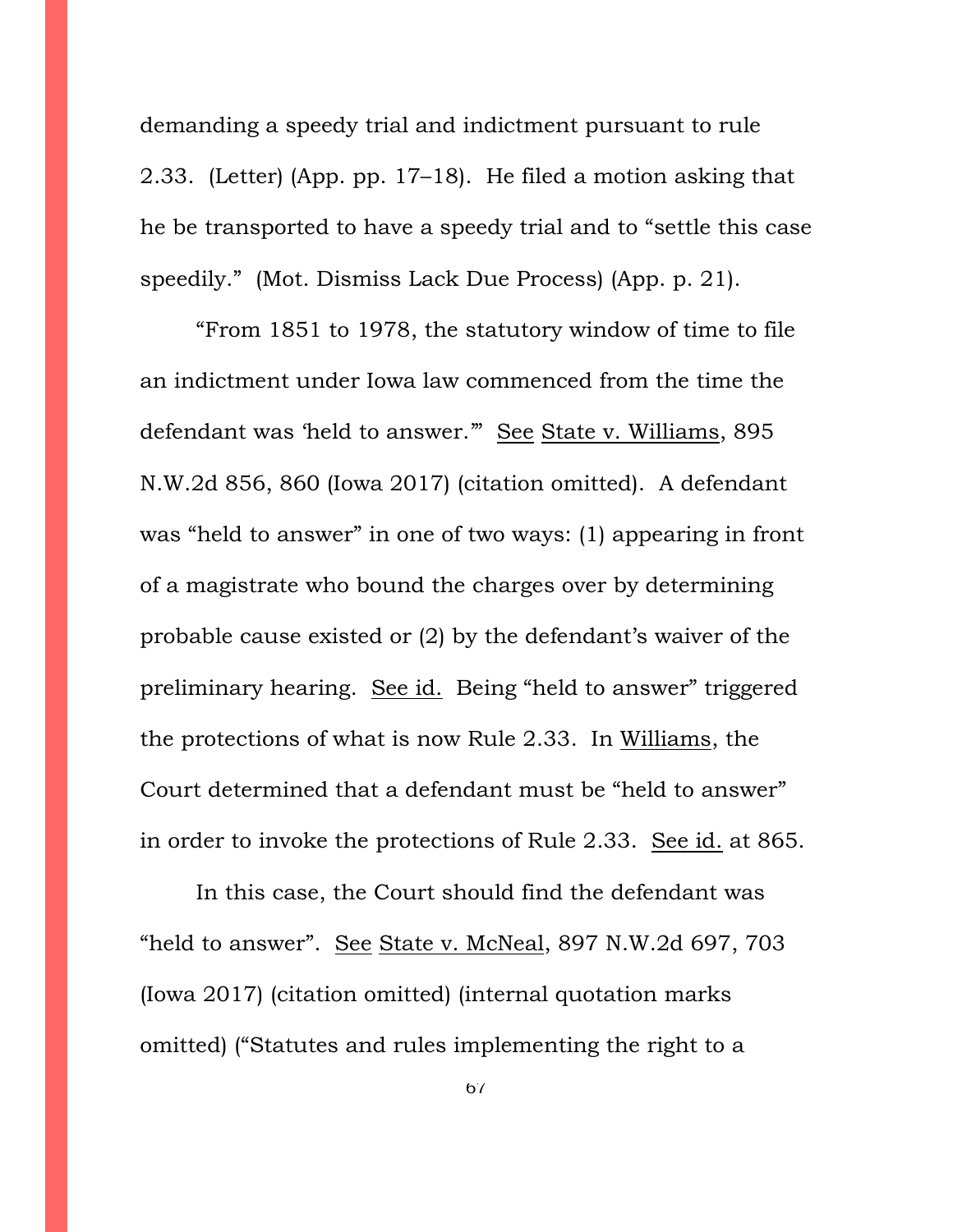speedy trial receive a liberal construction deigned to effectuate [their] purpose of protecting citizens' liberty."). Smith appeared in the case by filing documents in the court case. See (Dismissal Tr. p.5 L.17–19). In particular, he filed a written arraignment and plea of not guilty on February 8, 2019. (Written Arraignment) (App. pp. 9–10). In doing so, he accepted that probable cause for the charge existed and waived his right to a preliminary hearing. As such, he was "held to answer" as required under Rule 2.33. See id. at 865. Additionally, a district associate judge already determined that there was probable cause to believe that the offense had been committed by Smith. (Order Arrest Warrant) (App. pp. 6–7). The Court should also find Smith triggered the protections of rule 2.33 by his filings under these circumstances in the "sound administration of justice" in order to protect the interests of defendants in this situation and to prevent the State's abuse of its power to bring (or fail to bring) incarcerated defendants into court. See Young, 863 N.W.2d at 256 (noting the court has considerable discretion in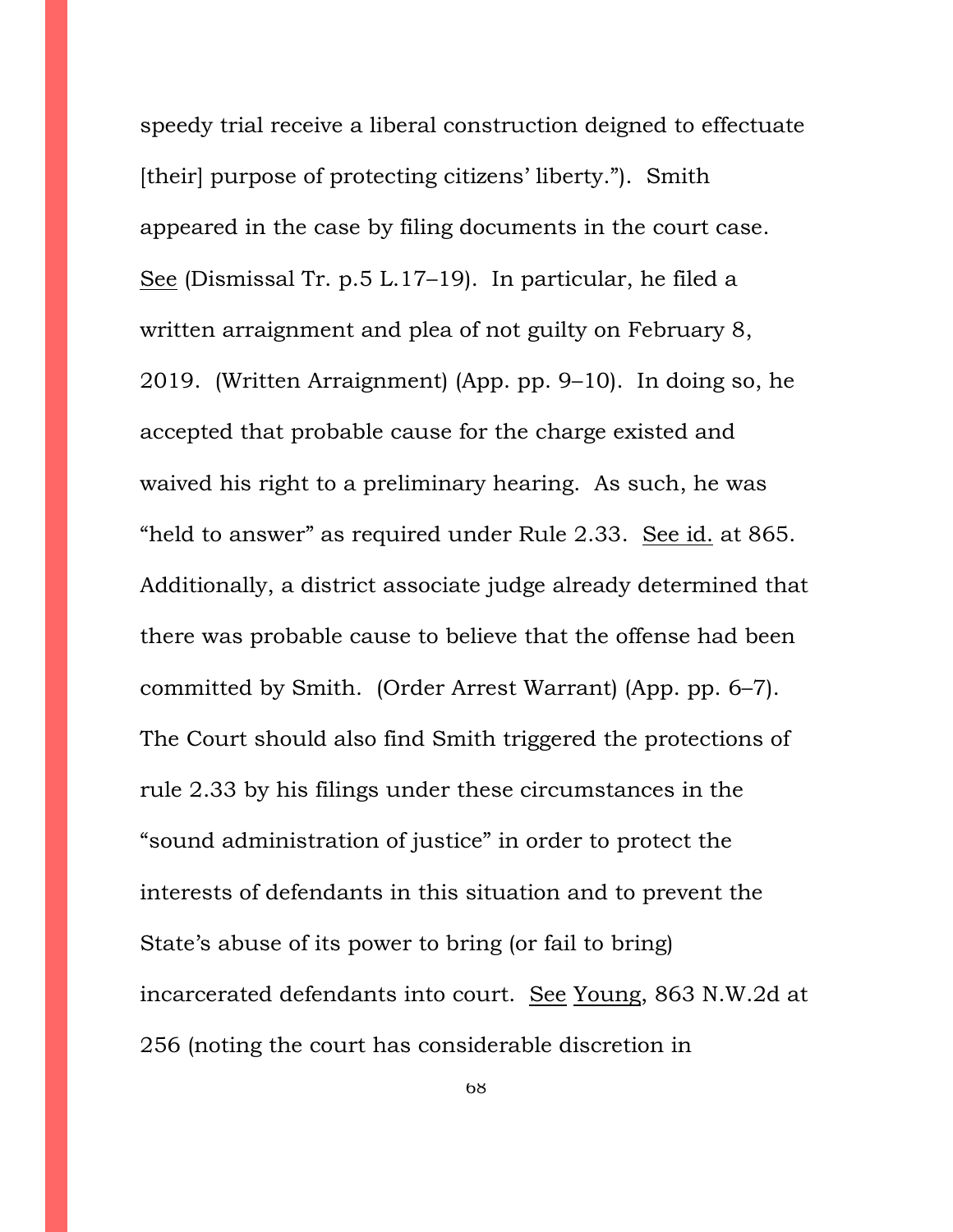supervising the operation of the judicial branch); State v. Tyler, 873 N.W.2d 741 (Iowa 2016) (reversing a general verdict when a possible basis of conviction was unsupported by sufficient evidence as a matter of sound judicial administration).

Furthermore, as discussed above, the State gave no reason for its delay in effectuating Smith's arrest. The record also establishes that the State knew or should have known where Smith was the entire time of the criminal proceeding. Dubuque law enforcement took Smith into custody on a different case on December 21, 2017. (Criminal Complaint; Order Dismissal) (Conf. App. pp. 5–7; App. pp. 46-49). The local police department clearly knew where Smith was on or before January 25, 2019, as the Department of Corrections sent Smith a notification letter that Dubuque had placed a detainer on him. (Mot. Dismiss Detainer) (App. p. 26). See Butler, 985 N.E.2d at 715 ("The Commonwealth, in the performance of its public trust . . . [has] some 'duty to coordinate the efforts of its various criminal divisions.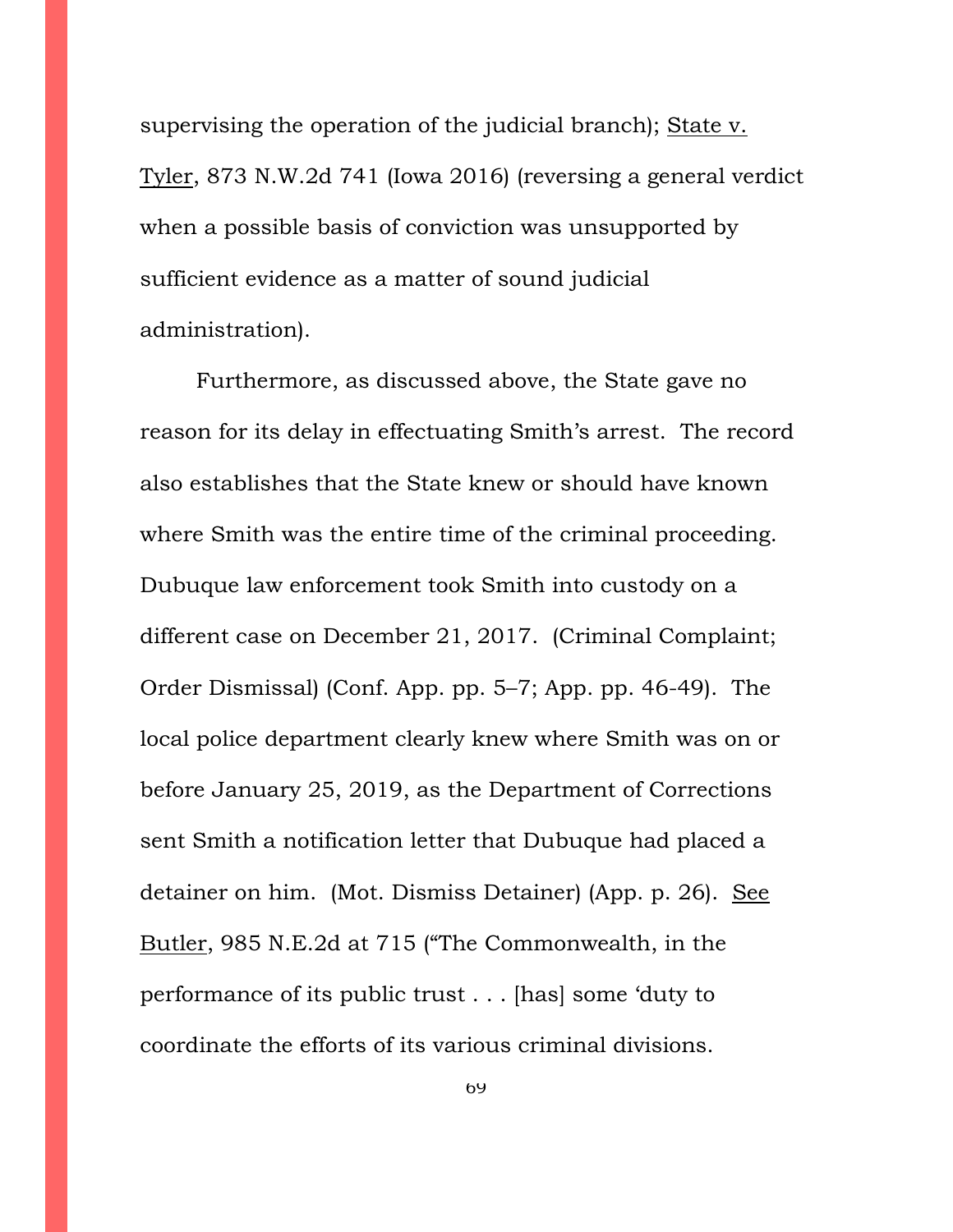Therefore, the Commonwealth cannot elude accountability for the delay in this case even though the prosecution was not responsible for the issuance of the complaint or the lodging of the warrant against the defendant while he was incarcerated."). The County Attorney's Office itself was on notice of his incarceration at the Fort Dodge Correctional Facility at the absolute latest on February 8, 2019, when Smith filed a written arraignment and plea of not guilty in the case. (Written Arraignment; Order Dismissal) (App. pp. 9, 47– 48).

The State did not file a trial information until September 18, 2019. (Trial Information) (App. pp. 44–45). It did not offer any excuse or good cause for the delay in filing the information. Nor did it offer any good cause for failing to bring Smith to trial within ninety days. As such, the district court correctly dismissed the case pursuant to rule 2.33(2). See Miller, 637 N.W.2d at 204.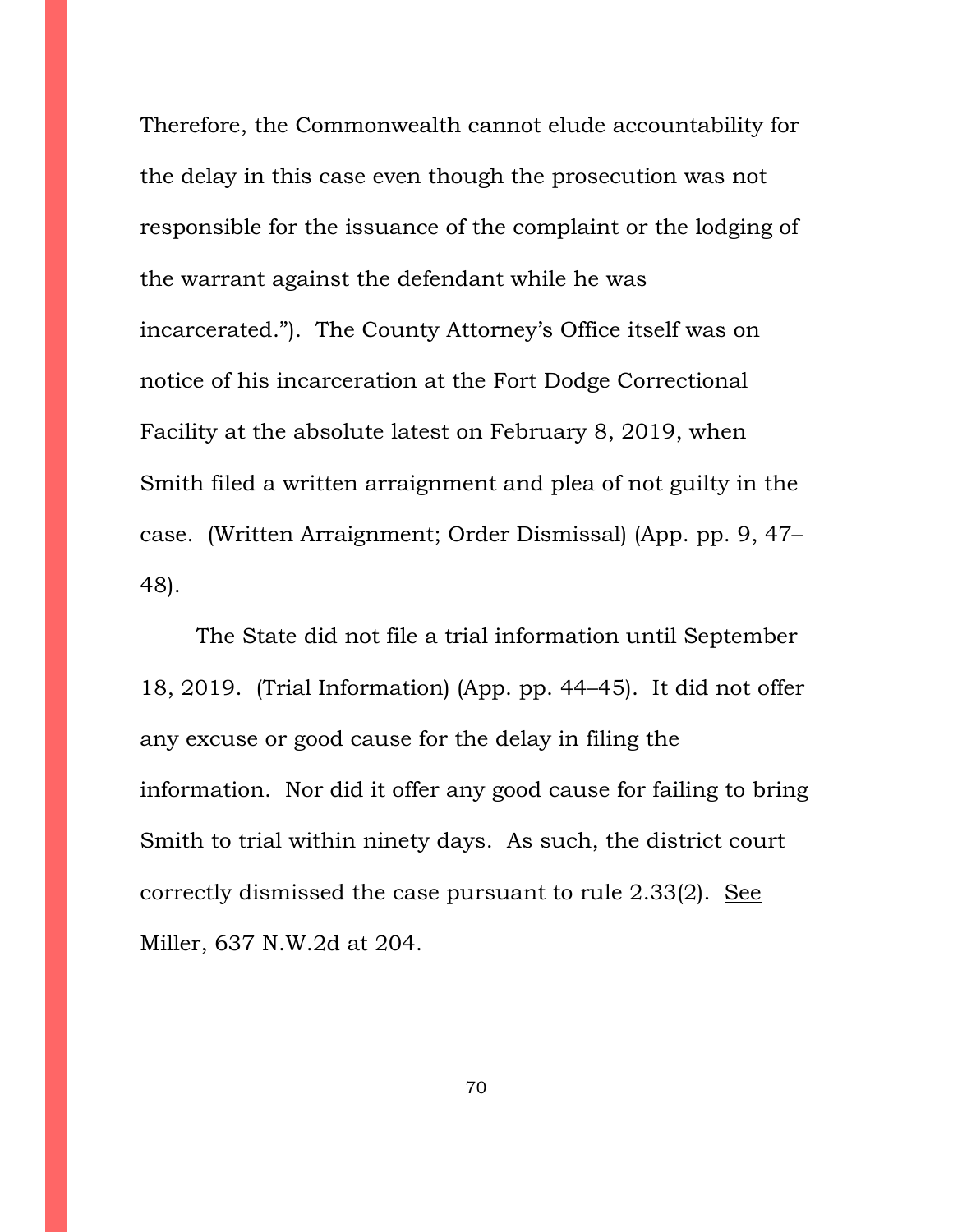# *3. The district court dismissed the case within its discretion pursuant to Iowa Rule of Criminal Procedure 2.33(1).*

Another basis for the court's dismissal is provided in Iowa

Rule of Criminal Procedure 2.33(1). The rule states:

2.33(1) *Dismissal generally; effect.* The court, upon its own motion or the application of the prosecuting attorney, in the furtherance of justice, may order the dismissal of any pending criminal prosecution, the reasons therefor being stated in the order and entered of record, and no such prosecution shall be discontinued or abandoned in any other manner. . . .

Iowa R. Crim. P. 2.33(1) (2017). Accordingly, the rules vests the trial court "with the discretion to dismiss, upon its own motion, any pending criminal prosecution in the furtherance of justice." State v. Lundeen, 297 N.W.2d 232, 235 (Iowa 1980). While this power should only be used sparingly, the rule specifically authorizes the district court to dismiss sua sponte "in the furtherance of justice". Iowa R. Crim. P. 2.33(1) (2017); see also Brumage, 435 N.W.2d at 340.

Courts have dismissed cases under rule 2.33(1) as a remedy for the State's misdeeds. See State v. Swartz, 541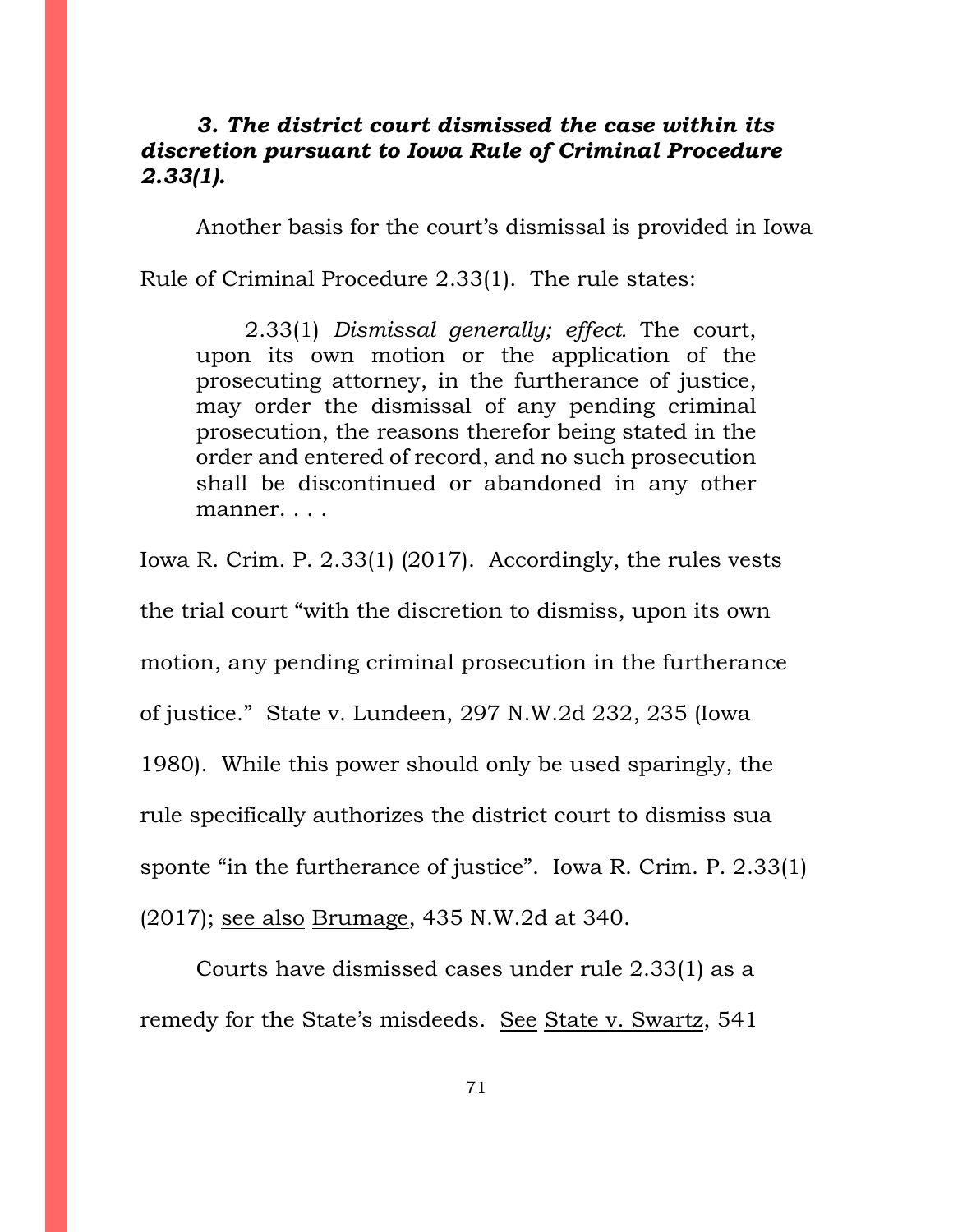N.W.2d 533, 540 (Iowa Ct. App. 1995) (noting trial courts have the discretion to dismiss the case in response to prosecutorial misconduct); State v. Spurgin, 2016 WL 6902822, at \*1–3 (Iowa Ct. App. Nov. 23, 2016) (unpublished table decision) (affirming the district court's dismissal with prejudice after a disqualified county attorney filed the trial information). The district court's ruling shows it was troubled by first by the failure of the State to timely file the complaint, but also by the State's utter disregard of Smith's wishes to resolve the case and refusal to serve the arrest warrant on Smith. The district court's dismissal reflects its concerns that the State circumvented Smith's fundamental "right to a prompt inquiry" into his criminal charges and violated its "duty . . . to provide a prompt trial." See State v. Gorham, 206 N.W.2d at 910; see also Barker, 407 U.S. at 527 (stating that "society's representatives are the ones that should protect" the interest in bringing swift prosecutions"). A review of the court's decision establishes that the court examined several factors it should have when determining whether the case should be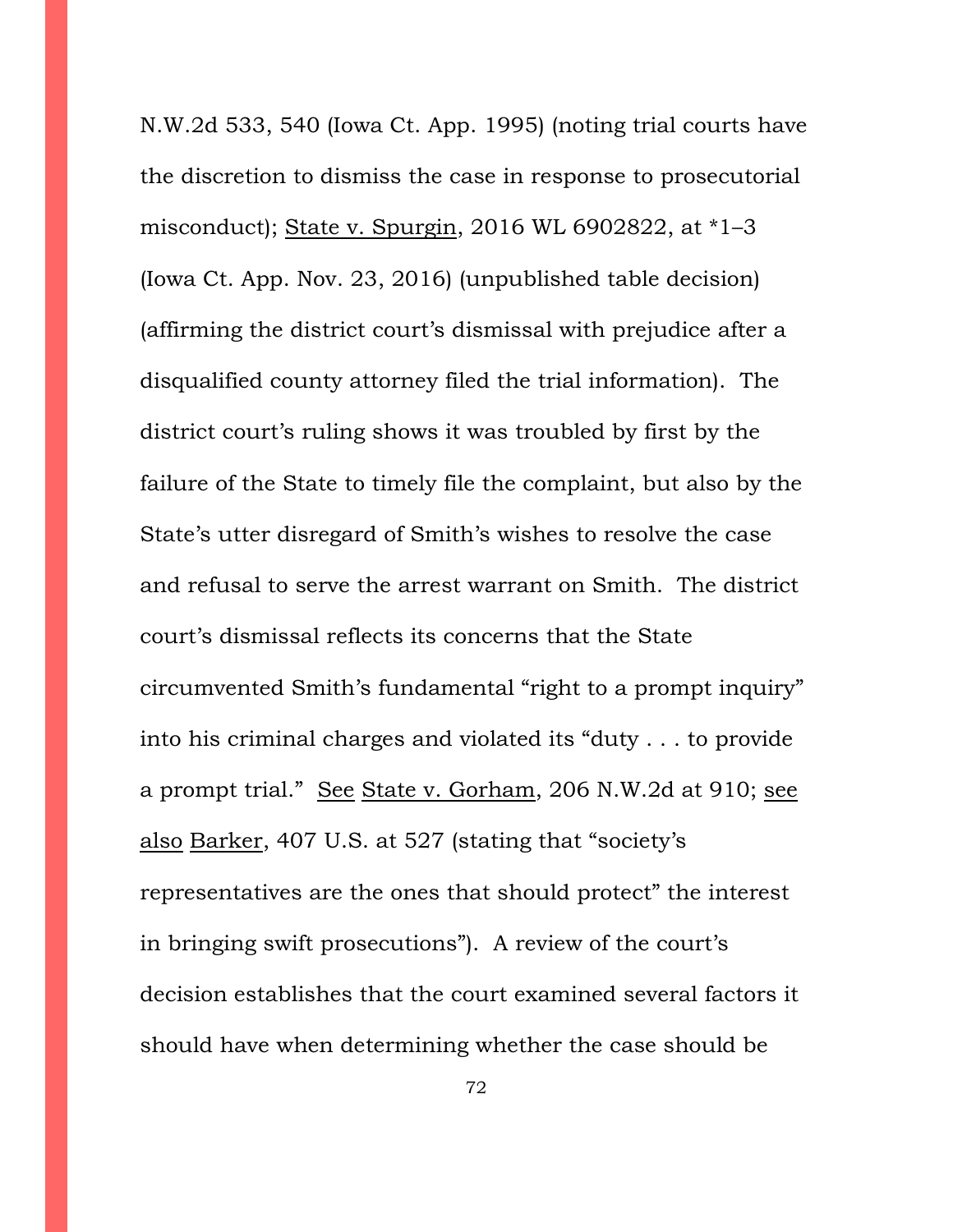dismissed in the interests of justice. See Brumage, 435 N.W.2d at 340 (listing factors). The district court examined that the prosecution's case was built on eyewitness testimony, and that its failure to act effectively stripped Smith of the opportunity to challenge such testimony or provide an alibi, depriving him of being able to get additional evidence for the trial. (Order Dismissal) (App. p. 48). See id. The district court also considered the fact that Smith was already incarcerated. (Order Dismissal) (App. pp. 48). See id.

Moreover, the district court's dismissal may have been a remedy for its earlier improper refusal to appoint counsel who could have facilitated Smith being arrested and promptly tried and started an investigation into the case, thus preserving helpful evidence to Smith's defense. See Green, 896 N.W.2d at 776 (internal citations omitted) (alteration in original) ("In short, the constitutional right to counsel provides 'an aid to the understanding and protection of [other] constitutional rights,' and is 'indispensable to the fair administration of our adversary system of justice.'"); see also Barker, 407 U.S. at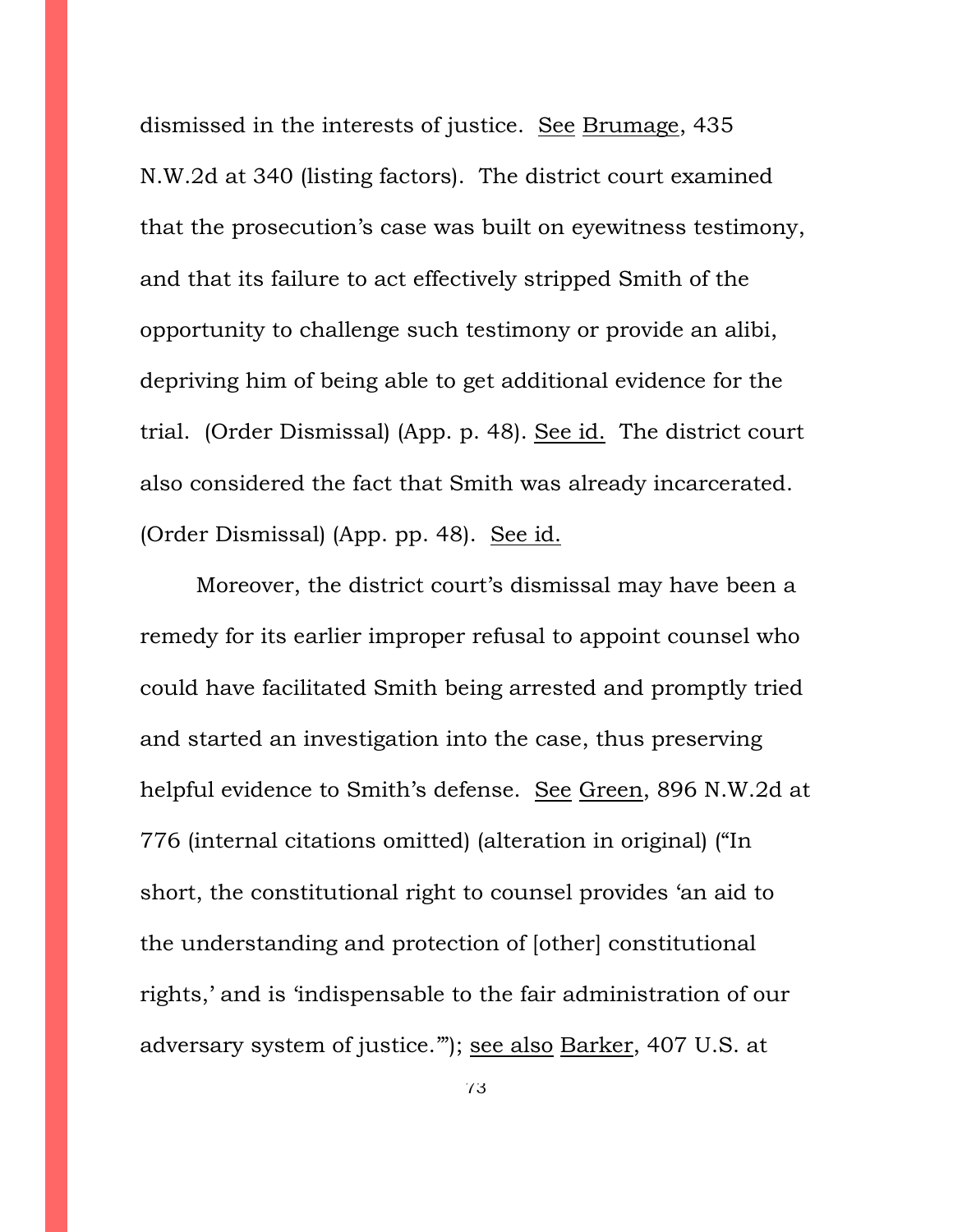529 (noting the courts, along with the prosecutors, have a duty to effectuate a defendant's speedy trial rights); State v. Nelson, 600 N.W.2d 598, 601–02 (Iowa 1999) (finding the district court's actions violated the defendant's right to a speedy trial). Notably, the judge that dismissed the case was the judge that appointed counsel and set a hearing for Smith. (Order  $08/22/2019$ ) (App. pp. 27–28). This same judge and one other failed to appoint counsel or bring Smith into court in Dubuque County, which would have forced the State to serve the warrant, despite Smith's requests to the court. (Order 2/13/2019; Order 03/05/2019; Order 03/27/2019; Order 04/23/2019) (App. pp. 11–12, 15–16, 19–20, 22–23). At the dismissal hearing, the district court noted that her initial just followed the prior order stating the court would wait until Smith was arrested to take any action; she stated that "we have had it as a disagreement amongst the three District Court judges about how to handle this." (Dismissal Tr. p.10 L.17–p.11 L.6). Thus, the judge's statements and actions indicate she believed the court also played a role in failing to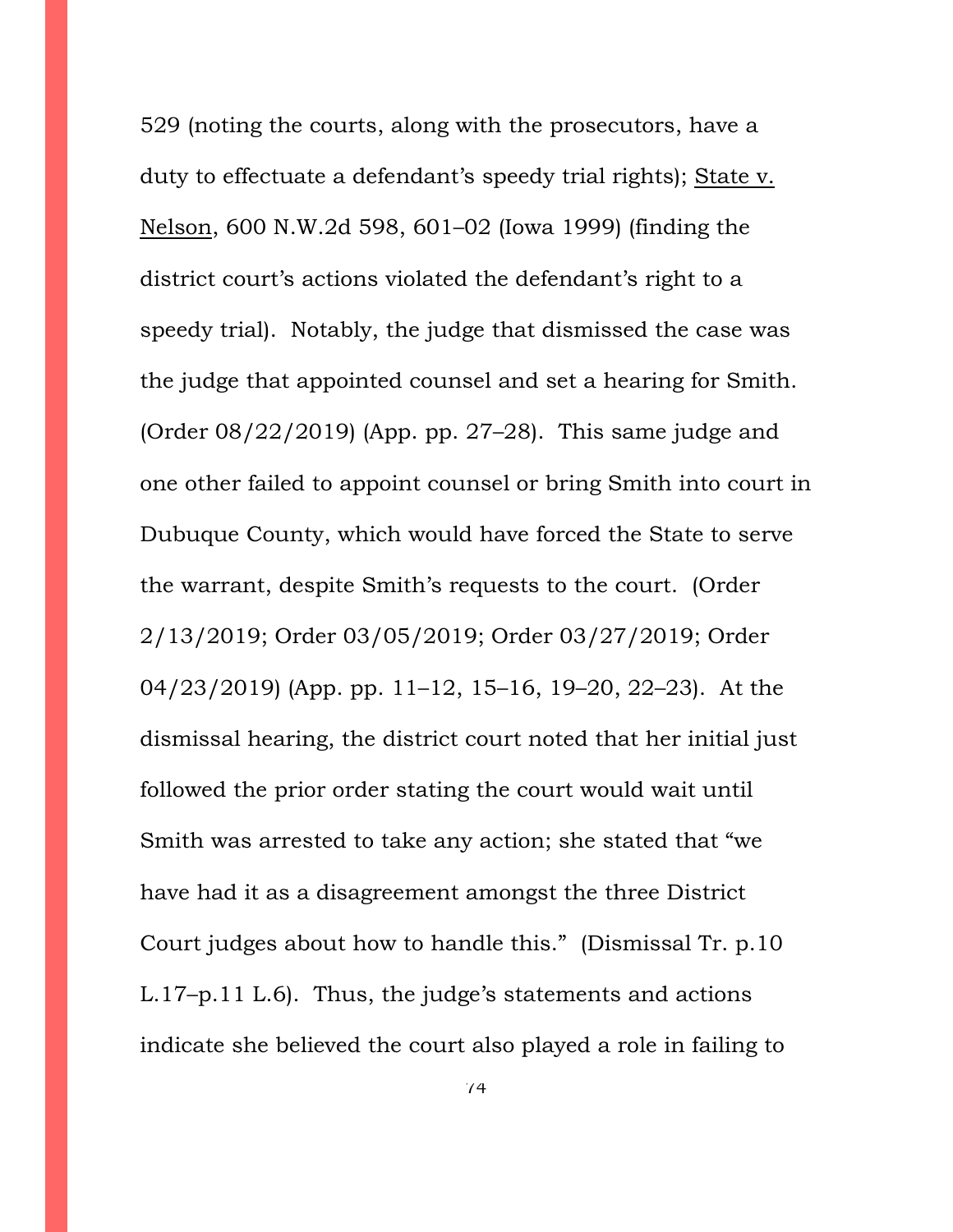do justice by Smith and she furthering the interests of justice by dismissing the case.

The district court's order sets forth her reasoning and rationale for the dismissal, and it leans heavily on the State's abuse of the system to delay arresting Smith, despite Smith being in the State's custody already and attempting to diligently pursue the case. This Court should find the district court's dismissal under these circumstances is in the furtherance of justice and was not an abuse of discretion. See Taeger, 781 N.W.2d at 564. Accordingly, the Court affirm the order dismissing the case. Alternatively, if the Court believes the record is not adequate to determine whether the trial court properly exercised its discretion in dismissing the case pursuant to Rule 2.33(1), it should remand for further development. See Lundeen, 297 N.W.2d at 235–36.

## **CONCLUSION**

For the reasons discuss above, Defendant–Appellee Deaonsy Smith, Jr. respectfully requests this Court affirm the ruling of the district court.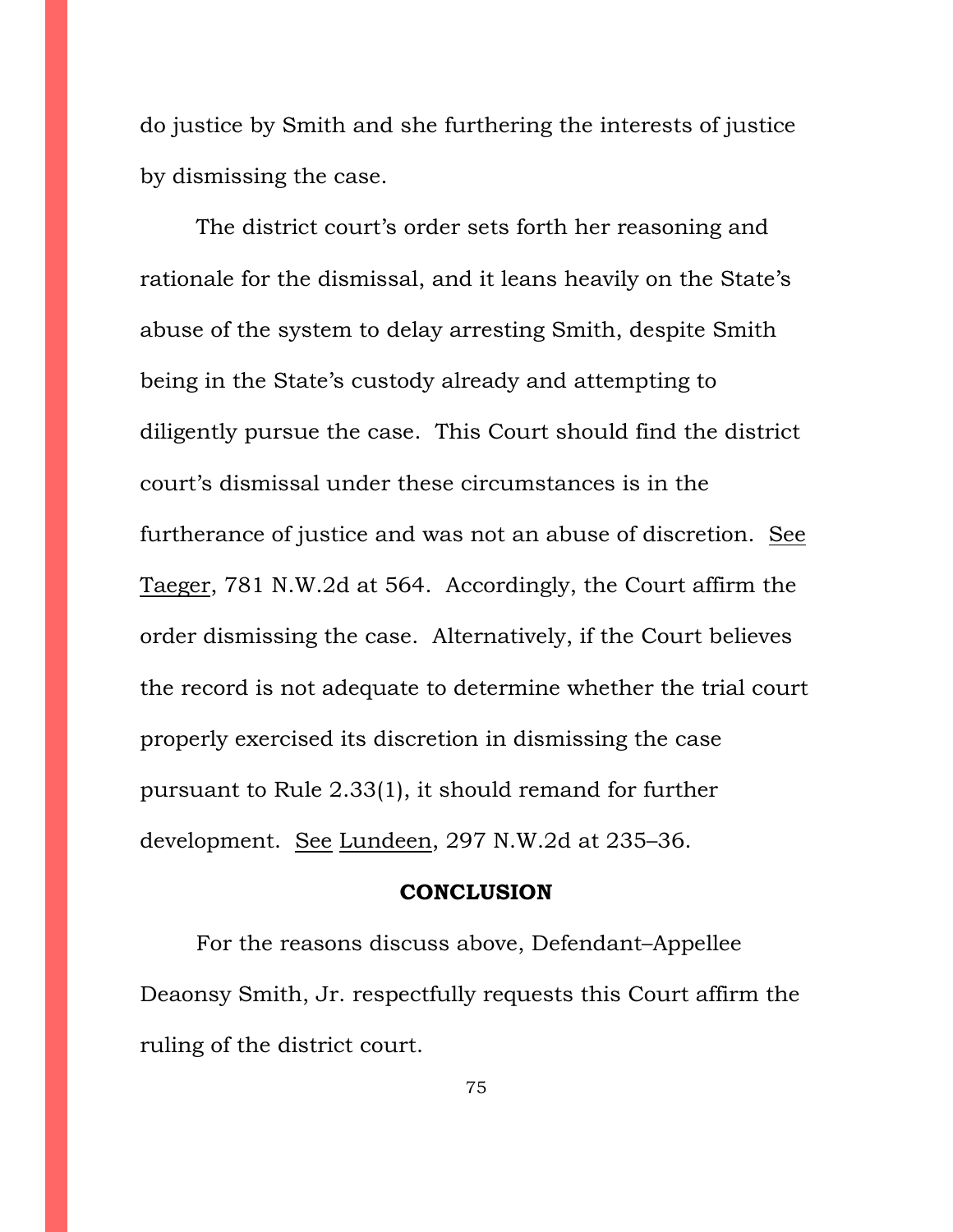## **REQUEST FOR ORAL ARGUMENT**

Counsel requests to be heard in oral argument.

## **ATTORNEY'S COST CERTIFICATE**

The undersigned hereby certifies that the true cost of producing the necessary copies of the foregoing Brief and Argument was \$5.43, and that amount has been paid in full by the Office of the Appellate Defender.